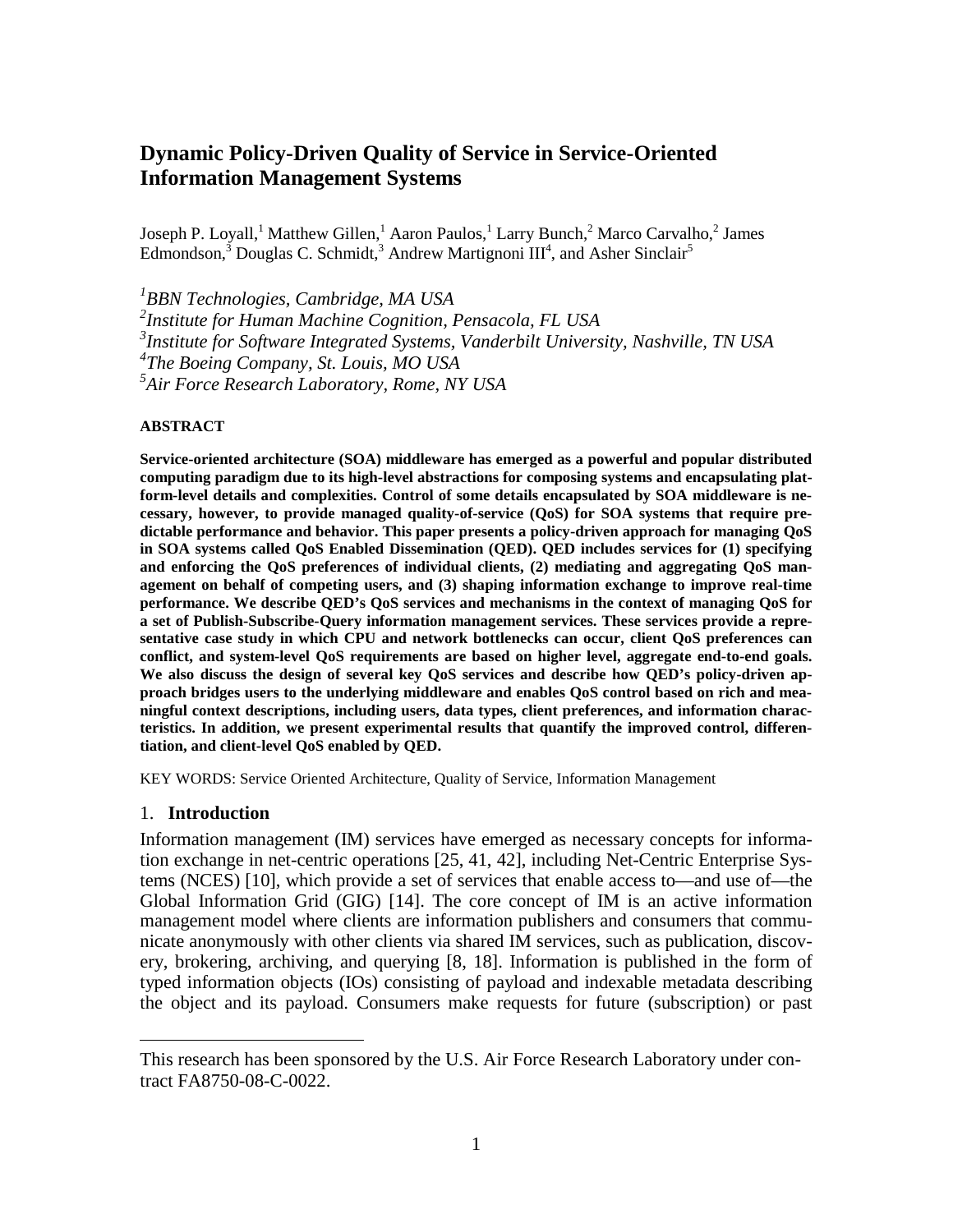(query) information using predicates (e.g., via XPath [\[51\]](#page-37-1) or XQuery [\[52\]](#page-37-2)) over IO types and metadata values.

Common IM services include brokering (i.e., matching future published IOs to subscriptions), archiving of IOs, querying for archived objects, and dissemination of IOs to subscribing and querying clients, as shown in [Figure 1.](#page-1-0) This approach is similar in concept to other publish-subscribe middleware, such as the Java Message Service (JMS) [\[20\]](#page-35-2), the Data Distribution Service (DDS) [\[35\]](#page-36-1), CORBA Notification Service [\[36\]](#page-36-2), or Web Services Notification (WS-N) [\[34\]](#page-36-3). In contrast to these other middleware packages, however, the core functionality of the IM process (e.g., submission, brokering, archiving, query, and dissemination) is encapsulated as *Service-Oriented Architecture (SOA)* middleware, i.e., as individual services that can be distributed, orchestrated in various patterns, dynamically composed, and implemented in various ways.



<span id="page-1-0"></span>**Figure 1. The Core IM services are** *Submission* **(of published information),** *Archive***,** *Brokering***,** *Dissemination***, and** *Query* **services.**

SOA middleware has emerged as a powerful environment for developing distributed applications and systems. It offers benefits in system construction, including dynamic discovery of system components (i.e., services), high-level abstractions for encapsulation and system composition, and lifecycle management and virtual execution environments that hide details about the platforms upon which the system is run. While IM services are essential to support net-centric operations, the decoupled information management, brokering, and exchange they provide is insufficient for dynamic, mission-critical, and timecritical operations. In particular, IM services require *quality-of-service (QoS)* in their dissemination of information to meet varied quality requirements of users and the missions they undertake in a manner that is reliable, real-time, and resilient to the constrained, contended, and dynamically changing conditions in many environments.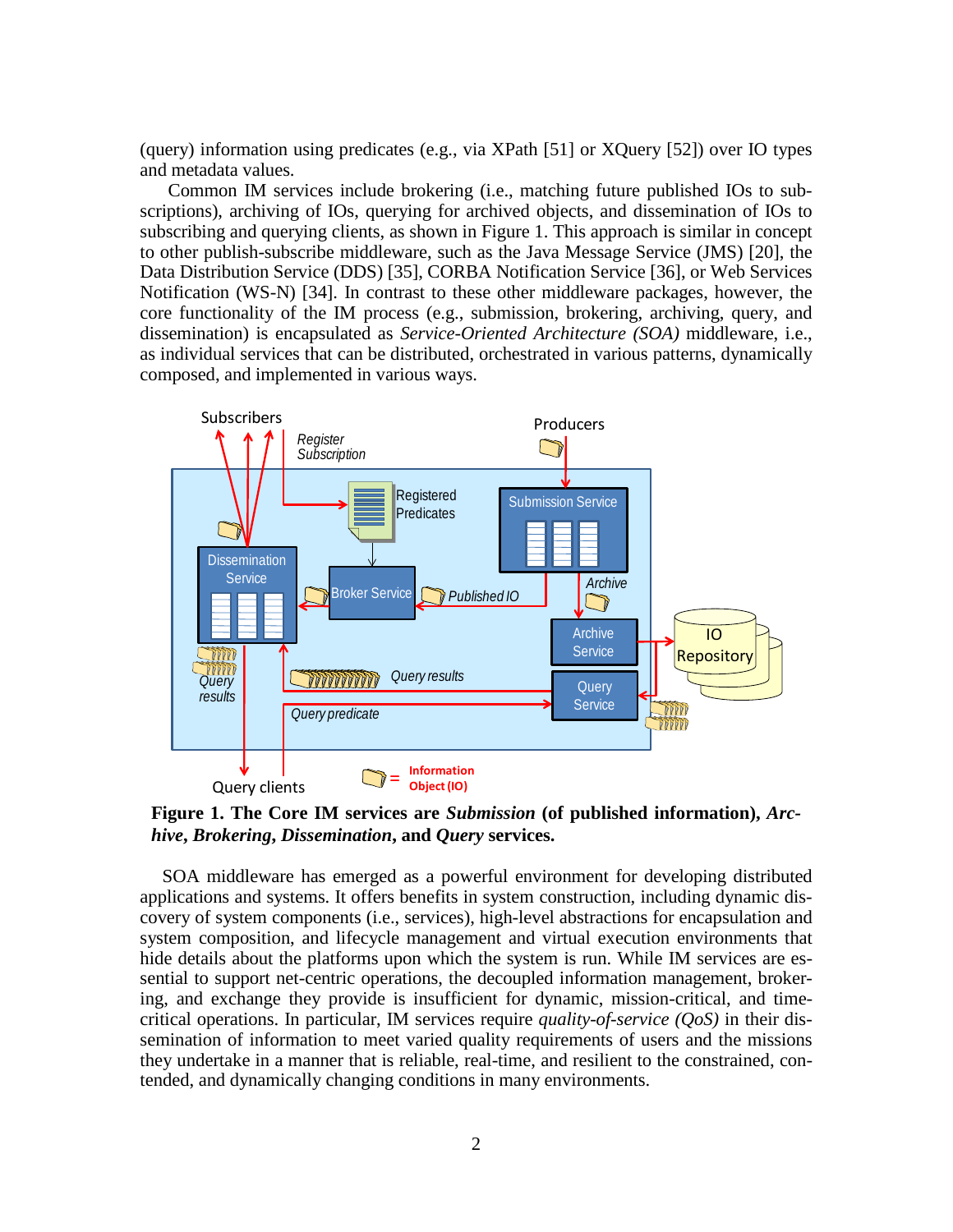QoS management is a key element of the design and runtime behavior of net-centric information systems, but it is often defined in terms of management of individual resources, e.g., the admission control provided by network management or CPU scheduling mechanisms or services. While individual resource management is necessary, it is not sufficient in net-centric information systems for the following reasons:

- *Effective QoS management spans individual resources.* Providing appropriate QoS to an information consumer includes managing the CPU required to process information (e.g., brokering), the network required to deliver information (e.g., submission and dissemination), and the memory required to store information (e.g., caching, queuing, and archiving).
- *QoS requirements are decoupled from QoS enforcement.* Information consumers specify their QoS requirements (e.g., the precision, rate, size, and content needed to meet their functional requirements), which may change over time. The points at which QoS enforcement occurs, however, are those at which information is created, processed, and disseminated, which can be distributed far away from consumers.
- *Management of individual resources implies a local view.* In contrast, effective end-toend resource management must account for the aggregate requirements of the system's mission, the relative importance of resource users to the aggregate requirements, and what constitutes effective resource usage to achieve the aggregate requirements.
- *Effective QoS management must mediate the contention for resources from many simultaneously operating applications, streams of information, and systems.* The number and demand of users of resources will change dynamically and can be bursty. Mediation of this demand must frequently deny resources to some in favor of others, or no user might get sufficient resources, and should be made based upon which use benefits the overall goals of the system the most.
- *There might be multiple, simultaneous bottlenecks (i.e., the most constrained resources) and the bottlenecks might change over time.* Local enforcement to remove a single bottleneck might be ineffective if there are other bottlenecks present at the same time. Likewise, local enforcement to remove a bottleneck can simply expose or cause another bottleneck.

Management of resource consumption and system parameters are means available to help satisfy user and aggregate QoS requirements. Specifying, analyzing, monitoring, and providing QoS thus involves linking the platform and resource parameters, controls, and attributes to the broader aggregate and user-based requirements that they satisfy.

This paper describes our *QoS Enabled Dissemination (QED)* system, which provides a set of QoS services and mechanisms for SOA-based publish-subscribe middleware services that support applications and systems with predictable QoS requirements. Our previous work on QED has outlined QED's high-level architecture [\[28\]](#page-35-3), a prototype implementation [\[29\]](#page-35-4), and selected mechanisms and services [\[30\]](#page-36-4). This paper explores previously unexamined dimensions of QED, including its application to publish-subscribe IM services and experimental results that quantify its efficiency and efficacy.

This paper's main contributions include the following:

• An approach to *Service-Oriented QoS management*. This approach includes new QoS management services and QoS-enabled infrastructure services that make SOA suitable for applications with strict QoS requirements. QED exposes the controllable bottle-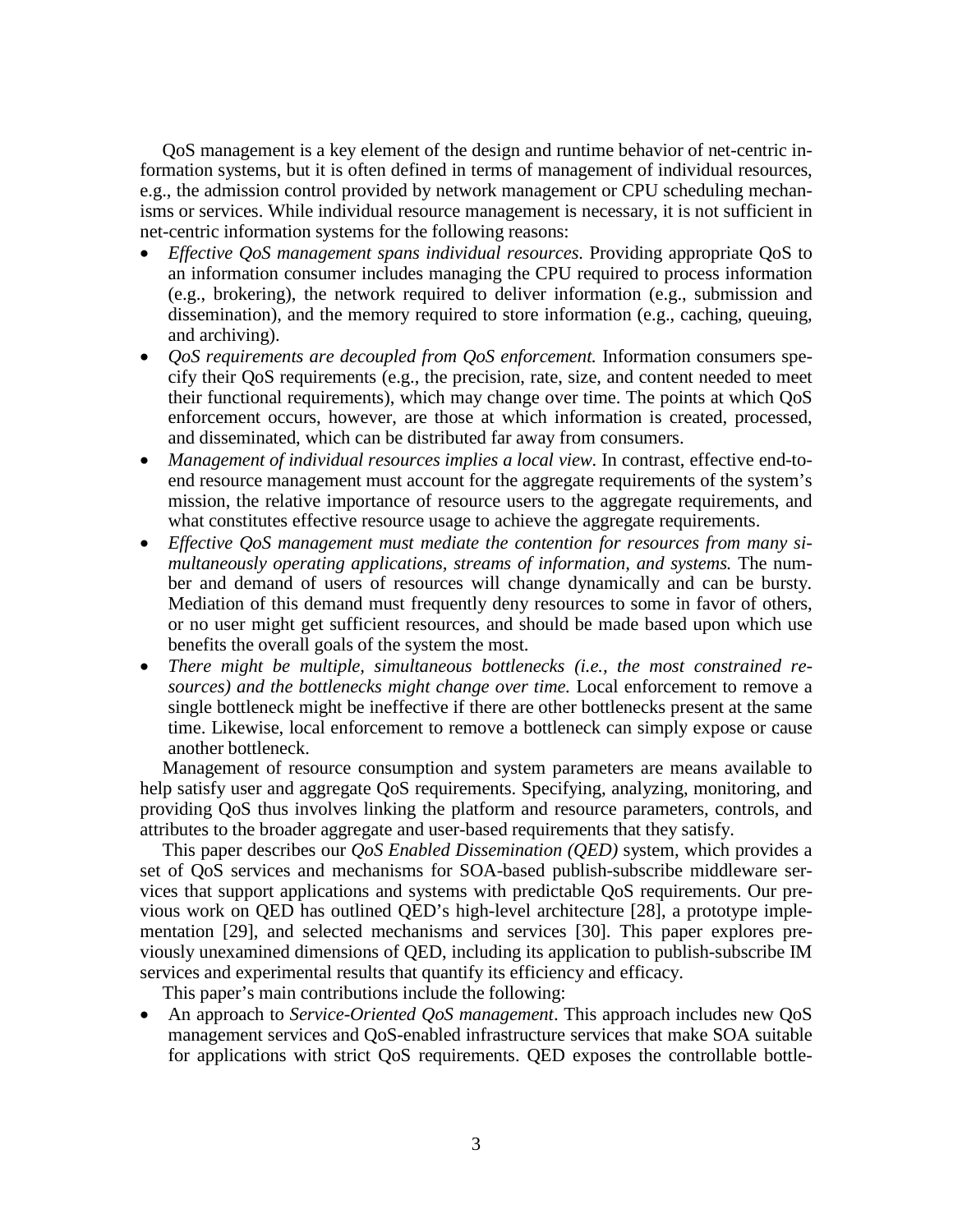necks usually hidden behind SOA abstractions in a way that enables dynamic management of service execution and information dissemination for predictable QoS.

- *OoS management for decoupled information-centric systems.* A set of QoS-enabled publish-subscribe-query services that support an information-centric view of system construction. This view includes new approaches for aggregate QoS management based on policies over characteristics of decoupled clients, information, and operations; management of the fanout caused by dissemination to multiple consumers and multiple results to requests; and dynamic prioritization as the information demands and clients change.
- *Multi-layered, mission-driven OoS management.* OED provides a general-purpose QoS notation supporting mission-, user-, and client-level QoS policies based on actors, information, operations, and resources. QED's multiple QoS layers combine highlevel policies, enforcement points, and enforcement mechanisms.

The remainder of the paper is organized as follows: Section [2](#page-3-0) describes key QoS requirements in SOA-based IM services; Section [3](#page-4-0) describes challenges associated with managing QoS for SOA-based IM services; Section [4](#page-7-0) presents existing research and approaches; Section [5](#page-10-0) describes how QED provides policy-driven QoS management services and mechanisms for SOA-based IM services; Section [6](#page-21-0) analyzes the results of experiments we conducted to evaluate QED's effectiveness in providing QoS management in constrained and contended environments; and Section [7](#page-32-0) presents concluding remarks and lessons learned.

#### <span id="page-3-0"></span>2. **Requirements for QoS in SOA-based Information Management Services**

In theory, ideal QoS support for IM services would consist of information that leaves a publisher or archive and always reaches every consumer immediately, completely, and consistently. Moreover, every response to a request should convey the smallest amount of information that matches user needs exactly. In practice, this ideal QoS is unachievable since broker and retrieval processing—as well as network delivery—introduces delay into information dissemination. Likewise, resource failures and overload situations can induce information loss. Moreover, variations in the time to process requests, burstiness of client traffic, and competition with other processes can introduce variation into the system performance (jitter). Client requests for information do not always capture exactly the best qualities that they can use, and the attempt to capture these qualities frequently reduces the probability that they will match any published objects at all. Clients' demands on the IM services can also come into conflict, making it hard/infeasible to provide high QoS to one without reducing QoS to others.

QoS management services, such as QED, must manage the tradeoffs involved in providing higher aggregate levels of QoS across the users of IM services. Higher criticality operations should be provided preferential service. Loss and delay should be introduced where each can best be tolerated and the choice of which to introduce (when both are unavoidable) should depend on which is better tolerated.

Ideally, the pursuit of higher QoS should not introduce thrashing, i.e., higher but unsustainable QoS levels are not necessarily better than slightly degraded—but consistent quality. The best information matches should be preferred, sometimes even over more information matches. Moreover, in those situations where not all information can be deli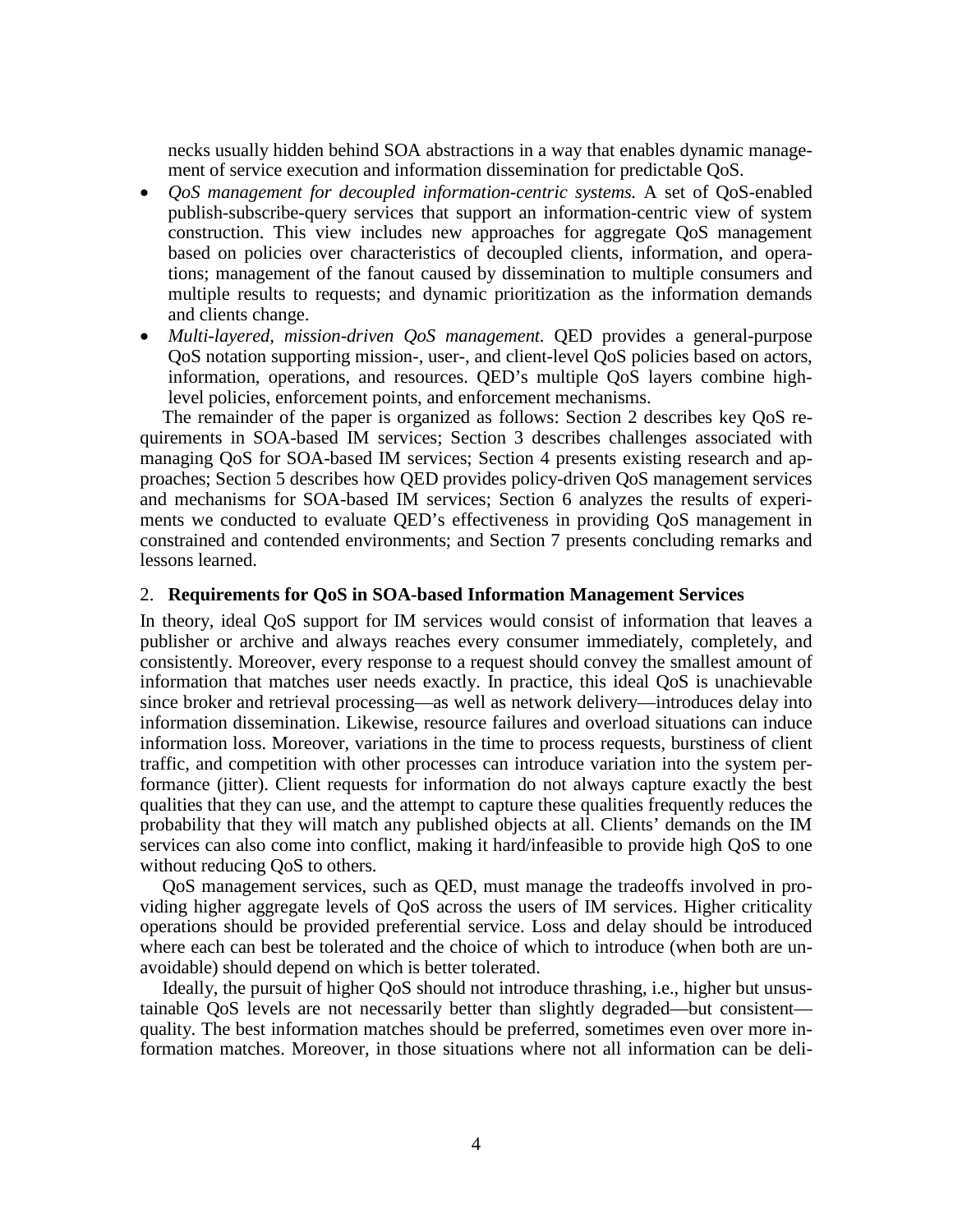vered, the information delivered should be the most important information to the most important users with respect to the goals of the overall system requirements.

The following are key dimensions of perceived quality and some ways that IM services can affect them:

- *Timeliness* The speed at which brokering happens or the latency through the IM system, e.g., how fast a published IO reaches subscribers and how fast query responses reach the querying client. In general, the greater the timeliness (and conversely, the lower the latency), the better the perceived QoS.
- *Completeness* The number of IOs that reach requesters from those available (i.e., published into the IM services) that are relevant (i.e., that match requests).
- *Fidelity* A measure of the amount of information in each individual IO. Fidelity concerns whether a requester receives the entire amount (metadata and payload) of a published IO.
- *Accuracy* A measure of the correctness of information delivered, i.e., whether IOs delivered to a requesting client have any errors introduced into them (e.g., during transformation, brokering, or other operations).
- *Smoothness* The predictability of performance and consistent latency. In many cases, perceived QoS is higher if a user receives a consistent and expected quality than if high quality is interspersed with low quality, to the point where there is a wide variation and a user cannot know what to expect.
- *Suitability* The better a response matches a user's needs, the higher the perceived QoS. This means that higher resolution and higher precision IOs are generally recognized as higher QoS than lower resolution or precision. Other characteristics of IOs, such as source, currency, content, trust, format, and so forth, can make them more or less suitable for a given request and therefore affect their perceived QoS.

[Table 1](#page-5-0) describes how QoS can be affected by each IM service shown in [Figure 1.](#page-1-0) These IM services can adversely affect each of the QoS requirements (and therefore need QoS management) with the exception of fidelity; there are no IM operations in the core IM services that specifically affect the fidelity of individual IOs. Likewise, there is nothing in the IM services that specifically affects the accuracy or suitability of IOS, although certainly errors in IOs could be introduced accidentally as the result of errors in implementation. Moreover, suitability can be affected by the default semantics of the IM service implementation which return IOs in the order they are published into the system and returned by the database, even if they are less suitable than something else currently queued for brokering or dissemination.

# <span id="page-4-0"></span>3. **Challenges in Providing QoS in SOA-Based Information Management Services**

This section describes the QoS management challenges arising from the use of high-level abstractions in SOA infrastructure and IM services.

# **3.1 QoS Management Challenges Due to SOA Infrastructure**

SOA is a progression in the evolution of middleware and distributed software engineering technologies, building upon the basis of distributed objects and components. It encapsulates business functionality as services, such as Enterprise JavaBeans (EJB) or Managed Beans (MBeans), much in the way that component models, such as the CORBA Component Model (CCM), encapsulated functionality as components. Service interfaces in SOA-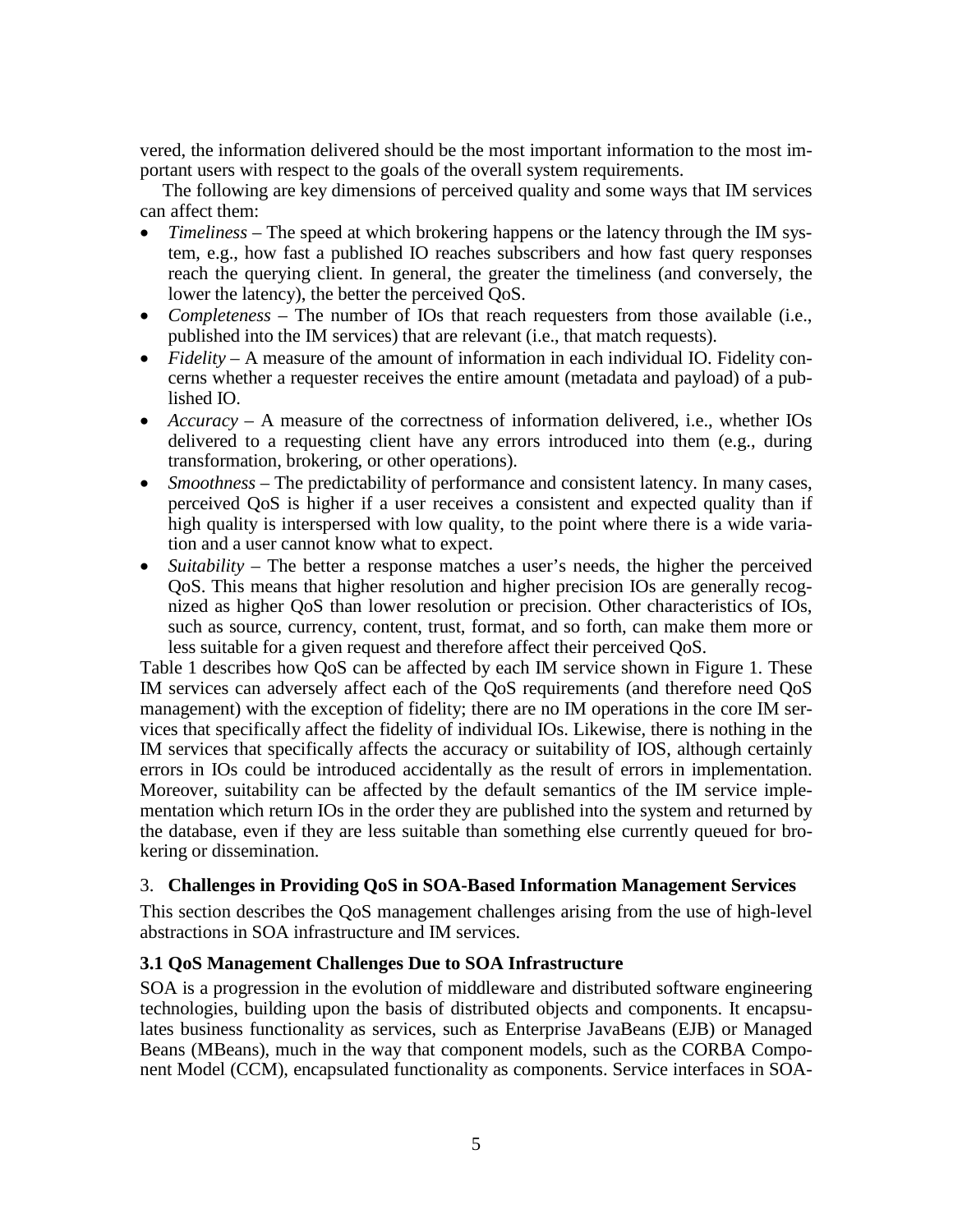| <b>Control</b><br>Point | <b>Description</b>                                                                                                                                                                                                      | <b>Resources Used</b>                                                                           | <b>QoS</b> affected                                                                                                                                                                                                                                                                                                        |
|-------------------------|-------------------------------------------------------------------------------------------------------------------------------------------------------------------------------------------------------------------------|-------------------------------------------------------------------------------------------------|----------------------------------------------------------------------------------------------------------------------------------------------------------------------------------------------------------------------------------------------------------------------------------------------------------------------------|
| Submission<br>Service   | Receiving IOs entering<br>the system as the result<br>of publishing.                                                                                                                                                    | Network bandwidth;<br>memory to store ob-<br>jects until they are<br>processed.                 | Timeliness, completeness: If the rate,<br>number, and size of published ob-<br>jects exceed the bandwidth capacity<br>it will introduce delay or loss. If the<br>rate of published objects exceeds the<br>rate at which they can be processed,<br>delay will be introduced as objects<br>are enqueued awaiting processing. |
| <b>Brokering</b>        | Predicate evaluation to<br>match published IOs<br>with registered subscrip-<br>tions.                                                                                                                                   | <b>CPU</b>                                                                                      | Timeliness, smoothness: Introduces<br>latency; calls to the predicate evalua-<br>tor can take differing amounts of<br>time, depending on the size and<br>complexity of the metadata and pre-<br>dicates, thereby introducing jitter.                                                                                       |
| Archiving               | Insertion of a published<br>IO into the IO Repository                                                                                                                                                                   | CPU to process arc-<br>hive. Disk space to<br>store IO.                                         | Timeliness: Introduces latency.                                                                                                                                                                                                                                                                                            |
| Query<br>processing     | Evaluation of a query<br>operation and subsequent<br>retrieval of results.                                                                                                                                              | CPU to process the<br>query operation.<br>Memory to store the<br>results (potentially<br>many). | Timeliness, smoothness: Introduces<br>latency. Queries can take differing<br>amounts of time and result in differ-<br>ent size result sets, thereby introduc-<br>ing jitter.                                                                                                                                               |
| Dissemination           | Delivery of the results of<br>brokering (a single IO) to<br>matched clients (poten-<br>tially many). Delivery of<br>the results of a query<br>(potentially many IOs) to<br>the requestor (a single<br>querying client). | Memory to store the<br>IOs being delivered.<br>Bandwidth to deliver<br>the IOs.                 | Timeliness, completeness, smooth-<br>ness: If the rate, number, and size of<br>IOs exceed the amount of bandwidth<br>capacity available to send them, de-<br>lay or loss will be introduced. Since<br>IOs will vary in size, they will take<br>different amounts of time and band-<br>width to send, introducing jitter.   |

<span id="page-5-0"></span>**Table 1. Resources Used and QoS Affected by IM Services**

based systems are specified in standard interface description languages (IDL), such as the Web Services Description Language (WSDL), which represents an evolution of the IDLs used for components and distributed objects that preceded the SOA paradigm.

SOA-based systems also typically include an execution container model and support for inter-service communication, e.g., provided by an Enterprise Service Bus (ESB). Like the component middleware that preceded it, SOA middleware provides an abstract development, deployment, and execution layer that encapsulates the details of distribution, inter-service and client-to-service communication, threading, and runtime execution. SOA middleware also extends the assembly and deployment languages (often based on XML) of distributed components to include dynamic service discovery (e.g., the Universal Description, Discovery and Integration, UDDI) and orchestration of services, which combines assembly of services, workflow description, and runtime control of workflow and service execution.

Although middleware abstractions, such as those in SOA, simplify developing, composing, and executing applications, they incur challenges for managing application QoS.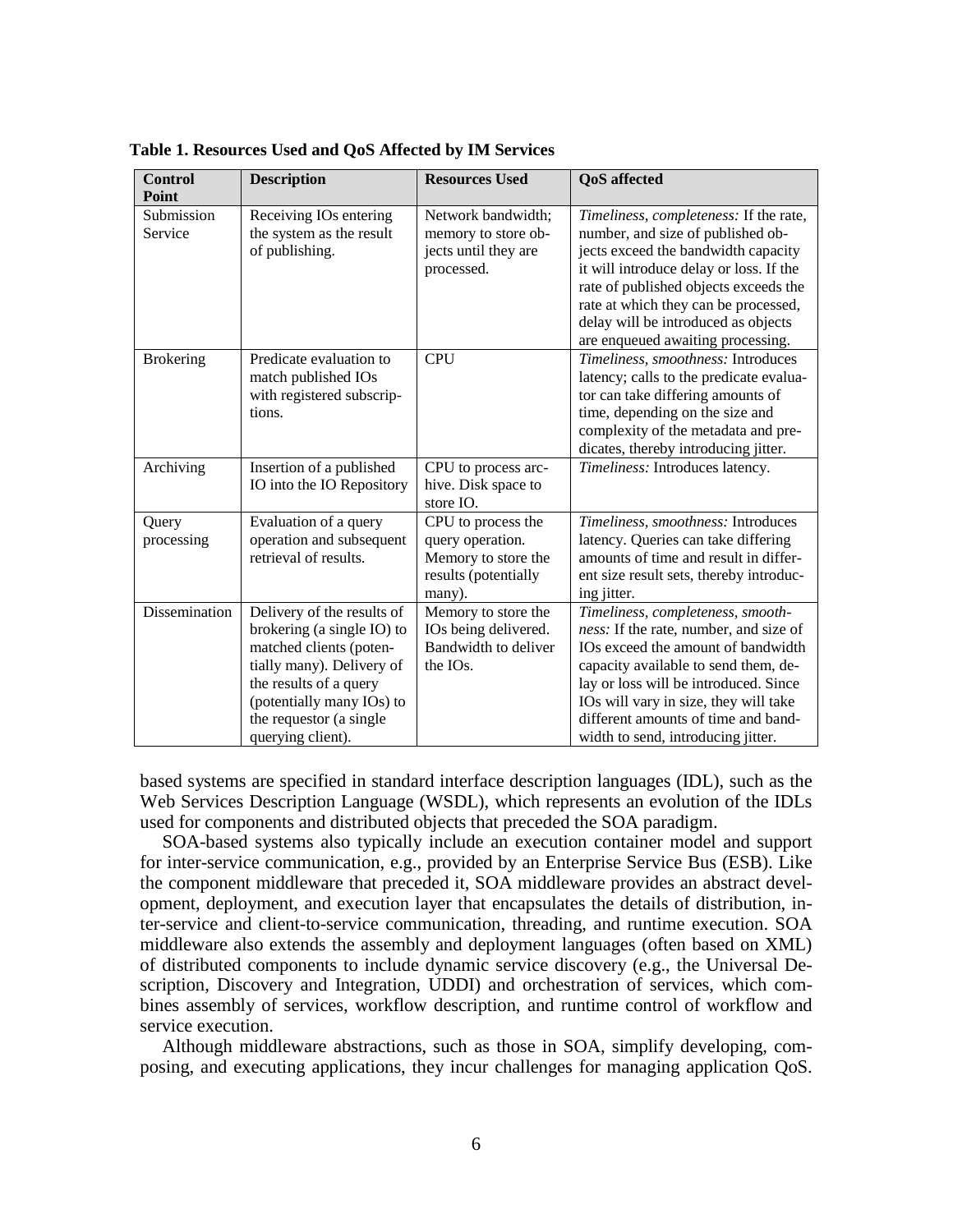We describe these challenges in the following paragraphs in terms of SOA, but they are common to infrastructure middleware with similar aims as SOA.

*SOA Infrastructure Challenge 1 – SOA infrastructure abstracts away the visibility and control necessary to manage QoS.* For example, JBoss, which is an open-source implementation of Java 2 Enterprise Edition (J2EE), includes an *Application Server (AS)* that provides a container model in Java for executing services. The JBoss AS container hides runtime- and platform-level details useful for QoS management, including the number of threads, invocation of services, assignment of service invocations to threads, and CPU thread scheduling. JBoss can thus create more threads than can be run efficiently by the hardware (leading to CPU over-utilization) or fewer threads than needed by application and system services (leading to CPU under-utilization). Likewise, without QoS management, important services in JBoss can block waiting for threads, while less important services run (leading to priority inversion). Moreover, since service execution times vary, service invocations can tie up threads for potentially unbounded amounts of time.

As another example, the JMS communication middleware hides details, such as the transport protocol, the amount of bandwidth available and used, contention for bandwidth, and communication tradeoffs (e.g., loss and delay characteristics). JMS provides point-topoint and publish-subscribe communication, reliable asynchronous communication, guaranteed message delivery, receipt notification, and transaction control, but does not expose any queue or flow control, so that large rates of messages, constrained bandwidth, or varying message sizes can end up with more important messages being delayed (even indefinitely) while less important messages are sent. In extreme cases, queues can fill up or grow unbounded, leading to resource exhaustion, information loss, or unbounded delay.

*SOA Infrastructure Challenge 2 – Many QoS parameters and configuration options are low-level whereas QoS requirements and the SOA concepts they work within are higher level.* Many SOA implementations provide certain QoS parameters and configuration choices that are useful, but not sufficient, to support higher-level QoS provisioning. For example, JMS provides hints that allow JMS implementations to support QoS via three parameters: delivery mode (persistent or non-persistent), priority, and time-to-live. There is little/no support, however, for visibility into bandwidth availability and use, matching flow of information to the bandwidth available, and managing contention for bandwidth across multiple JMS connections. Likewise, JBoss includes a message bridge for sending messages reliably across clusters, WANs, or unreliable connections that specifies the following three levels of QoS:

- QOS\_AT\_MOST\_ONCE specifies unreliable delivery, where messages may be lost, but will not reach their destinations more than once.
- QOS\_DUPLICATES\_OKAY specifies reliable delivery, where messages might be delivered more than once if a message arrives, but its acknowledgement is lost.
- QOS\_ONCE\_AND\_ONCE\_ONLY specifies reliable delivery of both a message and its acknowledgement.

Although these QoS levels specify message delivery reliability, they do not specify the performance, resource usage, or prioritization of messages or information flows. Moreover, these QoS features lack support for aggregation and mediation of competing QoS requirements for users and connections that are sharing bandwidth, for coordinating CPU and bandwidth usage, and for dynamic bottleneck management. In contrast, the QED QoS capabilities described in Section [5](#page-10-0) provide this support.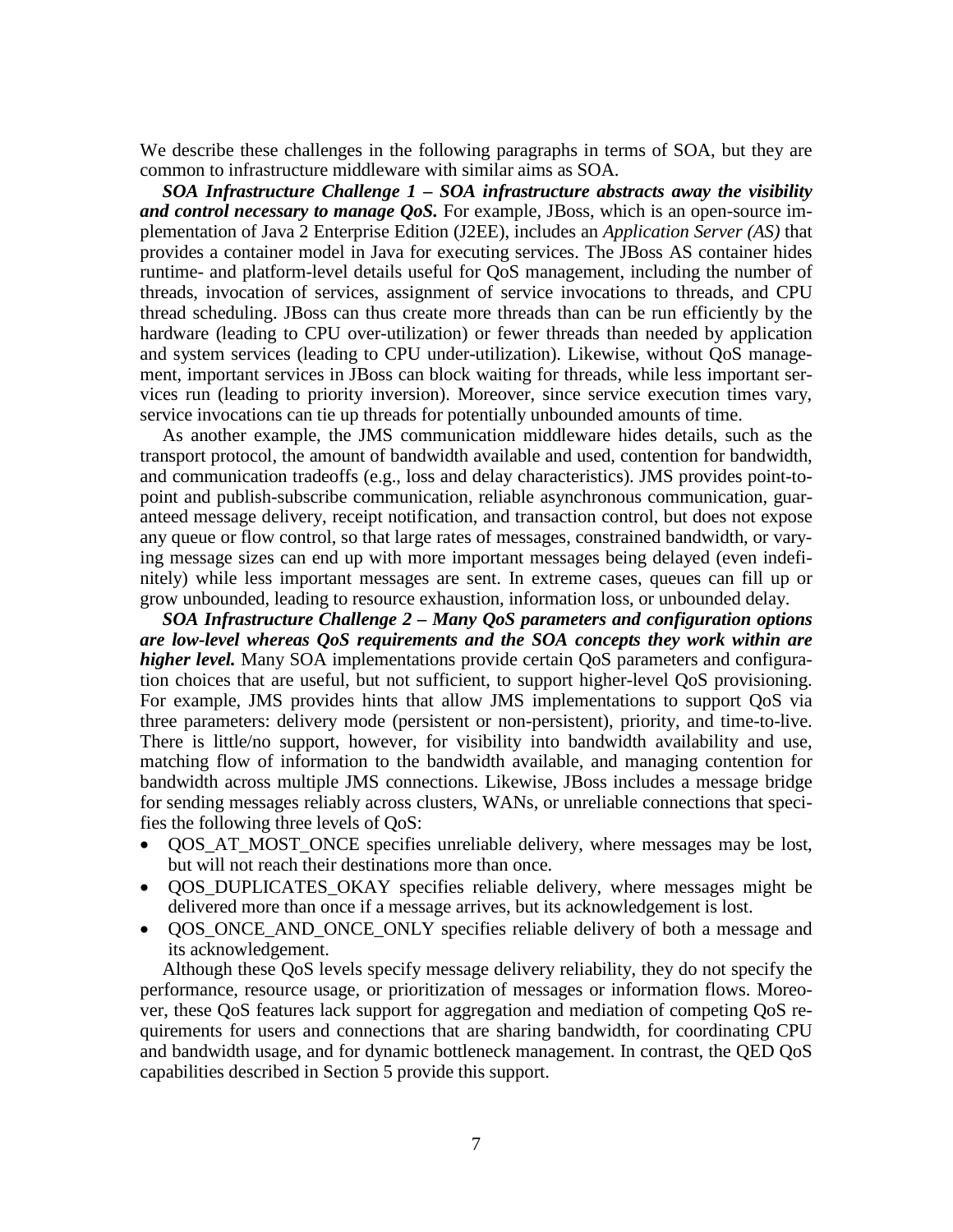## **3.2 QoS Management Challenges Due to IM Service Middleware Abstractions**

While SOA environments present challenges for QoS management, IM services provide another layer that incurs additional challenges by encapsulating low-level details and presenting an information-centric abstraction (based on a publish-subscribe-query communication model) that enables the discovery and dissemination of information based on topic and content. This abstraction hides the details of the processing needed for brokering, the bandwidth needed for transmitting and disseminating information, the memory needed for storing and caching information, and the contention for these resources between decoupled clients (i.e., with no fixed connections), varying data rates and sizes, and varying numbers of users.

Providing QoS management in IM services is similar in spirit to traditional operating system scheduling problems (e.g., the scheduling of tasks that use CPU, such as brokering and query processing, or tasks that use bandwidth, such as dissemination), and network flow control problems, (e.g., optimizing the flow of IOs through the information broker). The following significant differences, however, make QoS management in IM services and the publish-subscribe-query operations they support even more challenging:

- *IM Service Challenge 1 Data size is not uniform.* Network routers can assume a maximum transmission unit, which is a relatively small (and sometimes fixed) packet size. In contrast, IOs can differ significantly in size and complexity, both in metadata and payload. This diversity makes it hard to estimate the resource usage (e.g., bandwidth to send and memory and disk space to store) and time for processing *a priori*.
- *IM Service Challenge 2 Processing can vary significantly in time.* Predicate evaluation and query processing are affected by the number of predicates and subscribers; predicate complexity; and the size and complexity of metadata.
- *IM Service Challenge 3 The destination of information is unknown when information enters the system.* There is no opportunity for end-to-end QoS management or prioritized treatment based on the importance of information destination or knowledge of its use.
- *IM Service Challenge 4 – There are two occurrences of fanout.* A single published IO can match multiple subscribers and a single query can result in many IOs to deliver. This fanout means that the downstream resource usage (e.g., during dissemination) of a published IO or a query is hard to predict and take into consideration in upstream management (e.g., during submission, brokering, and query processing).

## <span id="page-7-0"></span>4. **Related Work**

Previous research in QoS management strategies for distributed systems has primarily involved dynamic or pro-active allocation of resources for service provisioning, as well as the application of QoS capabilities at different levels of the infrastructure. This section presents prior work in several related areas.

*QoS management in middleware and SOA.* Prior work focused on adding various QoS capabilities to middleware. For example, [\[24\]](#page-35-5) describes J2EE container resource management mechanisms that provide CPU availability assurances to applications. Likewise, 2K [\[49\]](#page-37-3) provides QoS to applications from varied domains using a component-based runtime middleware. In addition, [\[11\]](#page-34-3) extends EJB containers to integrate QoS features by providing negotiation interfaces which the application developers need to implement to receive desired QoS support. Synergy [\[37\]](#page-36-5) describes a distributed stream processing middleware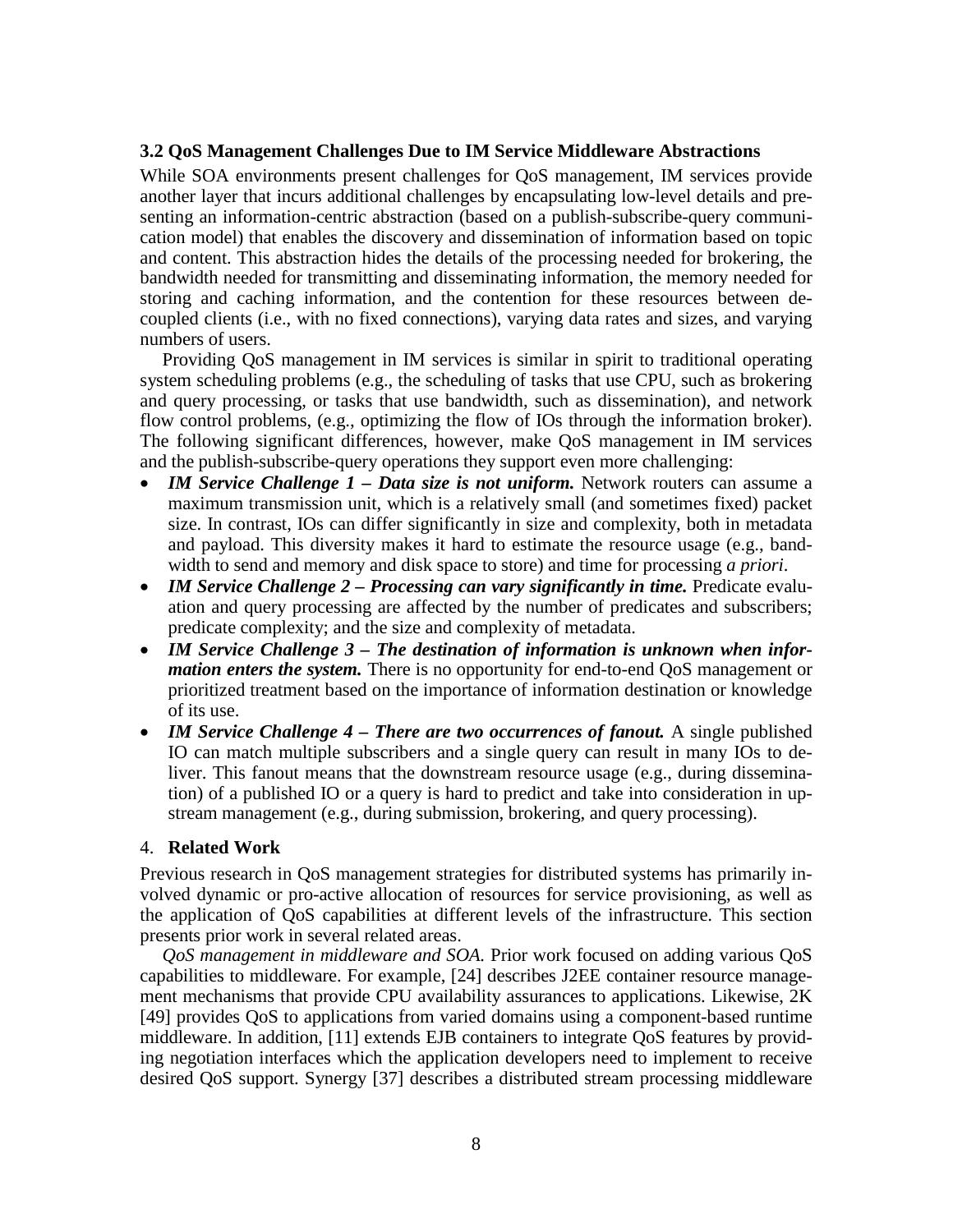that provides QoS to data streams in real time by efficient reuse of data streams and processing components. [\[31\]](#page-36-6) presents an algorithm for composing services to achieve global QoS requirements. In [\[27\]](#page-35-6), Lodi et al use clustering (load balancing services across application servers on distributed nodes) to meet QoS requirements for availability, timeliness, and throughput.

The DCBL Middleware [\[47\]](#page-37-4) uses a reinforcement learning approach combined with a control mechanism to improve and adapt QoS for a set of heterogeneous applications in a dynamic environment. G-QoSM [\[1\]](#page-34-4) describes a mechanism for QoS management in a grid computing architecture by reserving some of the system capacity for utilization for certain classes of operations if there is resource failure or congestion. In [\[5\]](#page-34-5) and [\[54\]](#page-37-5), the authors show genetic algorithm based approaches for QoS-aware selection and composition of web-services and discrete operating modes for pre-defined QoS allocations.

*Publish-subscribe middleware.* Eugster et al provide an overview of the pub-sub interaction pattern, highlighting the decoupled nature of publishers and subscribers in time, space, and synchronization [\[4\]](#page-34-6). A few researchers have investigated QoS management in pub-sub middleware. Mahambre et al present a taxonomy of pub-sub middleware with QoS features, acknowledging significant gaps in the provision of QoS features to the extent that some environments need [\[32\]](#page-36-7). Likewise, a comparison of two common pub-sub systems, the Java Message Service (JMS) and the Data Distribution Service (DDS), focusing on their QoS features, is provided in [\[9\]](#page-34-7). For those pub-sub systems with QoS parameters, Hoffert et al provide machine learning techniques for configuring the QoS parameters [\[22\]](#page-35-7). Behnel et al provide a set of QoS metrics described in the context of publishsubscribe systems [\[3\]](#page-34-8).

The research described in this paper improves on these pub-sub systems in the following ways. First, while the systems are similar in their loose coupling of information producers and information consumers, many of the existing pub-sub systems simply provide an interface for disseminating information, rather than the rich, active information management of the IM services. In some cases, this limits the matching to "topics", which is a coarse division of all information into logical groups based on a shared topic name. In contrast, the IM services that we describe support pluggable brokering that can match over rich sets of metadata using predicate languages like XQuery and XPath. Many existing pub-sub middleware implementations also only support future information in the form of subscriptions. That is, consumers register interest in a topic and get information for that topic that is published *from that point onward.* There is little or no support for archival of information and matching and retrieval of past information without programming the support outside the pub-sub middleware.

Second, while several of the existing pub-sub middleware systems provide QoS parameters, they do not, in general, support the aggregate, dynamic, and policy-driven QoS that the QED system provides. For example, DDS's QoS parameters apply to a particular connection, even though multiple connections can contend for shared bandwidth. The other pub-sub systems expose the QoS parameters to the application layer, but do not provide a language for expressing the QoS requirements based on application-level concerns, i.e., users, operations, information, and resources. They also do not provide the means for deconflicting inconsistent or competing QoS requirements.

*Network QoS management in middleware.* Prior work focused on integrating network QoS mechanisms with middleware. Schantz et al [\[39\]](#page-36-8) show how priority- and reservation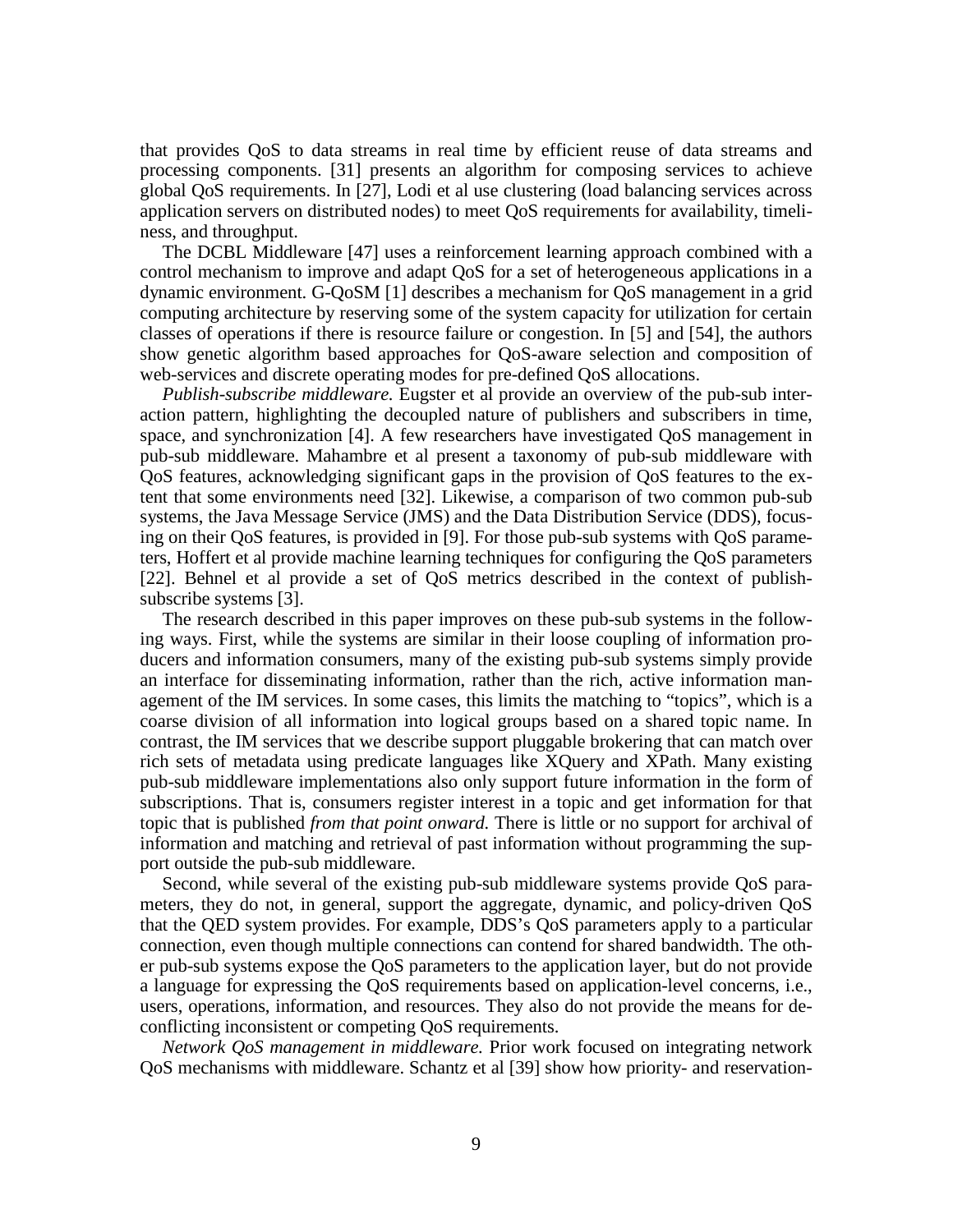based OS and network QoS management can be coupled with standards-based middleware to better support distributed systems with stringent end-to-end requirements. El-Gendy et al [\[15,](#page-34-9) [16\]](#page-35-8) intercept application remote communications by adding middleware modules at the OS kernel space and dynamically reserve network resources to provide network QoS for the application remote invocations. In [\[38\]](#page-36-9), the authors proposed a statistical traffic signature method to identify different classes of service for QoS management.

Schantz et al [\[40\]](#page-36-10) intercept remote communications using middleware proxies and provide network QoS for remote communications by using both DiffServ and IntServ network QoS mechanisms. Wang et al [\[48\]](#page-37-6) provide middleware APIs to shield applications from directly interacting with complex network QoS mechanism APIs. Middleware frameworks transparently converted the specified application QoS requirements into lower-level network QoS mechanism APIs and provided network QoS assurances.

*Deployment-time resource allocation.* Other prior work has focused on deploying applications at appropriate nodes so that their QoS requirements can be met. For example, [\[26,](#page-35-9) [45\]](#page-37-7) analyzed application communication and access patterns to determine collocated placements of heavily communicating components. In [\[6\]](#page-34-10), the authors focus on the service pre-allocation problem in the context of multi-media applications, for distributed indexing management. The approach relies on pre-allocation of resources for index management and load distribution. Likewise, [\[13,](#page-34-11) [17\]](#page-35-10) have focused on intelligent component placement algorithms that map components to nodes while satisfying their CPU requirements.

*Model-based design tools*. Prior work has also been done on model-based design tools for specifying and enforcing QoS in middleware and applications. For example, PICML [\[2\]](#page-34-12) enables distributed real-time and embedded system developers to define component interfaces, their implementations, and assemblies, facilitating deployment of Lightweight CORBA Component Model (CCM)-based applications. VEST [\[44\]](#page-37-8) and AIRES [\[19\]](#page-35-11) analyze domain-specific models of embedded real-time systems to perform schedulability analysis and provides automated allocation of components to processors. SysWeaver [\[12\]](#page-34-13) supports design-time timing behavior verification of real-time systems and automatic code generation and weaving for multiple target platforms. In contrast, NetQoPE provides model-driven capabilities to specify network QoS requirements on DRE system application flows, and subsequently allocate network resources automatically using network QoS mechanisms. NetQoPE thus helps assure that application network QoS requirements are met at deployment-time, rather than design-time or runtime.

*QoS policy languages*. XACML [\[33\]](#page-36-11) is an OASIS standard designed to address a subset of QoS—access control policy—which is a subset of security (itself one property of QoS). XACML specifies several roles for policy authoring, decision making, and enforcement, including a Policy Decision Point (PDP) and Policy Enforcement Point (PEP). XACML specifically states that the PEP initiates decision requests, i.e., an entity tries to gain access to a resource through a PEP and the PEP then asks the PDP to evaluate current policies and provide a response by which the PEP can either grant or deny access. This approach fits the local scope of access control, i.e., control is granted to a local resource, but not that of broader QoS properties. Aggregate QoS management requires higher-level (i.e., incorporating aggregate- and application-level priorities and context) and broader (i.e., encompassing many PEPs) scope. Managing access to, and use of, a single resource may or may not contribute to overall application, aggregate, or mission-level QoS, and is inadequate by itself to provide application, aggregate, or mission-level QoS. The PEP-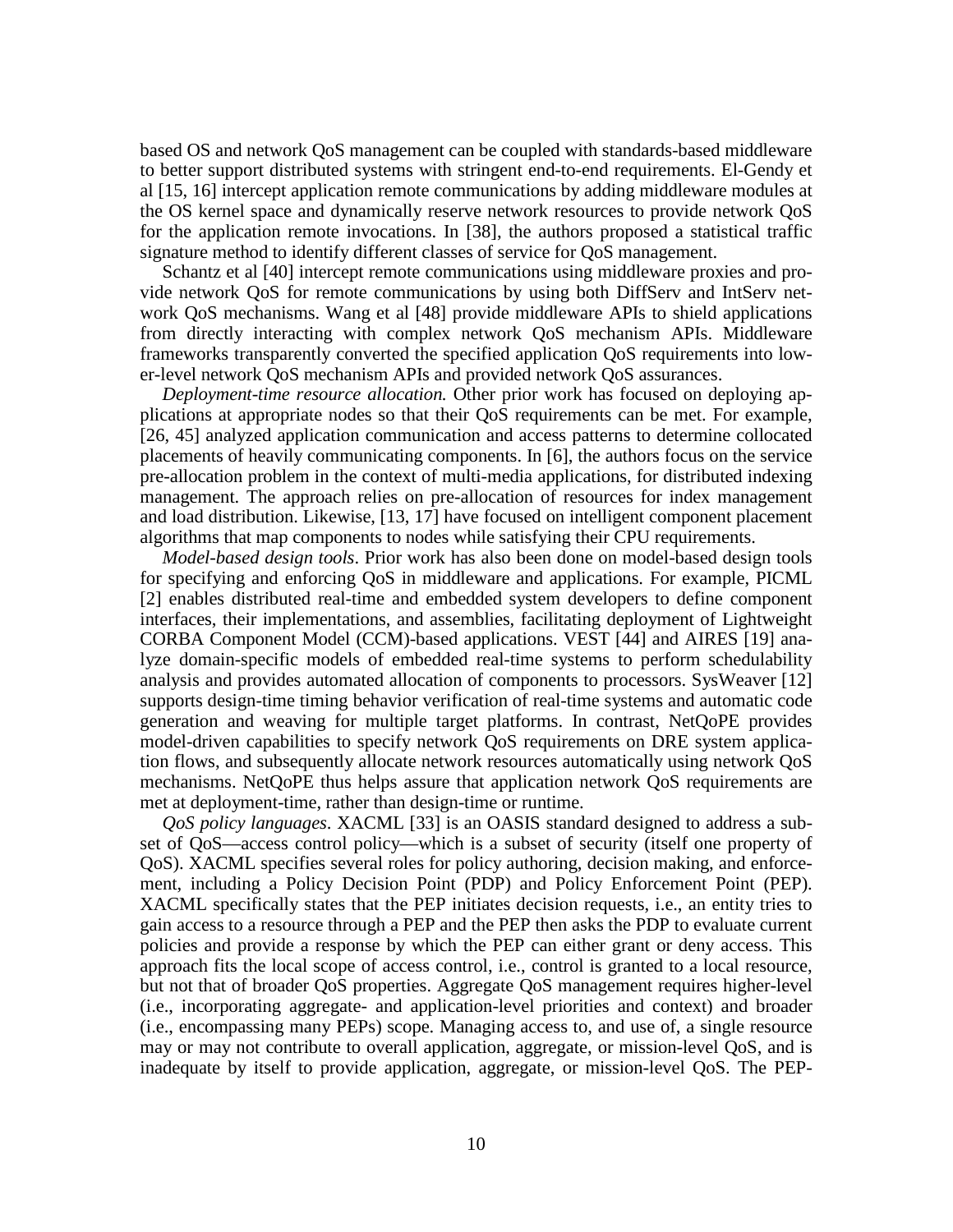PDP dataflow in the XACML specification language is thus not sufficient for the general context aware QoS case. Providing QoS requires the coordination of many PEPs, based on higher-level, aggregate and mission-based policies, and therefore cannot be initiated solely by PEPs. Instead policies must be evaluated at PDPs when needed and the results of the policy evaluation should be pushed to the PEPs, which then enforce it. This approach provides part of the coordination needed since a PDP that makes an aggregate QoS decision will push consistent results to the PEPs, which then ensures consistent, coordinated QoS management if the PEPs enforce the policy decision as they are directed.

As described in the remainder of this paper, our work on QED builds upon and enhances prior work on QoS-enabled middleware and model-based tools by providing QoS for SOA-based IM services that (1) works with existing standards-based SOA middleware; (2) provides aggregate, policy-driven QoS management; and (3) provides applications and operators with fine-grained control of tasks and bandwidth. In addition, QED decouples policy selection, parsing, and dissemination, which constitute the aggregate decision making and occur on discrete epochs, such as when users come and go or resource availability changes, from policy enforcement, which can be done in-line with processing and information dissemination, where resources are actually consumed, but which can happen much more frequently and rapidly.

### <span id="page-10-0"></span>5. **QoS Management Capabilities for SOA-Based IM Services**

This section describes how we developed the *QoS-Enabled Dissemination* (QED) middleware to meet the requirements for QoS in SOA-based IM systems described in Section [2](#page-3-0)

and address the challenges presented in Section [3.](#page-4-0) The QED middleware contains the layers shown in [Figure 2](#page-10-1) and described below:

- An *aggregate QoS management* layer that manages overall QoS policies, mediates conflicting demands for QoS across clients of the IM services, and monitors delivered QoS for the overall system;
- A *local QoS management*  layer that manages QoS policies at individual policy enforcement points; and
- A *QoS enforcement mechanism* layer with specific QoS enforcement



<span id="page-10-1"></span>mechanisms. **Figure 2. QED's SOA-based Layered Architecture.**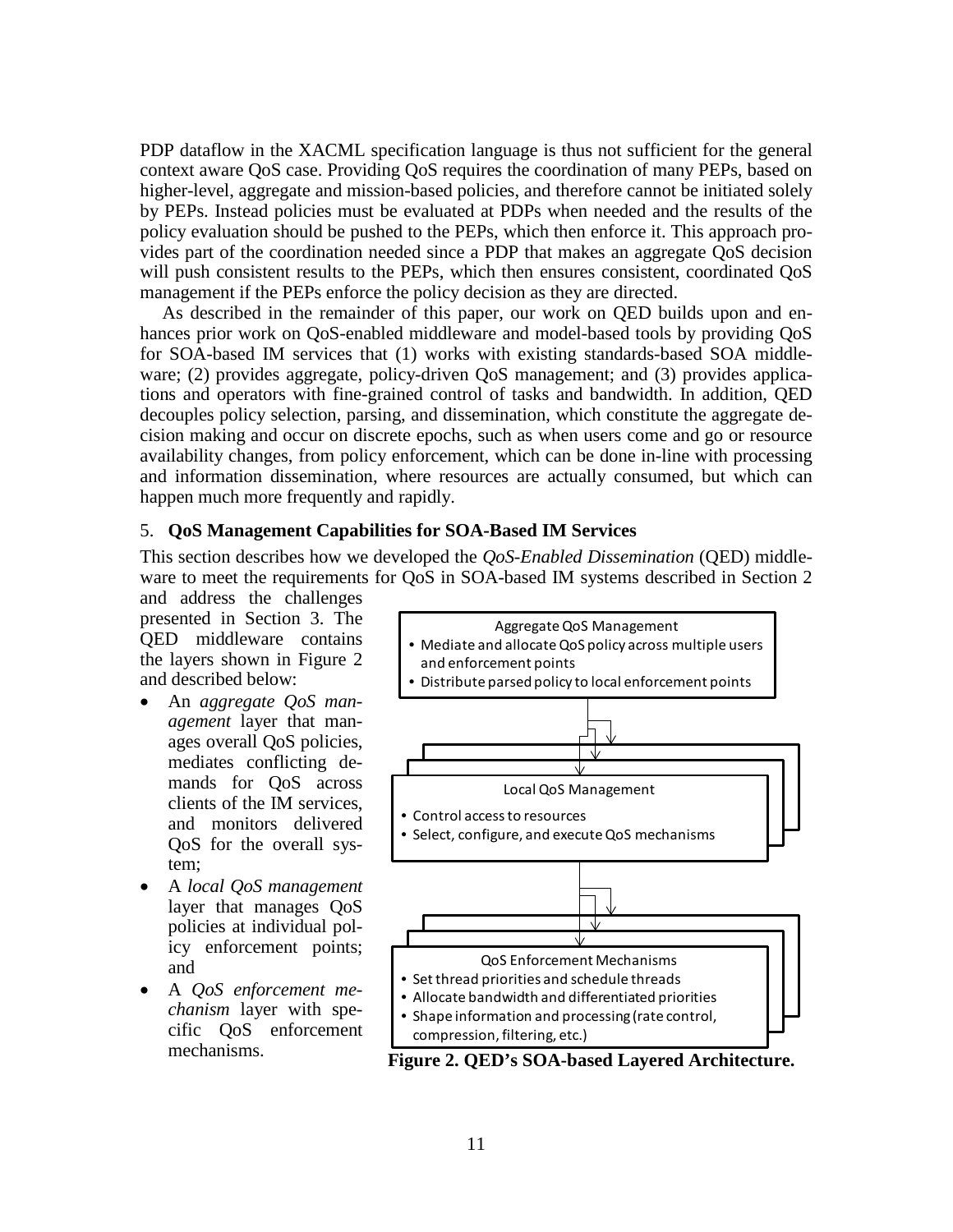QED's policy-driven QoS mechanisms ensure the *timely* brokering and dissemination of important information through the IM services, ensure *smoothness* of information brokering and dissemination, make tradeoffs to favor *completeness* or *fidelity* when systems are overloaded, and enforce client preferences and priorities to increase *suitability*.

We have implemented prototype versions of the QED architecture based on the JBoss Application Server [\[23\]](#page-35-12) and the Spring application framework [\[43\]](#page-37-9). These prototype implementations of QED include two Local QoS Managers (LQMs): (1) a *Task Management LQM* that manages access to the CPU by scheduling CPU intensive tasks, such as brokering, by managing the size of the thread pool, assigning threads to processing, and setting thread priorities, and (2) a *Dissemination Service LQM* that manages access to shared network bandwidth by prioritizing outgoing IOs based on importance, size, and policy. Likewise, the QED prototype implementations include the following QoS mechanisms: (1) *differentiated queues* that prioritize operations and dissemination tasks, (2) *IO shaping* that reduces the amount of bandwidth consumed and matches client preferences, utilizing compression, cropping, scaling, filtering, and transformations (using XSLT [\[53\]](#page-37-10)), and (3) *partitioned predicates* that group and prioritize registered predicates to enable finer grained control over the time to broker IOs.

With these capabilities, QED addresses the challenges of providing QoS in SOA and IM systems identified in Section [3](#page-4-0) in the following ways:

- It addresses SOA Infrastructure Challenge 1 by managing the scheduling of threads and bandwidth typically hidden behind SOA interfaces.
- It addresses SOA Infrastructure Challenge 2 by providing and enforcing QoS policy that is specified at a high level, based on user, information, and system concepts.
- It addresses IM Service Challenges 1 and 2 through the use of binned queues, bandwidth estimation, and task management to handle information that varies in size and processing that varies in time.
- It addresses IM Service Challenge 3 by providing policy-driven aggregate QoS management across control points and across users, despite the publishing and consuming users being decoupled from one another.
- It addresses IM Service Challenge 4 by separately scheduling the brokering of requests and dissemination of information, so that fanout is managed. Important requests are brokered before less important requests, and results are delivered to important consumers in preference to delivery to less important consumers.

The QED prototype also includes a Web Services-based *QoS administration interface* that supports entry/selection of QoS policies and monitoring of delivered QoS, as well as a *QoS monitoring service* that collects statistics on resource usage and delivered QoS for feedback into QoS managers and for visualization through QoS administration interface.

The remainder of this section describes the structure and functionality of the QED capabilities shown in [Figure 3](#page-12-0) (i.e., aggregate QoS management, QoS policy, task management local QoS management, and bandwidth management) and explains how these capabilities address the challenges described in Section [3.](#page-4-0)

#### **5.1 Aggregate QoS Management**

The QED aggregate QoS management service creates a set of policies guiding the behaviors of the local QoS managers that enforce CPU scheduling and bandwidth utilization.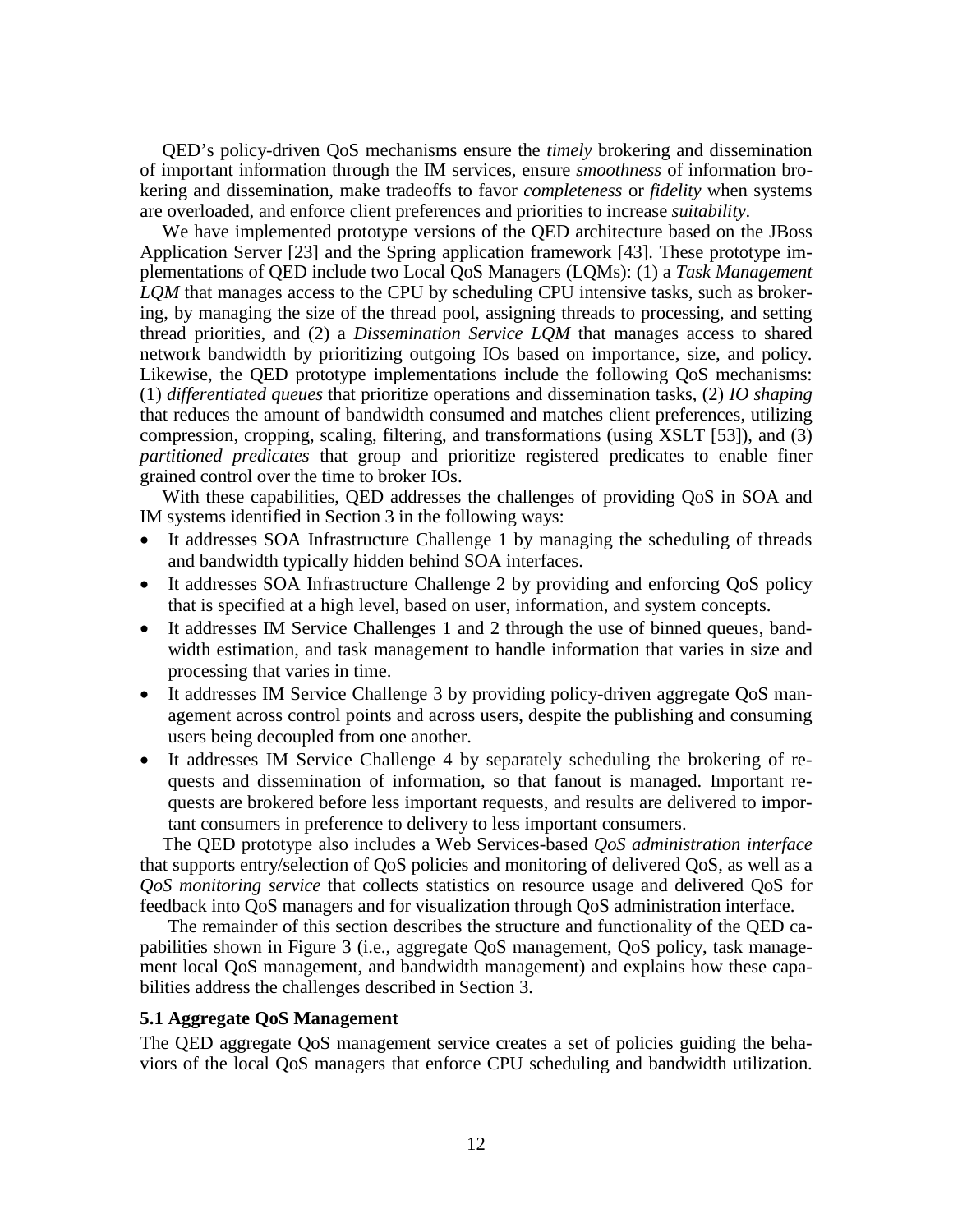

<span id="page-12-0"></span>**Figure 3. QED Aggregate QoS Management Capabilities for SOA-based IM Services.**

The purpose of the aggregate QoS manager is to maintain predictable behavior throughout the orchestrated system of clients and services. Since the load of client and user demands will vary, it is likely that there may not be enough bandwidth or CPU resources to provide the QoS requested by everyone. If these resources are not managed properly, no user will get a reasonable level of QoS (i.e., leading to the *tragedy of the commons* [\[21\]](#page-35-13)). Aggregate QoS management mediates conflicting demands for QoS management, providing available resources to the most critical services or clients.

Each *local* QoS manager (task, submission, and dissemination) has only a local view. The aggregate QoS manager thus provides policies that are consistent to related control points. For example, if a policy indicates that a service invocation should have a high priority for CPU thread scheduling, then information produced by the service invocation should also have high priority for dissemination to clients or other services. This design addresses the IM Service Challenge 3 to support consistent management of QoS from publication through brokering and dissemination.

When a client is authenticated (using an authentication service) to gain access to services, the authentication credentials and other information about the user, client, and orchestration are forwarded to the aggregate QoS manager. The aggregate QoS manager accesses the policy store to get the list of policies that can apply to the user, client, and operations that the client can invoke. The aggregate QoS manager resolves the list to remove overlapping and contradictory policies, using a configurable policy precedence scheme described below. The equivalent of a *session* is created for the client's operations on services in its orchestration and the relevant policies are distributed to the local QoS managers using properties on the session.

In this way, the aggregate QoS manager translates high-level, goal- and user-specified QoS policies into actionable QoS policies that apply to observable properties of a client,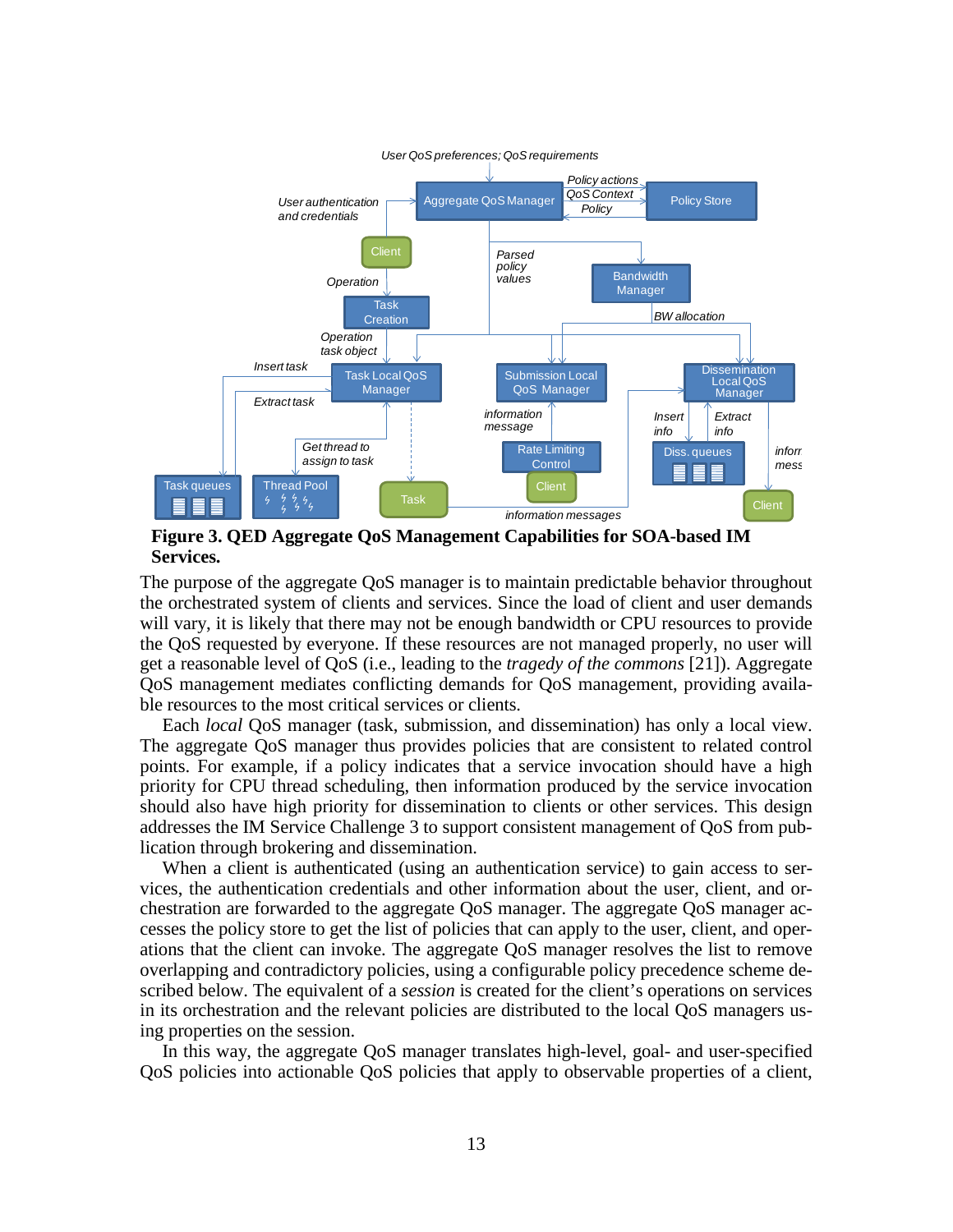operations it can invoke, information (e.g., parameters or messages), and resources, which addresses the SOA Infrastructure Challenge 2 by mapping the high-level QoS policies to lower-level QoS controls. The actionable policies distributed to local QoS managers can be checked quickly at local enforcement points via attribute lookups and relational comparisons so they can be applied in the control and data flow path. In contrast, policy lookup, parsing, and distribution of policies by the aggregate QoS manager is out-of-band with the control and data flow and is relatively infrequent compared to local policy enforcement. They occur only on discrete events that affect the overall distributed system, such as the entry of new clients, resource failure, and changes in overall QoS goals or policies.

### <span id="page-13-0"></span>**5.2 QED QoS Policies**

QED's QoS Policy specification language enables users to describe system contexts via meaningful, domain-specific concepts (such as subscriptions to imagery by ground rescue crews) and map these contexts to QoS concepts (such as the relative importance of fulfilling a request and the types of information filtering and shaping that are desirable for that context). Through its high-level specifications and its mapping to QoS concepts, QED QoS policy language helps address SOA Infrastructure Challenge 2. QoS policies in QED are independent of the underlying IM service implementation. These policies are also formal and readily accessible by software for reasoning and enforcement, as described below.

*QoS policy definition.* Each QoS policy in QED defines a mapping from the conditions in which the policy applies to the effects of the policy, i.e., *QoS Policy = System Context*  $(0,M,E) \rightarrow$  OoS Settings (v,*i,P*). QoS policy conditions describe a *System Context* in terms of the properties that can be observed about the system behavior and state, represented by a Boolean function over any or all of the properties of the operations (*O*), information (*M*), and entities (*E)* involved*.* Zero or more attributes from each category may be used in a policy's *System Context* definition.

QED's Policy specification language enables system contexts to range from the most general 'default' context (e.g., *any operation by any user on image types*), to specific contexts such as *analyst publishing rescue images.* The system context is extended to include *Resources*, such as queue lengths, CPU, and bandwidth, by introducing a resource monitoring component,  $g(R)$ , that adds and removes sets of policies based on monitored resource states such that  $g(R) \rightarrow (f(0,M,E) \rightarrow (v,i,P))$ .

The effects of the policy describe the desired *QoS Settings* for the given system context. In the *QoS Settings* the precedence level, *v*, is required and aids in selecting between conflicting policies; higher precedence policies are enforced in favor of lower precedence ones. By convention, policy precedence differs based on the policy source, such as administrator-level policies that can override policies from a less privileged user. Among policies from sources with equal precedence, higher precedence is assigned to those with more specific system context descriptions.

The importance, *i*, is an optional domain-specific measure of the relative value of an operation, type, or client to an overall system's goals. This value is used, along with other factors such as cost, to prioritize processing and dissemination of information.

QoS preferences, *P*, define a named set of limits and tradeoffs among aspects of QoS, such as deadlines for delivering IOs through the IM services and the ranges of information filtering and shaping allowed. Zero or one *QoS Preference Sets* may be included in a pol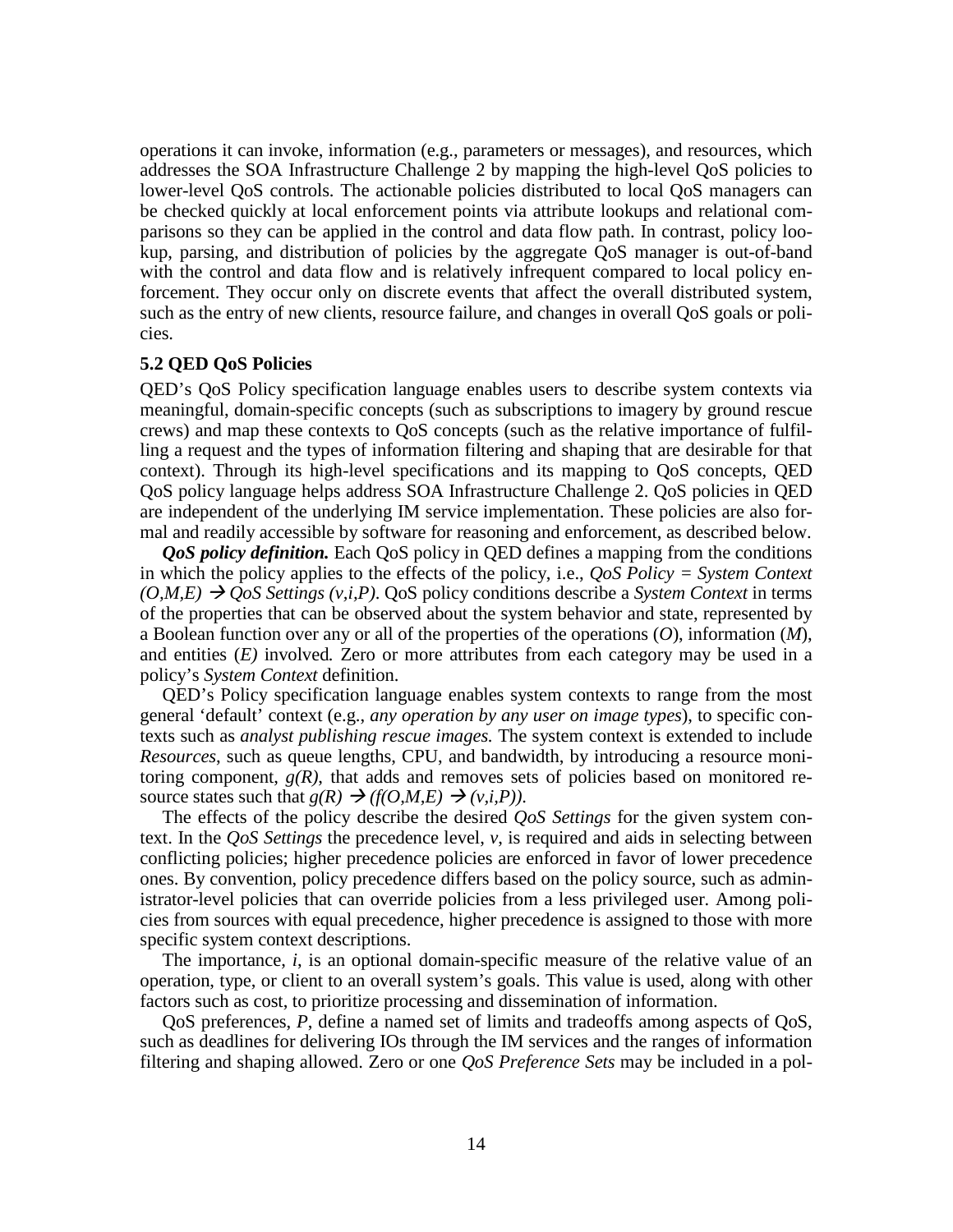icy and each QoS preference set includes one or more name-value pairs from a predefined list of preference names. It is here that we capture aspects such as GPS track information being replaceable in most contexts where only the most recent position is useful.

The QED QoS policy specification language is implemented in the KAoS policy framework [\[46\]](#page-37-11) using the extensible OWL semantic web language [\[50\]](#page-37-12). KAoS provides a generic construct for *obligation policies* that maps a context description to a desired action or state. Within this core policy construct, we extended the OWL ontology of policy concepts available to KAoS to include new hierarchies of domain-specific classes of IM operations, information types, and users including roles and groups.

[Figure 4](#page-14-0) graphically depicts the OWL classes used by the KAoS-based implementation, the properties defined for these classes, and the range of each property. The *Create-ServiceOrchestration* shown in this figure is an abstract action that represents the start of any new session for a client such as creating a subscription. This action class defines properties for each of the observable attributes of this type of action including the orchestration type and the information type. Policies are defined in terms of restrictions over the properties of the action. When a component performs a policy check, it creates an instance of the action that is then checked against the restrictions in the policy to determine whether the policy applies to the given instance.

The *orchestrationType* is an OWL object property with a range over the OWL *OrchestrationType* class, with instances *Publish*, *Subscribe*, and *Query* for the IM service context in which the QED QoS policies are defined. In QED, an *orchestration* represents an aggregate composition of services over which policies apply. For example, the IM *Publish* orchestration instance refers to a composition of the *Submission*, *Brokering*, *Archive*, and



<span id="page-14-0"></span>**Figure 4. Representation of OWL Ontology Describing Service Orchestration Creation Context, QoS Settings, and Attributes of QED QoS Preferences.**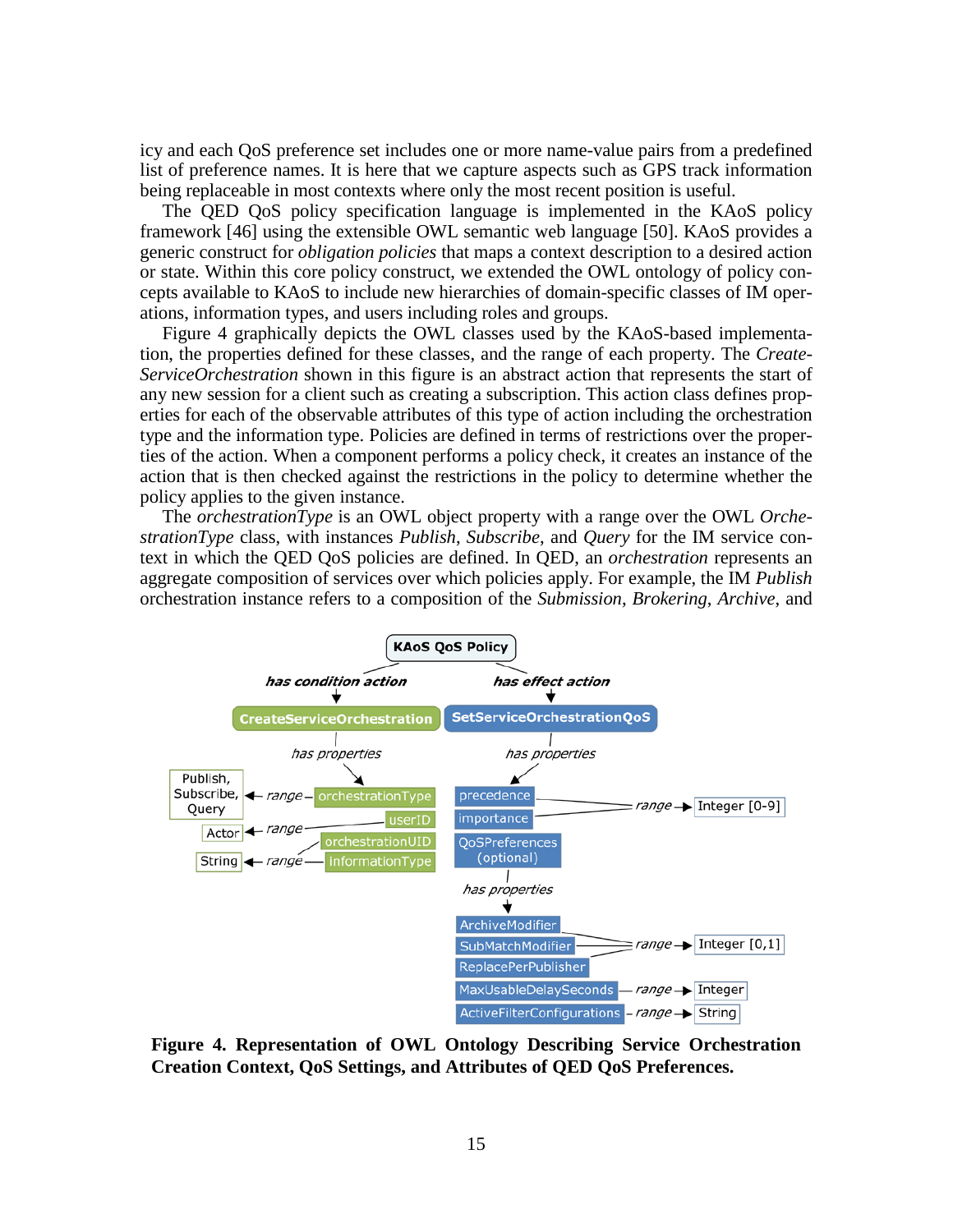*Dissemination* services needed to process a published IO, as shown in [Figure 5.](#page-15-0)

Each IM service includes an object, called a *Context*, that holds information about the service's state. The properties of a service orchestration therefore hold all the observable information about the entity (i.e., the *actor*), operation, and information that makes up the condition of a QoS policy rule. QED uses orchestration instances to store parsed policies and to disseminate policies to the local



#### <span id="page-15-0"></span>**Figure 5. The IM Publish Orchestration**

enforcement points, as described below. The *orchestrationUID* is a string property containing the unique ID of an orchestration instance associated with a client's connection to the IM services.

The *informationType* is a domain-specific identifier for the type of information, such as *MapImage* or *ATODocument*. Regular expressions can be used in policies to define the applicable range of values. The *userID* is an OWL object property ranging over the class of Actors which includes any Roles or Groups defined in the ontology.

Matching the condition of a QoS policy rule *obligates* the setting of QoS attributes, i.e., the *effect* of the QoS policy. The QoS Settings are represented by an operation *SetServiceOrchestrationQoS* which specifies setting the following attributes on the context objects in the appropriate Service Orchestration instance:

- *Precedence*, which defines an integer ordering used to determine how to resolve ambiguities in overlapping policies. Higher precedence policies can override policies with lower precedence values so administrators can define wide-ranging policies that cover most cases and then make specific exceptions to override the base case. For example, allowing compression before disseminating any images could be the default case, overridden by a higher precedence policy for specific image types and operations for which the fidelity must be maintained. QED currently assigns a precedence automatically based on the source of the policy (e.g., Administrator vs. User) followed by the specificity of the rule criteria. More specific policies are, by default, given preference in comparison with more general policies.
- *Importance*, which is an integer value representing the relative importance of information in a given context to the overall success of the mission or operation.
- *qosPreferences*, which is a set of constraints on QoS behaviors that can be used to determine how to best adjust the performance of a client's information flow in the face of resource bottlenecks. This OWL object property defines a range over the class of *QoSPreferences*, which in turn contains the following properties: (1) *MaxUsable-DelaySeconds*, which is the integer number of seconds of delay in the IM services after which the information is no longer useful in the given context (a value of 0 indicates that there is no maximum delay, i.e., indefinite delay), (2) *ReplacePerPublisher* (range: 0,1), which is a Boolean indication of whether an IO queued in the IM should be replaced (dropped) if a new IO from the same publisher arrives, (3) *ArchiveMo-*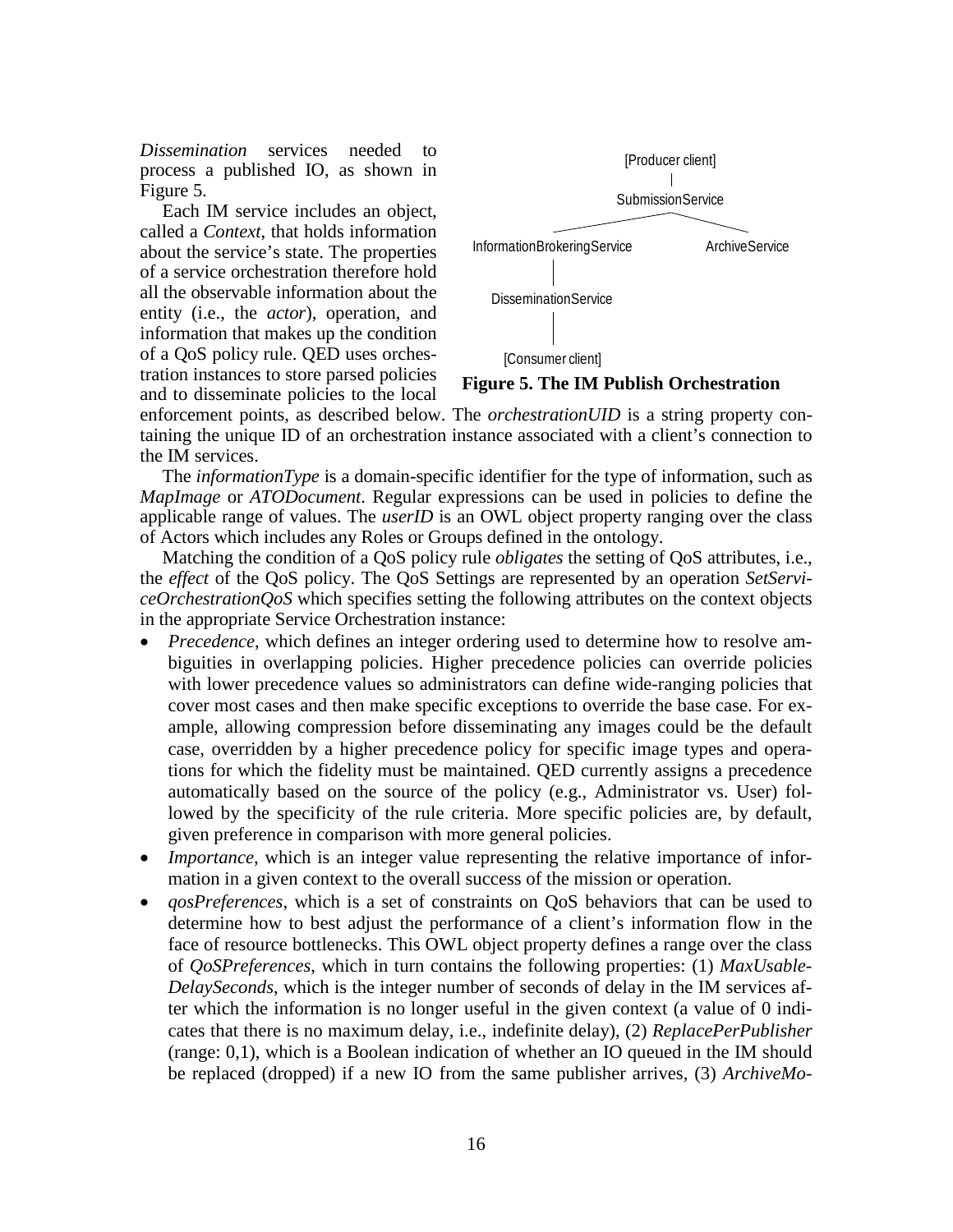*difier*/*SubMatchModifier*, which are integers between -1 and 1 weighting the tradeoff between subscription matching and archival where a higher value indicates higher desired QoS for one over the other, and (4) *ActiveFilterConfiguration*s, which is a list of string values that identifies the shaping operations that QED can perform.

*QoS Policy Management and Decision Making.* QED includes a *Policy Store* component, as shown in [Figure 3,](#page-12-0) that maintains the set of policies available and provides transactional management of policy storage, retrieval, parsing, deconfliction, and dissemination. The primary role of the Aggregate QoS Manager is to manage the overall QoS policies for the information services and their users and disseminate the appropriate policies to the points at which they can be enforced. It reasons about the applicable set of policies associated with users, their information type and operations, and the resources in the system. It also manages the distribution of the appropriate policies to the local enforcement points, as described below. The QED Aggregate QoS Manager performs policy checking and conflict resolution when Submission and Dissemination Services create a service orchestration and the resulting QoS Preferences are set as attributes on the appropriate context object, as shown in [Figure 6.](#page-16-0)

QED includes two implementations of the Policy Store: one based on the KAoS policy services and another implemented with *Plain Old Java Objects* (POJOs). The KAoS version includes a step to translate policies into OWL, uses the features of the KAoS Directory Service to store and retrieve policies, and includes a step to parse OWL-specified policies into Java classes. This design enables the KAoS version to use ontology classes to create policies concerning classes such as user groups and roles and abstract information types, such as all images. The POJO version stores the policies in the Java classes directly and provides Java methods to store and retrieve policies. The POJO version is limited to



<span id="page-16-0"></span>**Figure 6. The QED Aggregate QoS Manager Workflow**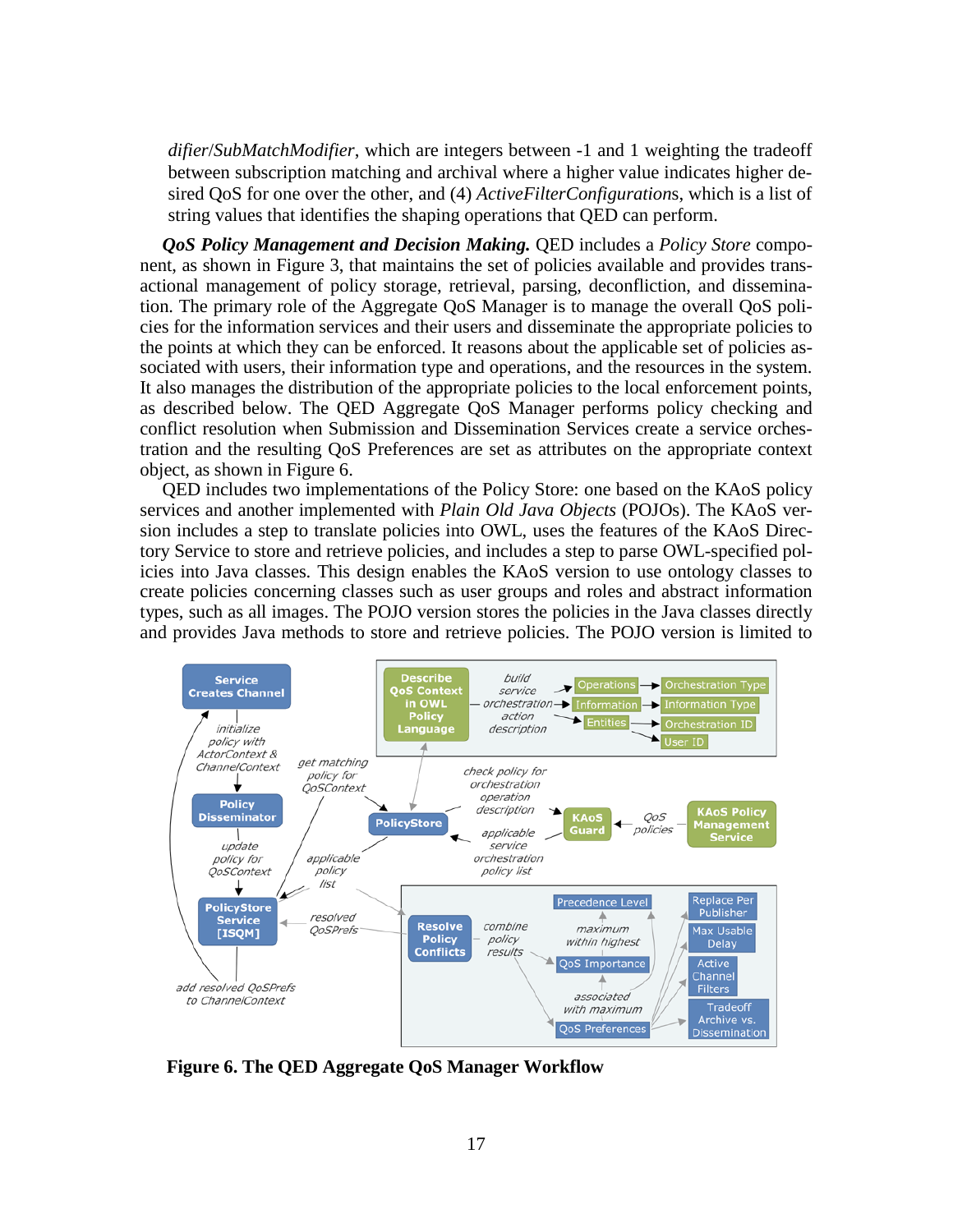lists of individual users and information types.

Since multiple policies may apply to the context of a single action,  $f(0,M,E)$ , and these policies may specify conflicting QoS Settings  $(v, i, P)$ , a mechanism to resolve these conflicts is required. The Aggregate QoS Management class contains the logic to resolve conflicts among a set of applicable QoS policies to arrive at a single Importance value (*i*) and a single value for each of the QoS Preference. This algorithm depends upon the relative precedence values  $(v)$  for the policies as well as the relative importance values associated with the policies to calculate a single aggregate value for the importance (*i*) and each of the QoS preferences (*p*) according to the following rules:

*Importance (i)*: find the highest precedence level (*v*) at which (*i*) is specified, then take the highest (*i*) with that precedence; *Impor* $tance = max(i, max (v_i)).$ 



<span id="page-17-0"></span>**Manager Design**

• *QoS Preference (p)*: find the highest precedence level (*v*) at which (*p*) is specified, then find the highest importance value (*i*) associated with (*p*); *QoS Preference* =  $max(p, max(i_p, max(v_p))).$ 

*Dissemination of QoS Policy.* The aggregate QoS manager uses orchestration instances to disseminate policy to the local QoS managers. When a client creates a connection to the IM services to publish, subscribe, or query, the appropriate orchestration instance is instantiated and assigned a unique identifier as its *orchestrationUID.* The aggregate QoS manager selects the policies that apply to the client, information types it registers, and operations, deconflicts the policies, parses them, and sets attributes on the orchestration instance's context objects. The parsed policy is then available through efficient attribute lookups at each of the local QoS enforcement points, e.g., where CPU or bandwidth is consumed by invocations of the Brokering or Dissemination services, respectively.

### <span id="page-17-1"></span>**5.3 QED Task Management**

Predictable performance requires managing the execution of all CPU intensive operations, such as IM Broker Service invocations, for each CPU (or equivalent virtual machine, VM) onto which clients and services are distributed, including the following capabilities:

- Prioritized scheduling of operations based on importance and cost (e.g., time to execute).
- Limiting the size of the thread pool to a number of threads that can be executed on the CPU (or a portion allocated to the VM) without overloading it.
- Scheduling according to an appropriate policy, such as *strict* or *weighted fair*.

To manage these tasks, QED provides *Local Task Managers*, whose design is shown in [Figure 7.](#page-17-0) Each Local Task Manager manages the CPU intensive operations for a given CPU or VM using priority scheduling, which addresses IM Service Challenge 2. The goal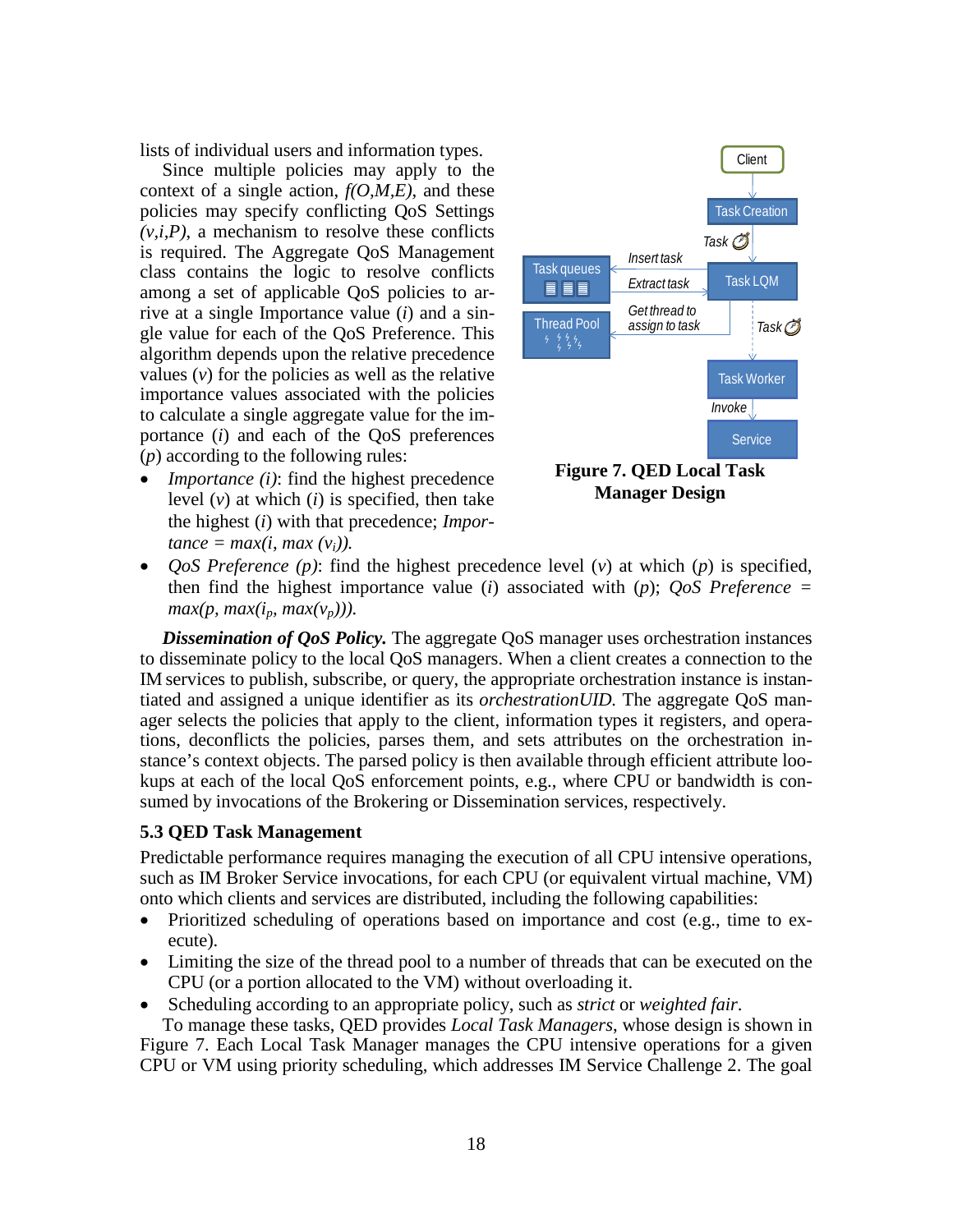is to avoid CPU overload in the form of too many threads or service invocations and to avoid priority inversion, in the form of lower priority service invocations getting CPU when higher priority service invocations are awaiting execution.

When CPU-intensive operations such as invocations of the Broker Service are performed, tasks are created and submitted to the Task Manager, where they are inserted into a binned priority queue using a configurable number of bins (queues), each representing a priority.<sup>[1](#page-18-0)</sup> Task creators calculate an importance (derived from policy applied to the operation, information type, and/or client as described in Section 5.2) and cost for the task. The Task Manager takes importance and cost as inputs and generates a priority (bin assignment). Binned queues also allow QED to support a weighted-fair policy, which is hard to implement in a heap-based implementation. The tradeoff is that QED has a fixed granularity with which to distinguish tasks.

The QED Task Manager assigns threads from the thread pool to tasks according to a queue management strategy under control of the aggregate QoS manager. In this manner, the Task Manager gracefully handles CPU overload by scheduling the highest priority tasks with the available threads and thus addresses SOA Infrastructure Challenge 1 by managing the Application Server's thread pool. QED currently has two queue management policies implemented: strict and weighted fair. In both the strict and weighted fair policies, there is FIFO behavior within individual bins. In *Strict*, the Task Manager always pops off the highest-priority bin that is not empty. The weighted-fair queue management policy provides an opportunity to service all bins with a built in weighting to service higher priority bins more often.

Estimating the cost of operations for use in the scheduling decision requires an accurate model of service execution time. Constructing such models is hard in the dynamic IM systems we target since service execution time can vary significantly depending on the power of the platform on which it is deployed and characteristics of inputs to the service (the basis of IM Service Challenge 2). For example, the time to execute the Broker Service depends heavily on the complexity of registered predicates for subscriptions (expressed in XPath or XQuery) and the complexity of the metadata of IOs. We combine two approaches to solve this problem. First, we use heuristics—based on experimental and testing runs—to identify the conditions under which a service is more or less costly to execute. Second, a QoS monitoring service [\[28,](#page-35-3) [29\]](#page-35-4) that is part of our overall solution monitors service execution and reports the measured time (stored as a time series) to the local task manager so that its model of service execution time improves as the system executes.

### **5.4 QED Bandwidth Management**

The QED Bandwidth Manager is a host-level entity that assigns bandwidth slices for inbound and outbound communications based on policy provided by the aggregate QoS manager. For SOA architectures, bandwidth is managed at the level of information objects, not packets, as is done by network-level QoS, since the loss or delay of an individual packet could invalidate an entire (and potentially much larger) object of information. By managing bandwidth at the granularity of an information object, the QED bandwidth manager helps address SOA Infrastructure Challenge 2. The inbound and outbound managers are referred to as the Submission LQM and Dissemination LQM, respectively. The current

<span id="page-18-0"></span><sup>&</sup>lt;sup>1</sup> Bins ensure that insertion time of newly created tasks is constant vs. the *log n* insertion time needed for heap-based priority queues.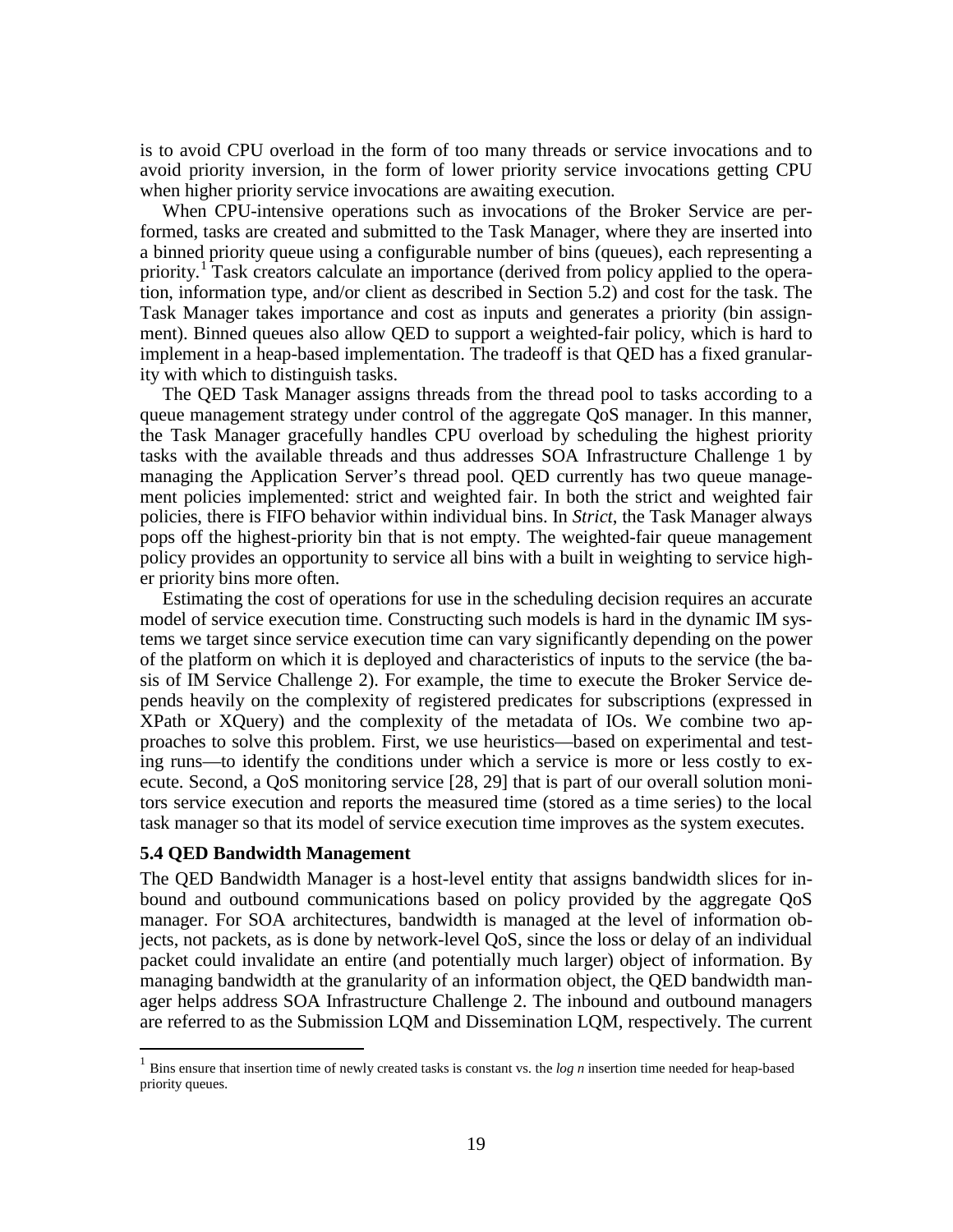version of the Bandwidth Manager provides a static bandwidth allocation per interface and to each of the LQMs.

The Submission LQM architecture, shown in [Figure 8,](#page-19-0) manages the consumption of inbound bandwidth by throttling external clients and providing band-



<span id="page-19-0"></span>Bandwidth allocation per client

**Figure 8. QED Submission LQM Architecture**

width slices to cooperative SOA clients, which in turn enforce the restriction on the client's outbound connection. When coupled with information prioritization (enforced by priority-driven differential queuing on the client's outbound side), this form of incoming message rate control serves two purposes: (1) the rate throttling reduces the potential for resource overload on the service hosts and (2) the utility of information that ultimately reaches the invoked service is enhanced through outbound prioritization.

The Submission LQM provides a per-process service registration interface for inbound bandwidth management. This results in an equal sharing of inbound bandwidth resources per-process. The Submission LQM invokes an out-of-band RMI call to external SOAclients to reallocate their bandwidth as needed. As with the aggregate policy distribution, we expect these reallocation calls will be infrequent compared to the service invocation and messages to services. Factors such as the duration of the connection lifecycle, frequency of connection failures and client request model for a particular SOA-deployment should be considered when determining an appropriate reallocation scheme.

The Dissemination LQM architecture, shown in [Figure 9,](#page-19-1) provides managed dissemination by scheduling over differential queues. Queue counts coincide with the same number of bins used by the Task Manager. This modular design for managed differential dissemination can be used to schedule and send prioritized messages across outbound connections while meeting strict bandwidth requirements. QED uses differential queuing for outbound messages from services to clients, but the dissemination approach may also be

applied to service-toservice communications in deployments where service-toservice messages span host boundaries.

As shown in [Fig](#page-19-1)[ure 9,](#page-19-1) the resulting "write-to-client" call from a service invocation is treated as a managed task. When



<span id="page-19-1"></span>outgoing messages **Figure 9. QED Dissemination LQM Architecture**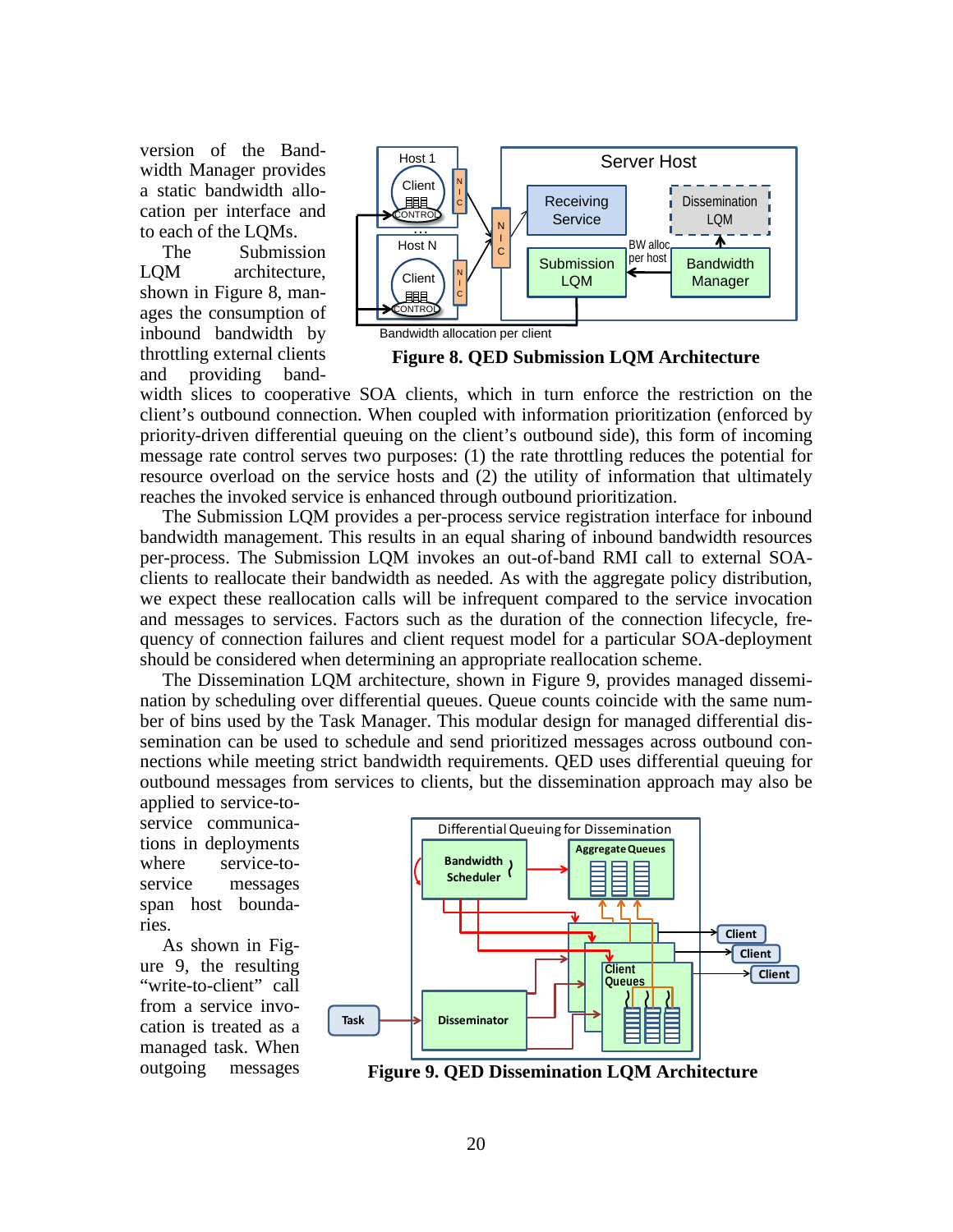are to be sent to a client, the Dissemination LQM calculates the importance of the information for each receiving client, by checking the parsed policy held in attributes on state information for each connection. Treating each information-receiving client pair as a distinct schedulable event controllable by policy addresses the fanout identified in IM Service Challenge 4.

After calculating the information importance, the Disseminator component of the LQM will distribute the information to the appropriate *ClientQueue*. The ClientQueue calculates the priority from a combination of the provided importance and a *cost* measure based on the size of the information being disseminated (representing the amount of bandwidth the information will consume when sent). At this point, the priority is used to determine which client bin should be used to enqueue the data.

The head of each ClientQueue bin is managed by a threaded class called the *Client-BinManager*, (shown here as a thread-line on the top of each ClientQueue bin). The ClientBinManager manages two operations for the head item of the queue. The first operation is an aggregate level enqueue and block. This ensures that each ClientQueue has only one piece of information allotted per bin that can be in contention for a chunk of the aggregate bandwidth. The second operation is unblock-and-send on signal which is triggered by the bandwidth scheduler upon selecting a particular client's priority bin. Through this mechanism the differential queuing allows for the fair scheduling across multiple client connections and priority bins.

The Bandwidth Scheduler has a scheduling thread that alternates in a sleep/wake cycle based on the availability and use of bandwidth. When awakened, the scheduling thread selects the next dissemination task that should be processed. The scheduling algorithm provides identical support for the strict and weighted fair algorithms as described in Section [5.3.](#page-17-1) The Bandwidth Scheduler calculates the amount of time to send the information by dividing the information size by the amount of available bandwidth. It then calls the callback of the selected task's ClientBinManager to notify its availability to send the information message. The send is immediately followed by a sleep for the amount of time calculated to send the information. At this point, the notified ClientBinManager removes the actual task from the appropriate bin and sends a message with the information to the receiving client. By taking information size into account when scheduling an object and when determining how long it will take to send, QED addresses IM Service Challenge 1.

### **5.5 Deployment and Distribution of QoS Managers**

QED can be configured to allocate a local task manager for each shared CPU resource, virtual or actual. A host could therefore have one local task manager that schedules operations running on each CPU. Conversely, it could have several local task managers, one each for the VMs running on the host with each VM having a specific "partition" of the CPU (e.g., controlled by the size of their available thread pool).

QED can also be configured to allocate a bandwidth manager for each occurrence of shared bandwidth, which could be associated with the Network Interface Card (NIC) on a host, a virtual private network, or dedicated network. True bandwidth management is only possible in those situations where the network is controlled by the QoS management services. Deployment of services across an unmanaged network (such as the Internet) will result in approximate and reactive QoS management only since the amount of available bandwidth at any given time, the ability to control competition for the bandwidth, and ho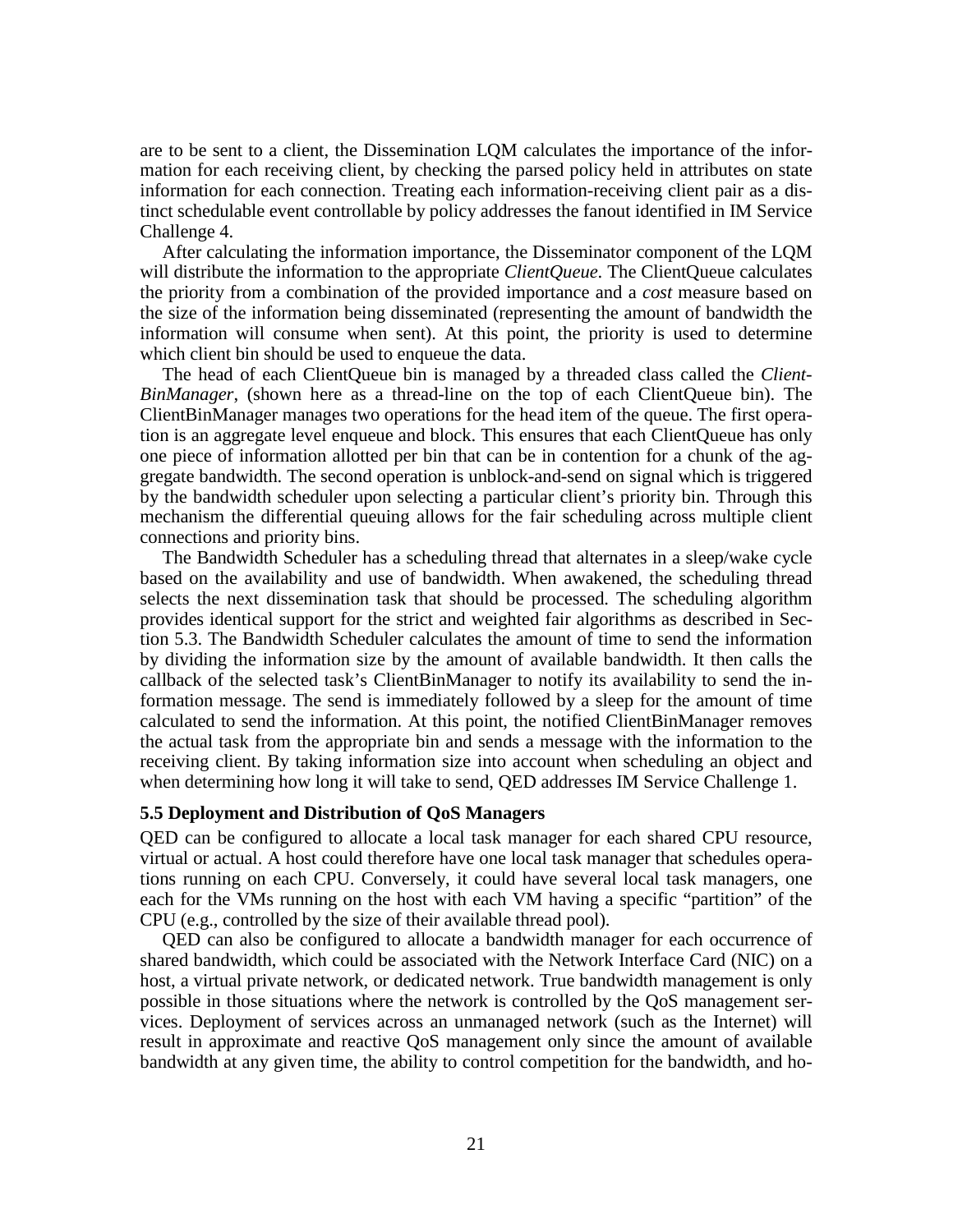noring of network priorities (e.g., DiffServ Code Points) is beyond the QoS management service purview.

Increased performance can be achieved in even these environments, however, through active monitoring of the bandwidth achieved between two points (e.g., by monitoring the latency and throughput of messages or using a tool such as TTCP [\[7\]](#page-34-14)) and shaping and prioritizing traffic as if that is all the bandwidth available (leaving a reserve of unallocated bandwidth increases the delivered QoS predictability). QED can also be configured to employ a bandwidth management technique in environments in which the amount of available bandwidth is unknown by using TCP acknowledgements to indicate when the next IO should be sent. In this configuration, TCP's congestion control provides an approximation of the amount of bandwidth available to a connection. This approach comes with some risk of slight under-utilization of the bandwidth that can be alleviated using heuristics such as keeping one IO "in transit."

Likewise, QED can be configured to use a submission and dissemination LQM for each occurrence of shared bandwidth for incoming and outgoing messages, respectively. The aggregate QoS manager can be either centralized or distributed. If it is distributed, the policy stores and policy distribution need to be synchronized.

#### <span id="page-21-0"></span>6. **Experimental Results**

This section emperically evaluates the QED capabilities described in Section [5](#page-10-0) in the context of the publication-subscription (pub-sub) IM services shown in [Figure 1](#page-1-0) [\[8,](#page-34-2) [18,](#page-35-1) [25\]](#page-35-0), including (1) a Submission Service that receives incoming information, (2) a Broker Service that matches incoming information to registered subscriptions, (3) an Archive Service that inserts information into a persistent database, (4) a Query Service that handles queries for archived information, and (5) a Dissemination Service that delivers brokered information to subscribers and query results to querying clients.

Below we present the results of the following five sets of experiments conducted to evaluate the efficacy and performance of the pub-sub IM services implemented using the QED QoS management services:

- 1. Evaluate the effect of CPU overload conditions on the servicing of information to demonstrate QED's differentiated services.
- 2. Evaluate the effects of a shared bandwidth resource with high service contention and show how QED provides predictable service despite the contention (both experiments are contrasted with a baseline of the pub-sub IM services without QED QoS management).
- 3. Evaluate the performance of applying new policies to QED's QoS management infrastructure and QED's ability to change policies dynamically and efficiently to handle many users and policy rules.
- 4. Evaluate QED's ability to shape information characteristics (e.g., size and rate) to match the available bandwidth and improve overall QoS.
- 5. Evaluate QED's ability to deconflict policies when multiple policies apply in a dynamic situation.

All experiments were run on ISISLab (www.isislab.vanderbilt.edu) using the Red Hat FC6 operating system over dual core 2.8 Ghz Xeon processors with 1 GB RAM and gigabit Ethernet (the Bandwidth Bound experiments required custom bandwidth limitation via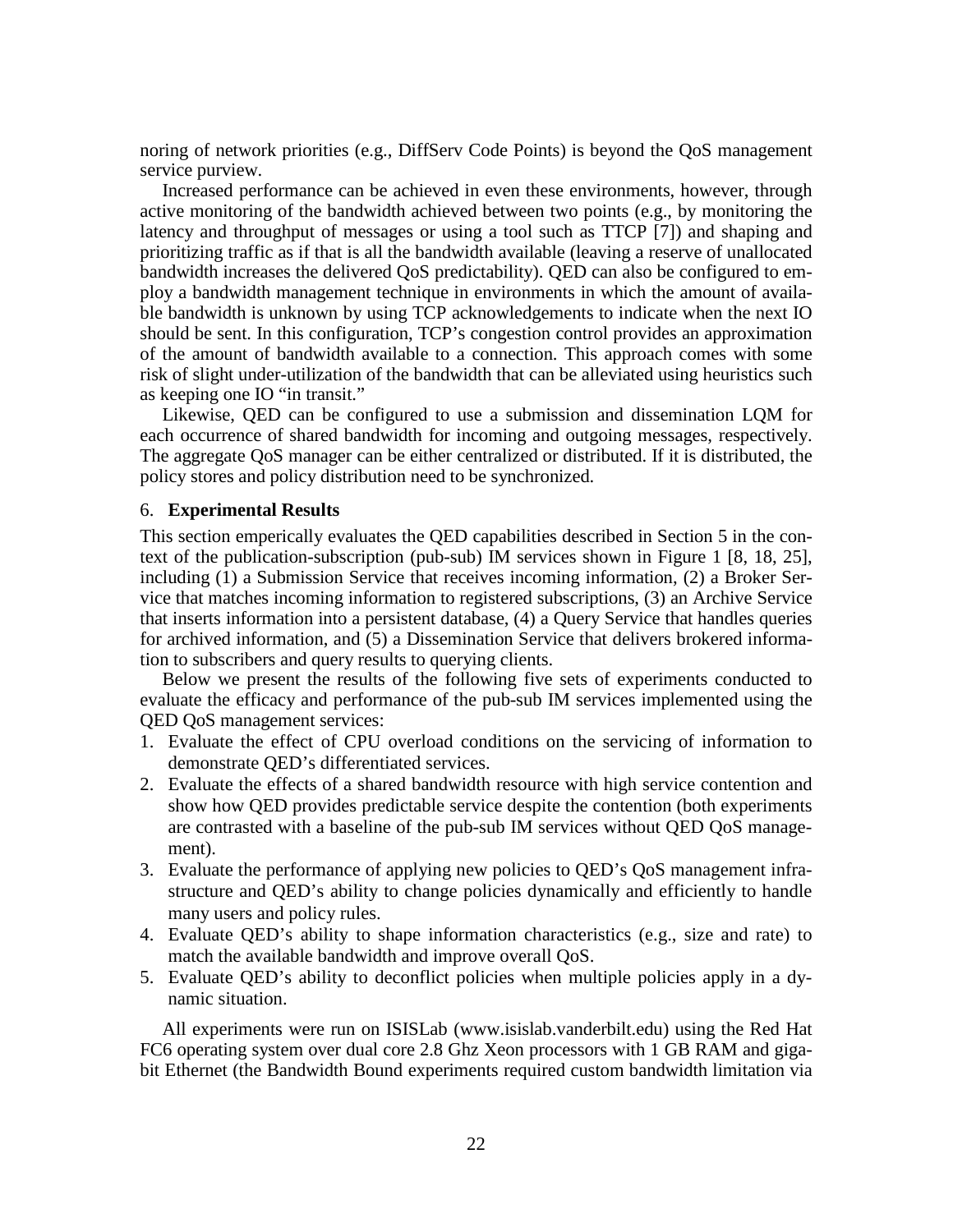the Linux kernel). Each experiment was conducted on three nodes: one for subscribers, one for publishers, and one for JMS and QED services.

#### **5.1 Experiment 1: Evaluating QED's Differentiated Service During CPU Overload**

This experiment evaluated QED's ability to differentiate service to important clients and information during CPU overload situations. The information brokering and query services are the most CPU intensive IM services. Each subscription or query has a predicate (specified in XPath or XQuery) that is evaluated and matched against metadata of newly published (for information brokering) or archived (for query) information objects.

The experiment used three subscribing and three publishing clients (one each with high, medium, and low importance), with each subscriber matching the information objects from exactly one publisher. To introduce CPU overload, we created an additional 150 subscribing clients with unique predicates that do not match any published objects. These subscriptions create CPU load (in the form of processing many unique predicates) without additional bandwidth usage (since the predicates do not match any IOs, no additional messages are disseminated to subscribing clients). We then executed two scenarios: one in which all CPU load is caused by low priority information and the other in which CPU load is caused by all information (high, medium, and low importance).

In the first scenario, the high and medium importance publishers publish one information object each second (1 Hz), while the low importance publisher publishes 300 information objects per second (300 Hz). The evaluation of the 153 registered predicates against the metadata of the two high and medium importance information objects is well within the capacity of the CPU, while the evaluation of the 153 registered predicates against the 300 low importance information objects (a total of 45,900 XPath/XQuery searches per second) is more than the CPU can handle.

[Figure 10](#page-22-0) shows a comparison of the number of high and medium importance information objects in the baseline IM services running over JBoss and the IM services running over JBoss with QED QoS management. The JBoss baseline does not differentiate the operations competing for the overloaded CPU. As a result, therefore, only slightly more than half of the high and medium importance information is delivered (.58 Hz for both high and medium publish-

ers).

In contrast, The QED services used JBoss threads to broker the more important information. As a result, they achieved a rate of .99 Hz for both the high and medium information publishers, nearly the full 1 Hz publication rate, prioritizing both over the low importance



<span id="page-22-0"></span>Information that is **Figure 10. Differentiation among High and Medium Im-**<br>information that is *nontance* Clientaire CDU Openheed Securents **portance Clients in a CPU Overload Scenario.**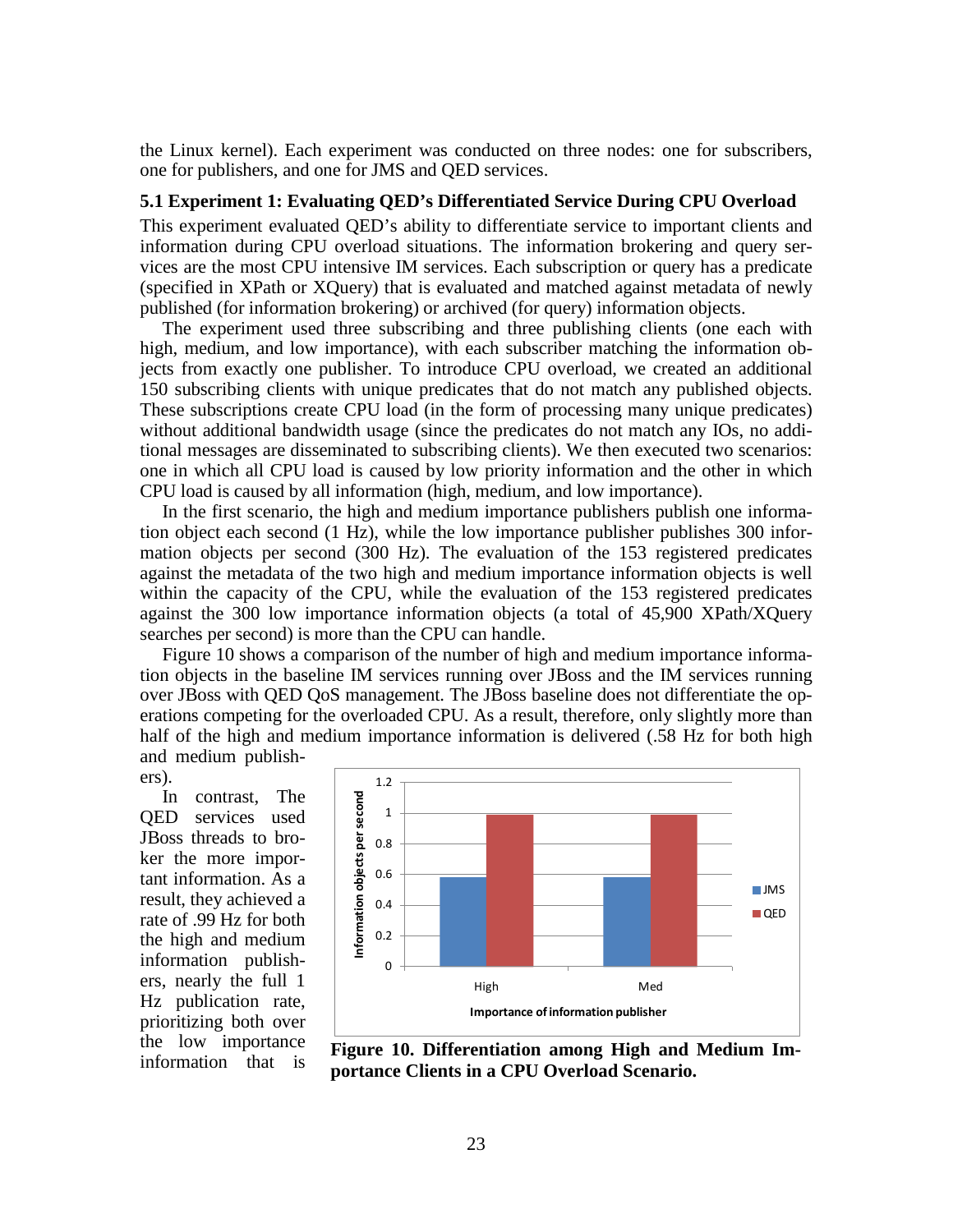overloading the system. The baseline JBoss system processes the low importance information at 16.28 Hz, while the JBoss system with QED services processes them at a rate of 13.59 Hz, which indicates there is significant priority inversion in the IM services running over the baseline JBoss, i.e., lower priority information is processed when there is higher priority information to process.

In the second scenario, all three publishers publish at a rate of 20 information objects per second (i.e., 20 Hz). This experiment overloads the CPU with predicate matching of information from high, medium, and low importance publishers, each of which is sufficient by itself to overload the CPU of our experiment host. [Figure 11](#page-23-0) shows how the IM

services running on the baseline JBoss system exhibit no differentiation, processing almost equal rates of high, medium, and low importance information (5.9 information objects per second). In contrast, the QED services cause the IM services and JBoss to provide full differentiated service, with the high importance information being



<span id="page-23-0"></span>**Figure 11. Differentiation in Second CPU Overload Scenario with Each Publisher Type Overloading the System with Information.**

processed at the much higher average rate of 15.52 information objects per second. Meanwhile, medium and low importance information are not starved, and medium importance information is processed twice as often (0.2 Hz) as low importance (0.1 Hz).

### **5.2 Experiment 2: Evaluating QED's QoS on Bandwidth Constrained Links**

Outgoing messages from the Dissemination Service to requesting clients and incoming messages to the Submission Service from publishing clients are the most bandwidth intensive IM services. This experiment forced a bandwidth bottleneck by constraining the shared bandwidth available from the Dissemination Service to all requesting clients to 320 Kbps. We then evaluated the ability of the IM services to use this constrained bandwidth for important outgoing traffic when utilizing the baseline JMS communication middleware and JMS with QED QoS management.

After constraining the outgoing bandwidth, we ran three publishers, publishing two information objects with a 1KB payload each second, and twelve subscribers, each with identical predicates that match all published information (i.e., all subscribers are interested in the data being published by all three publishers). This configuration ensured that the predicate processing (i.e., the CPU) is no longer a bottleneck. Each information object was delivered to 12 subscribing clients, resulting in over 576 Kbps of information trying to get through the 320 Kbps of available bandwidth.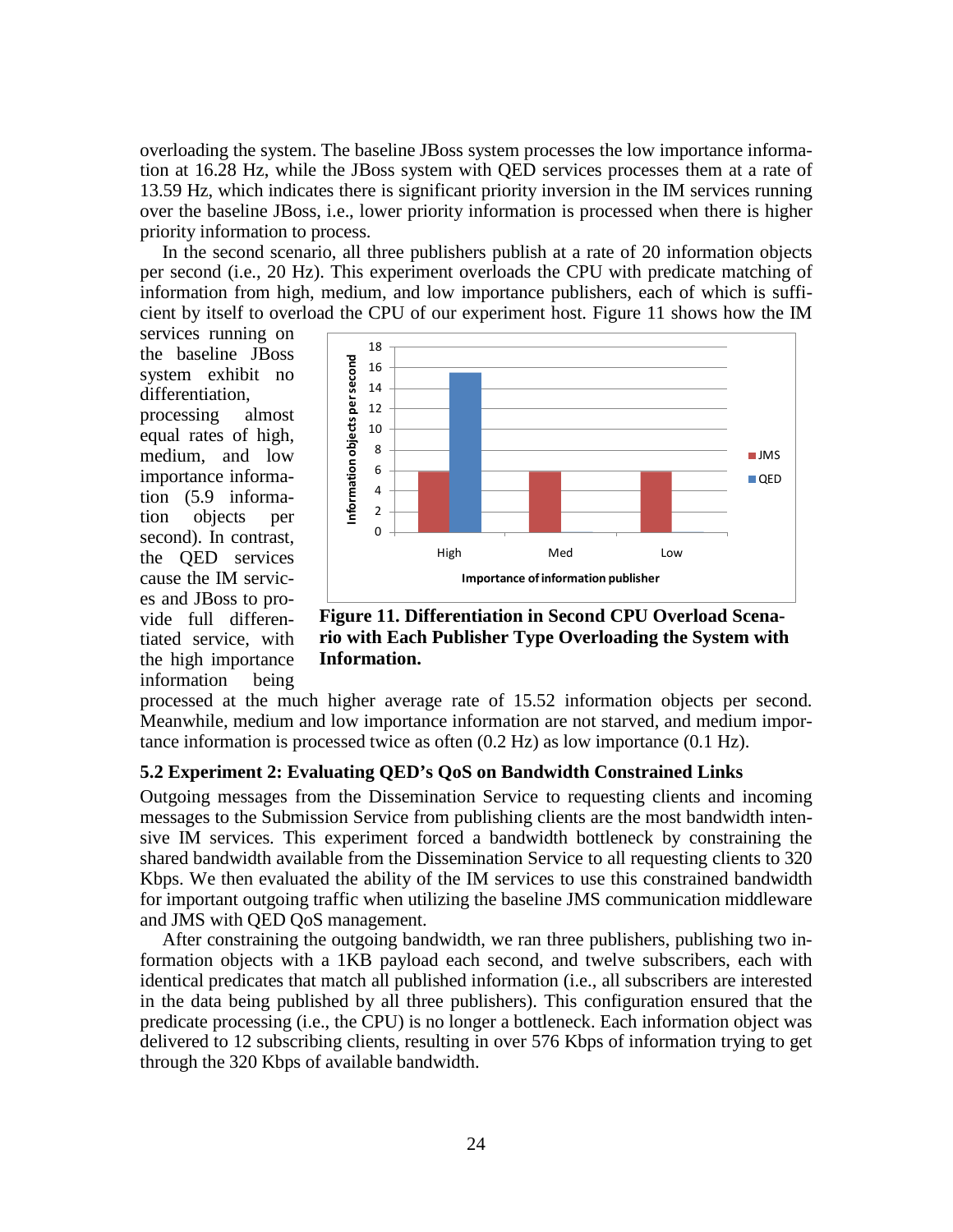Four of the 12 subscribers were set to high importance, four to medium importance, and four to low importance. [Figure 12](#page-24-0) shows that the IM services running on the baseline JBoss do not differentiate between the important subscribers and the less important subscribers, *i.e.*, all subscribers suffer



<span id="page-24-0"></span>**Figure 12. Subscriber Differentiation during Bandwidthconstrained Operation.**

equally in JMS. The IM services running on JBoss with QED provides similar overall throughput, but with better QoS to subscribers that were specified as the most important.

#### **5.3 Experiment 3: Evaluating QED's Policy Change Dynamism and Scalability**

This set of experiments evaluated QED's dynamism and scalability, measuring (1) how quickly policy changes can be made and distributed to the LQM services in QED and (2) how the time to change policies scales with the number of users and existing policies. The first experiment measured the time to add and distribute a policy when the number of existing policies is 2, 10, 100, and 300. [Figure 13](#page-24-1) shows that the time required to check the

new policy against existing policies and apply the policy change scales well with the number of policies existing in the store. In fact, the slope of the line decreases as the number of existing policies increases.

The next experiment measured the time needed to add and distribute a policy as the number of client connections increases. We made a policy change with 2, 10, 100, and 500 client connections and



<span id="page-24-1"></span>**Figure 13. Time to Add a Policy Compared to the Number of Policies.**

measured the time that elapsed before the policy took effect. The results in [Figure 14](#page-25-0) show that the time needed to effect a policy change scales well, with subsecond times to effect a policy change even with several hundred connections.

Further testing showed that this linear trend continues when both large numbers of clients and existing policies exist at the same time, with the existing policies in the store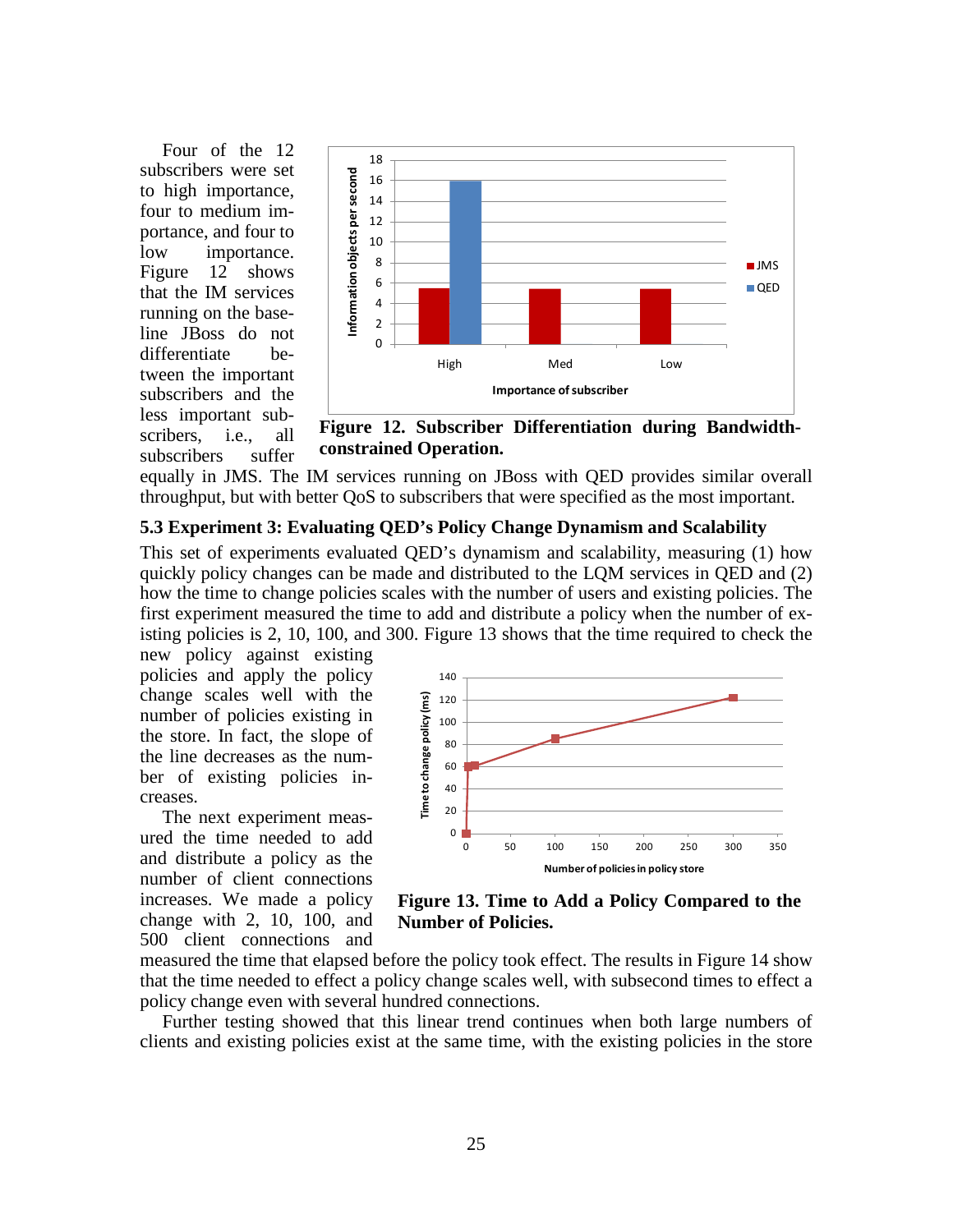being the primary bottleneck. QED's ability to quickly apply policy changes during run time adds dynamic control and responsiveness to the IM policy infrastructure.

## **5.4 Experiment 4: Evaluating QED's Data Shaping Capabilities**

This set of experiments evaluated QED's ability to dynamically change image and XML payloads to reduce latency and jitter experienced by



<span id="page-25-0"></span>**Figure 14. Time to Add a Policy Compared to the Number of Client Connections.**

end to end users. We conducted four experiments: three that shaped IOs containing imagery payload by applying image specific transformations and one that shaped more general document-oriented IOs by performing XML transformations.

**Image shaping**. QED supports a variety of image shaping operations, including *cropping*, *resizing*, and *compression*. Cropping reduces image size by removing less important or unneeded parts of the image. Resizing involves reducing the image scale by shrinking the image dimensions (e.g., from 1200x800 to 300x200). Image compression uses compression algorithms (e.g., JPEG) to retain the original image dimensions but accomplish a smaller size in bytes.

The image shaping experiments all involved a client publishing IOs with payloads containing 1,200x800 images (225 KB size), publishing 3 IOs each second (3 Hz), with a single subscriber subscribing to all IOs, and bandwidth limited to 100 KBps. We then configured the QED services to have a policy that enables each of three specific shaping operations for the payload of the disseminated IOs. The three shaping configurations were JPEG compression to a particular image quality (resulting in a payload approximately 38 KB in size), cropping the image to 480x360 (resulting in a payload of 35 KB size), and resizing the image to 480x360 (resulting in a payload of 40 KB size).

[Figure 15](#page-26-0) shows the throughput achieved with the three image shaping strategies, compared to a baseline that does no image shaping. As expected, image shaping is able to increase the throughput dramatically with the relative increases in throughput consistent with the differences in resulting size indicated above. Note that the 3 Hz rate is not achievable in any of the cases since the image shaping only affects the payload, not the metadata and transport overhead, such as TCP headers that also contribute to bandwidth usage.

Combining image shaping with replacement policy can increase the perceived quality for imagery significantly, by keeping the latency for delivered imagery low and delivering the freshest imagery available. [Figure 16](#page-26-1) and [Figure 17](#page-27-0) show the average latency and jitter (i.e., standard deviation) of each of the image shaping with replacement strategies. In the baseline, queues are growing unbounded because the IOs are simply too large to disseminate at the rate they are being produced. IO shaping transforms IOs to a size that is more closely matched to the available bandwidth, enabling the QED dissemination service to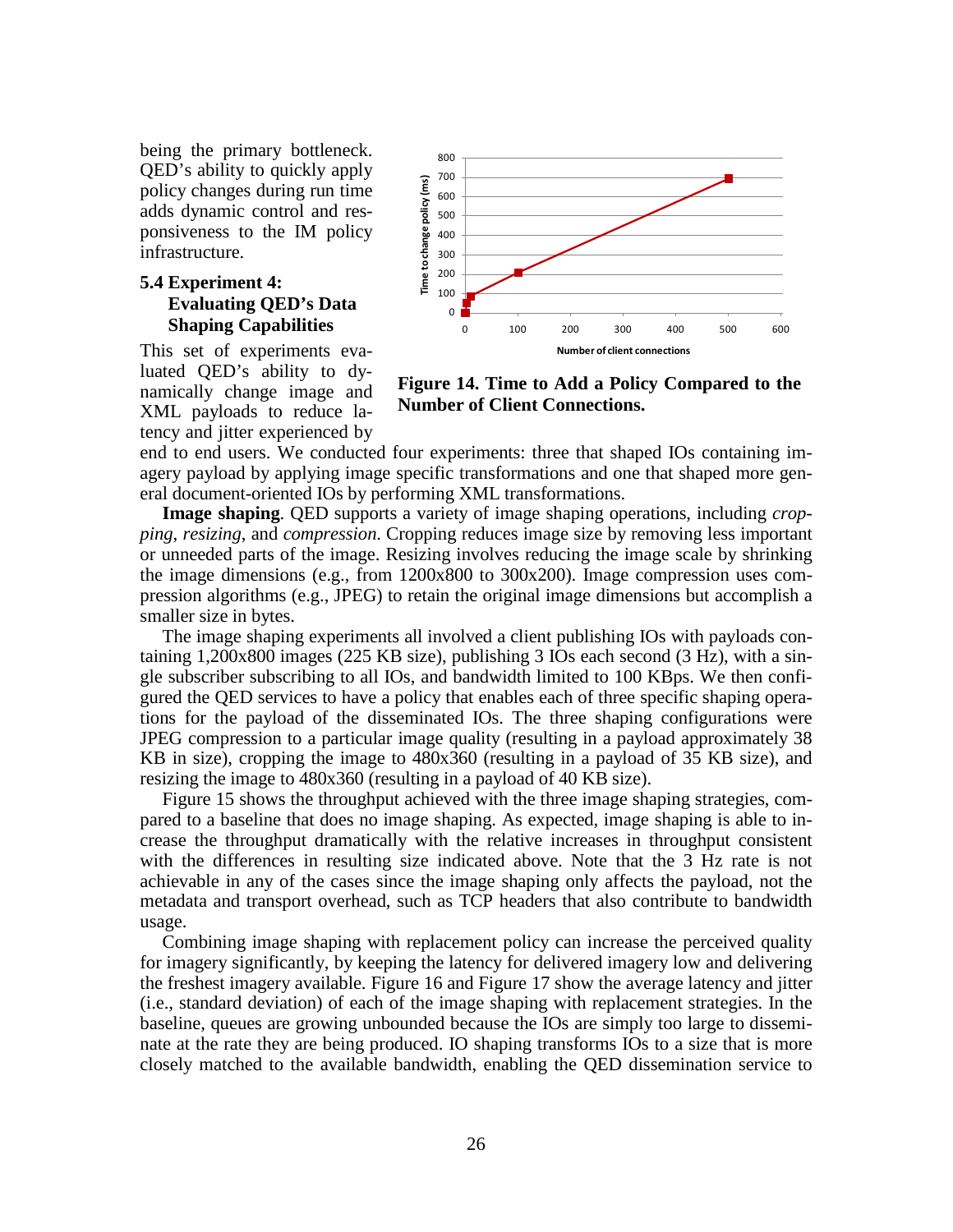better keep up with the rate of publication and keep the average latency to around a second with low jitter, while the replacement policy flushes old information from the queues.



<span id="page-26-0"></span>**Figure 15. Throughput of the Image Shaping Operations Compared to a Baseline with No Shaping, in a Bandwidth Constrained Scenario.**



<span id="page-26-1"></span>**Figure 16. Average Latency for QED with Image Shaping.**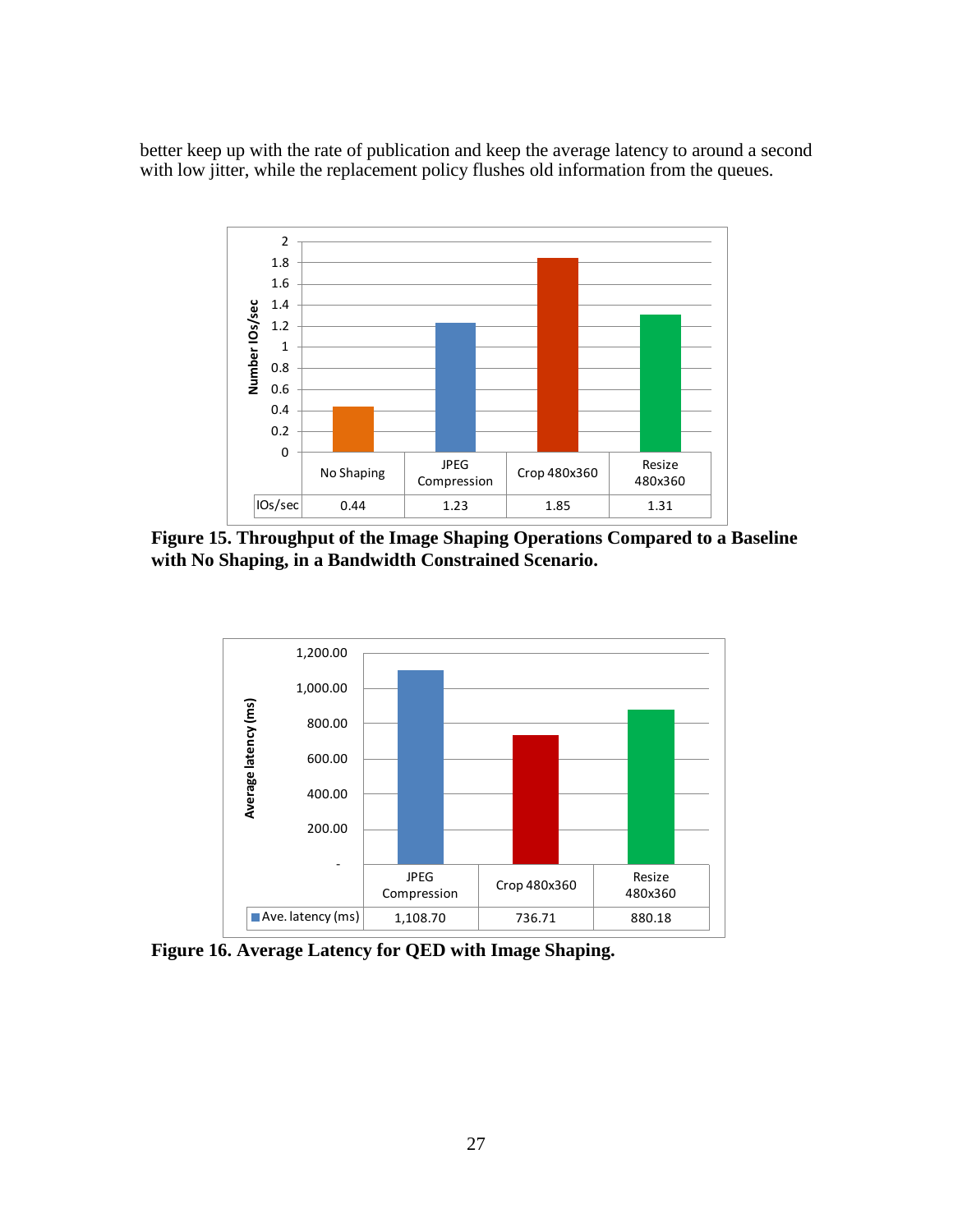

<span id="page-27-0"></span>**Figure 17. Standard Deviation (Jitter) of Latency for QED with Image Shaping.**

With IO shaping and replacement, QED exhibits orders of magnitude improvements in average latency over the baseline. [Figure 18a](#page-28-0) shows the latency of the IO processing and dissemination on a logarithmic scale. The trend of ever increasing latency for the unshaped IOs is clear, while the shaping and replacement of IOs is able to better match the IO size to available bandwidth and control the queue growth, resulting in more controllable latency. [Figure 18](#page-28-0) also shows the relative lack of jitter and the ability of QED to maintain the latency not just on average, but consistently, within about a second. [Figure 18b](#page-28-0) shows a closeup of the IO shaping strategies on a linear scale.

**XML shaping**. QED's IO shaping supports pluggable algorithms. As an alternative to image shaping, we tested QED's implementation of document transformation using XSLT. We ran an experiment using the *xsl:copy-of* operation to copy elements selectively from an XML source payload element-by-element, according to a user specified file and policy set. The specific XSLT transformation we used is shown below:

```
<?xml version="1.0"?>
<xsl:stylesheet xmlns:xsl="http://www.w3.org/1999/XSL/Transform" 
                   version="1.0">
<xsl:template match="/">
   <events>
     <xsl:for-each select="events/detail[priority='high']">
       <xsl:copy-of select="self::node()" />
     </xsl:for-each>
   </events>
</xsl:template>
</xsl:stylesheet>
```
This XSL transformation takes an IO with an XML payload and only copies those entries that have a priority element set to 'high'. To gauge the effectiveness of QED's XML shaping to reduce latency and jitter, we created three targeted experiments, each with a 50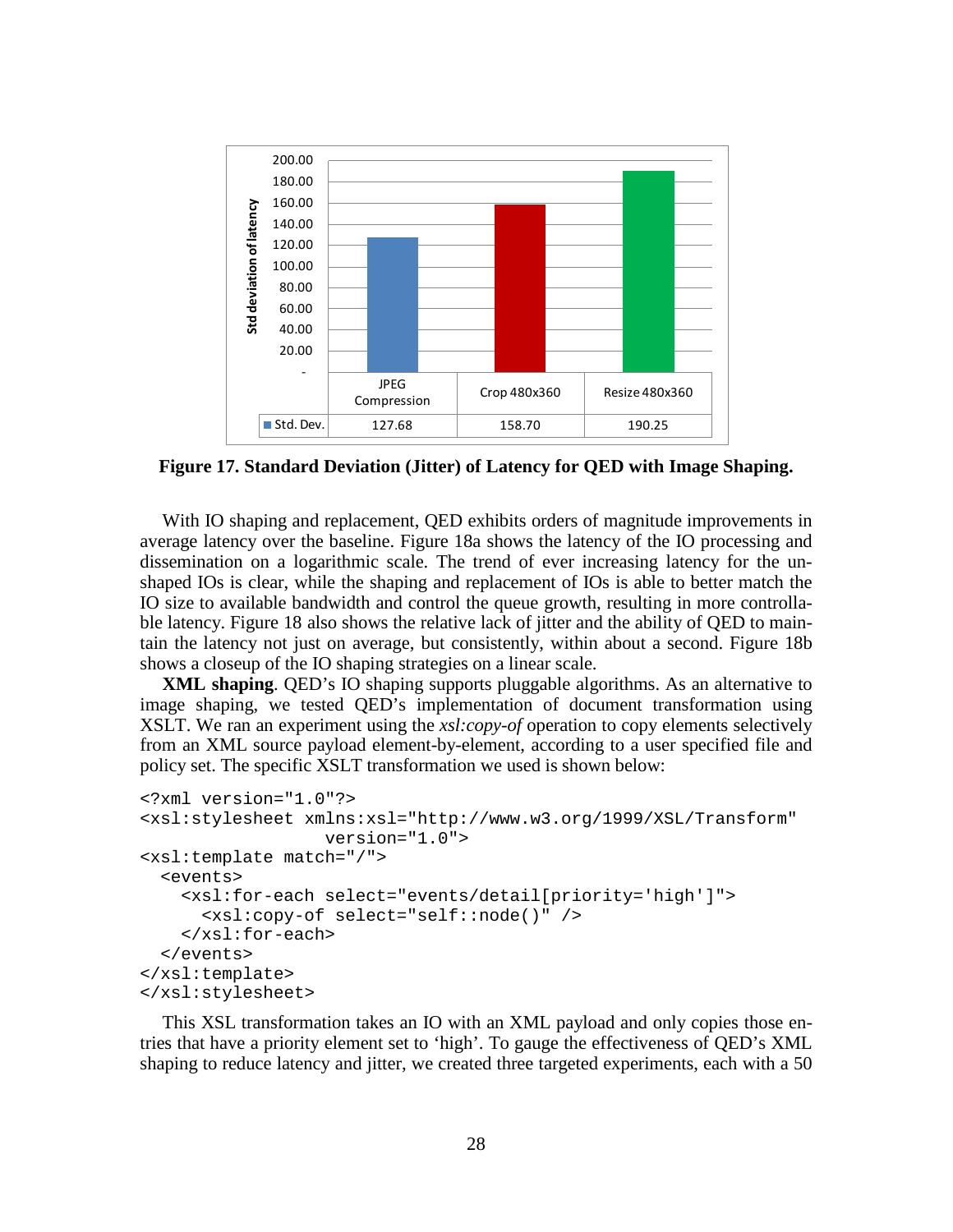

(b) Removing the no shaping case and plotted on a linear scale

#### <span id="page-28-0"></span>**Figure 18. Latency of IOs in Shaping Experiments.**

Hz publisher of IOs with a 300 KB XML document payload, and a subscriber to all of the IOs. The first experiment had no XML shaping enabled, the second experiment reduced the XML payload to half size (150 KB) via the above transform shown above, and the third experiment reduced the XML payload to a quarter (75 KB) of its original size.

[Figure 19](#page-29-0) shows the throughput achieved with the two XML shaping strategies, compared to a baseline that does no shaping. XML shaping increases the throughput dramatically. As with the image shaping, the increase in throughput is not equal to the difference in payload size, due to the unshaped metadata and transport overhead.

[Figure 20](#page-29-1) and [Figure 21](#page-30-0) show the average latency and standard deviation of the XML shaping compared to the baseline. Similar to the results for image shaping, reducing the XML payload results in greatly improved latency. Selectively copying over half of the elements results a 67% reduction in average latency and over a 94% reduction in jitter. Reducing the XML payload to only a quarter of its original size resulted in a 79% reduction in average latency and slightly better jitter than seen in the half reduction.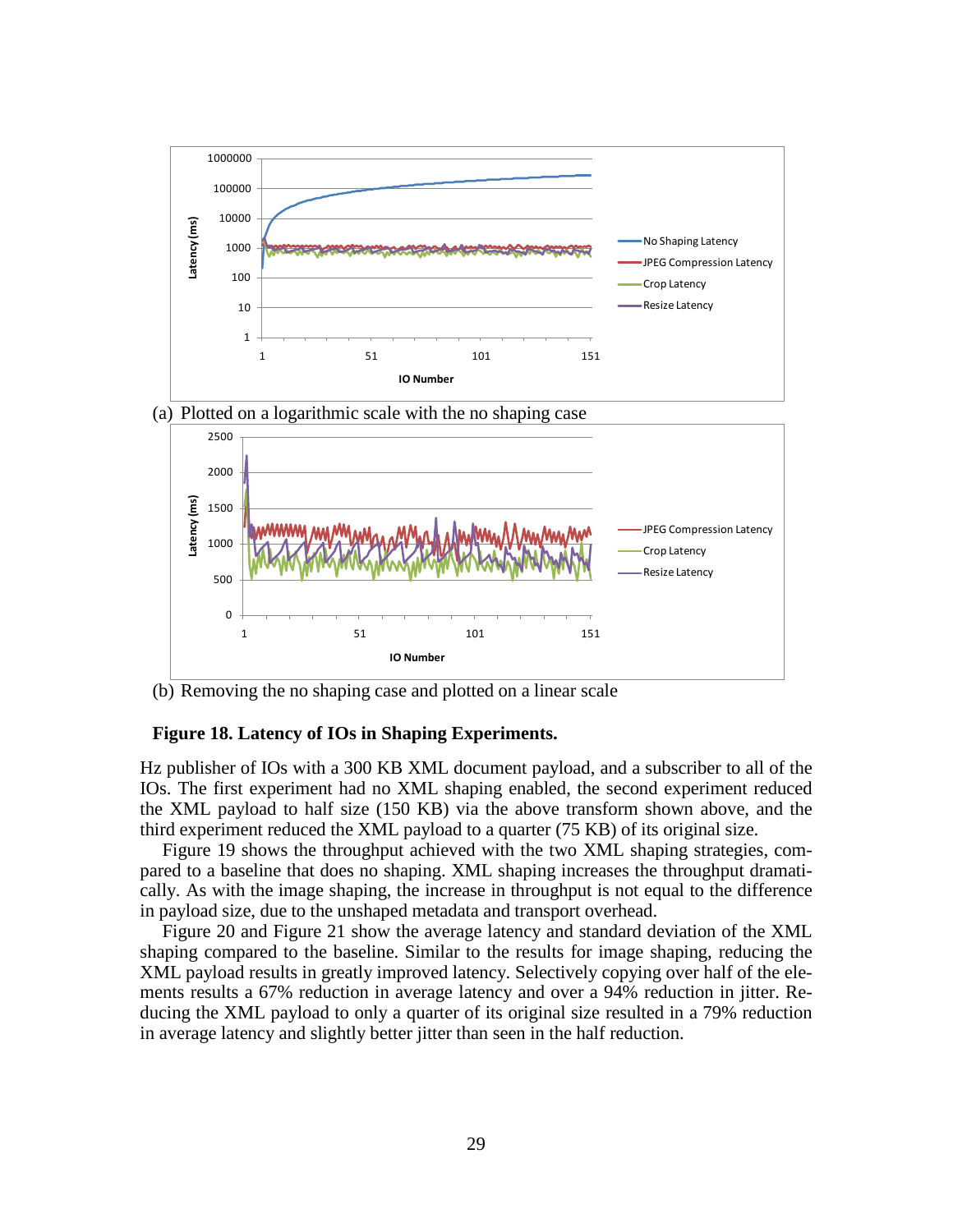

<span id="page-29-0"></span>**Figure 19. Throughput of the XML Shaping Operations Compared To a Baseline with No Shaping.**



<span id="page-29-1"></span>**Figure 20. Average Latency for QED with XML Shaping Versus a Baseline with No Shaping.**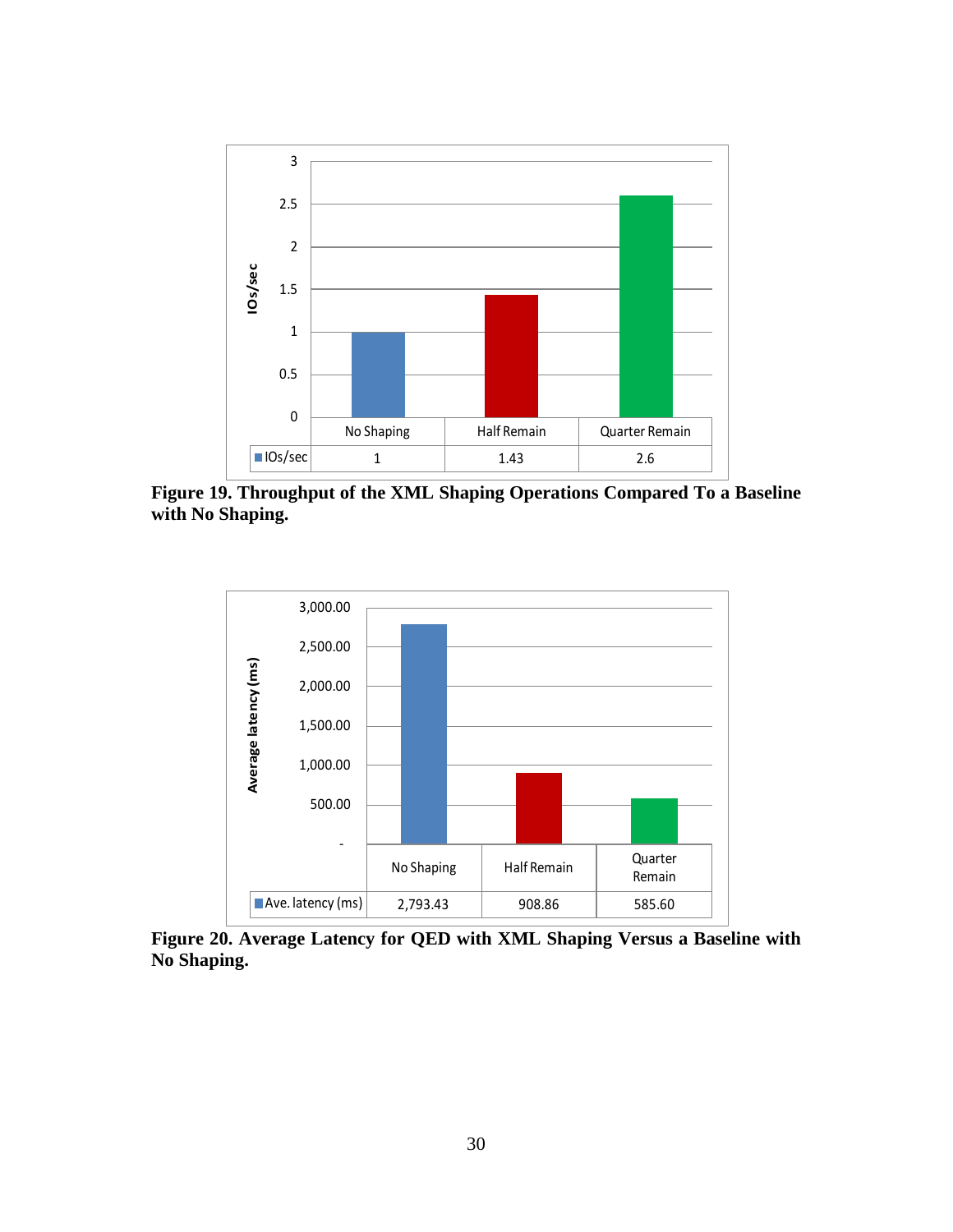

<span id="page-30-0"></span>**Figure 21. Standard Deviation (Jitter) of Latency for QED with XML Shaping** 

The image and XML data shaping operations supported by QED offer users powerful policy-driven mechanisms to match information size and rate to the available bandwidth. When combined with CPU and bandwidth bound prioritization and deadline enforcement, QED's information shaping can help keep queue growth (and therefore latency) of important IOs bounded (approximating real-time delivery), resulting in increased quality of service, improved performance, and a better overall end user experience.

#### **5.5 Experiment 5: Evaluating QED's Policy Deconfliction Capabilities**

This experiment demonstrates how QED uses policy precedence for deconfliction in situations in which two or more policies apply to the same operation, information, or actor. In the case of conflicting policy statements, QED uses the policy deconfliction algorithm described in Section [5.2](#page-13-0) to select the policy statement that supersedes the others.

The experiment consists of two subscribers (*JTAC* and *TOC*) and two publishers (*UAV1* and *UAV2*), the four policy statements shown in [Table 2,](#page-31-0) and a constrained bandwidth link set at 24,576 Bytes/sec. All IOs generated are tailored to be exactly 8,192 Bytes, and the bandwidth limit is set to allow three IOs per second to be disseminated. The experiment includes two information types, *Blueforcetrack* and *Targeting*. Initially UAV1 is publishing Blueforcetrack IOs. Halfway into the experiment, UAV2 begins to publish targeting information. Both subscribers, JTAC and TOC, maintain subscriptions to both IO types.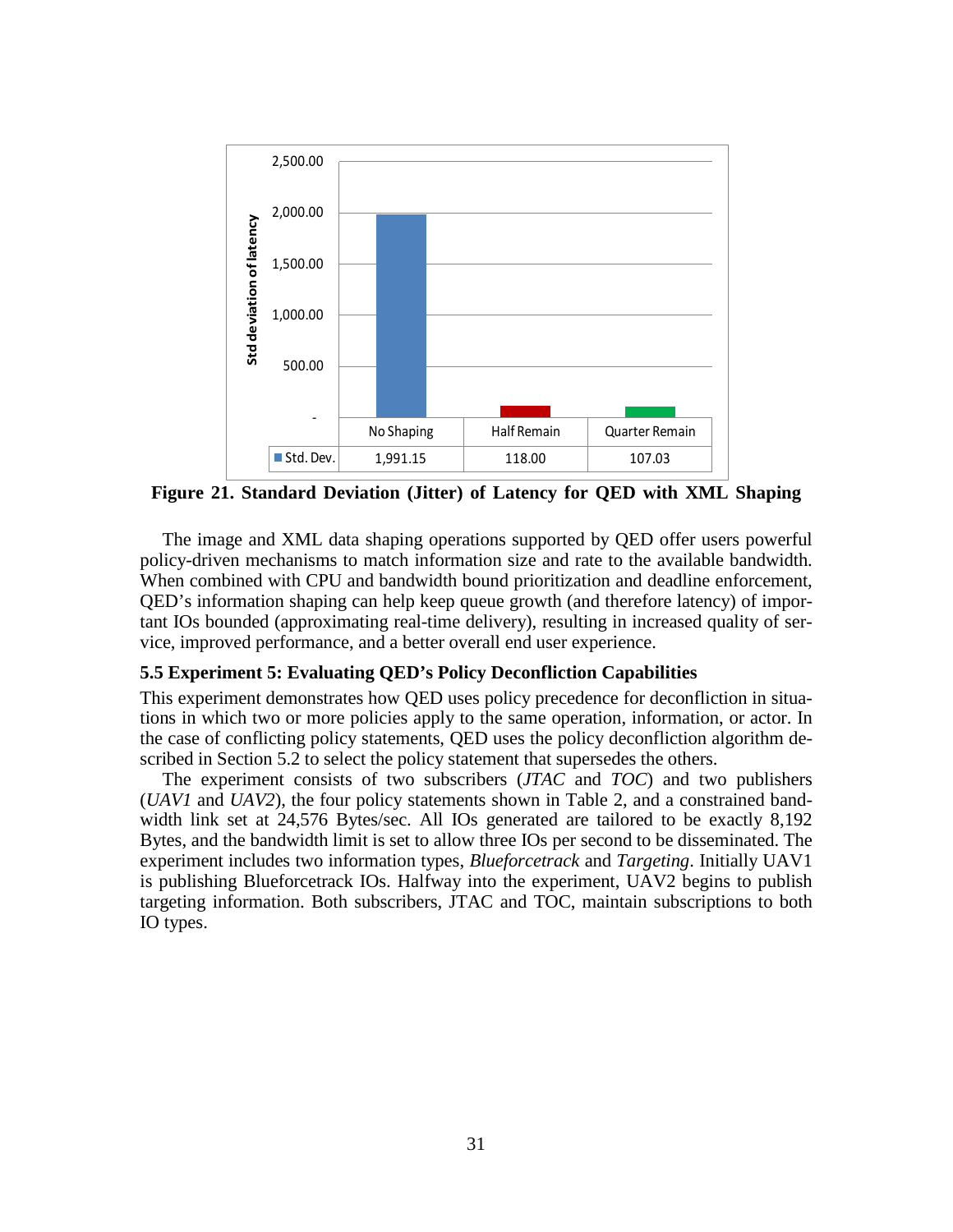| No. | <b>Policy Name</b> | <b>Operation</b> | <b>IO Type</b>        | Actor | Importance | Precedence |
|-----|--------------------|------------------|-----------------------|-------|------------|------------|
|     | <b>BFT</b>         | Subscribe        | <b>Blueforcetrack</b> |       |            |            |
|     | <b>FOC#BFT</b>     | <b>Subscribe</b> | <b>Blueforcetrack</b> | TOC   |            |            |
|     | <b>Fargeting</b>   | Subscribe        | Targeting             |       |            |            |
|     | JTAC#Targeting     | Subscribe        | Targeting             | JTAC  |            |            |

<span id="page-31-0"></span>**Table 2. Policies used in Experiment 5.**

The experiment shows deconfliction for both information types. Each IO type has a base policy at precedence 1 (Policy 1 for *Blueforcetrack* and Policy 3 for *Targeting*). These policies (which specify an IO type and operation, but no actor) apply to a subscription by any client for Blueforcetrack and Targeting IOs, respectively.

Policies 2 and 4 are user-specific policies at higher precedence levels (precedence 2) than the base policies. A TOC client subscribing to Blueforcetrack IOs will match policies 1 and 2, which conflict because they assign different importances (5 and 7, respectively). Similarly, a JTAC client subscribing to Targeting IOs will match policies 3 and 4, which conflict because they also assign different importances (3 and 9, respectively). Notice also that in this experiment, when the base policies (1 and 3) apply, subscribers to Blueforcetrack IOs are more important than subscribers to Targeting IOs. However, JTAC clients subscribing to Targeting IOs are more important (importance of 9) than any other users subscribing to any IO type, *if QED deconfliction performs properly*.

During the first part of the experiment, while UAV1 is publishing two Blueforcetrack IOs per second, policy 1 will apply to both the TOC and JTAC client subscriptions and policy 2 will apply to the TOC client subscription. Since there are four IOs to disseminate each second (two Blueforcetrack IOs to each of the two subscribers) and bandwidth to disseminate only three, we expect the TOC client to receive twice as many IOs as the JTAC client if deconfliction functions correctly (resulting in the higher precedence policy 2 applying to the TOC client subscription).

When the UAV2 publisher starts publishing one Targeting IO per second, there will be six IOs to fit into the 3 IO per second constrained bandwidth. We expect the JTAC to receive one Targeting IO per second (in place of the Blueforcetrack IO it was receiving). This requires policy deconfliction to work correctly and apply policy 4, since the other policies applicable to the JTAC would result in delivery of Blueforcetrack IOs. The TOC subscriber should continue to receive its two Blueforcetrack IOs (but no Targeting IOs due to the relatively lower importance assigned by policy 3).

[Figure 22](#page-32-1) shows the aggregate throughput results from a four minute run in terms of IOs received over one second intervals. Across the entire run, the TOC subscriber receives approximately two Blueforcetrack IOs per second (the TOC-BFT graph), showing that policy 2 is correctly selected during the deconfliction of policies 1 and 2 that both apply to the TOC subscription for Blueforcetracks. During the first two minutes, the JTAC receives approximately one Blueforcetrack IO per second (JTAC-BFT). At the two minute mark, UAV2 begins publishing Targeting IOs. The second case of policy deconfliction occurs, resulting in the correct application of policy 4 to the JTAC subscription to Targeting IOs, elevating that operation to the highest priority. The graph in [Figure 22](#page-32-1) shows the behavior that we expected and that the policies should enforce. Also as expected, Targeting IOs are not received by the TOC subscriber at any time during the experiment run. The base pol-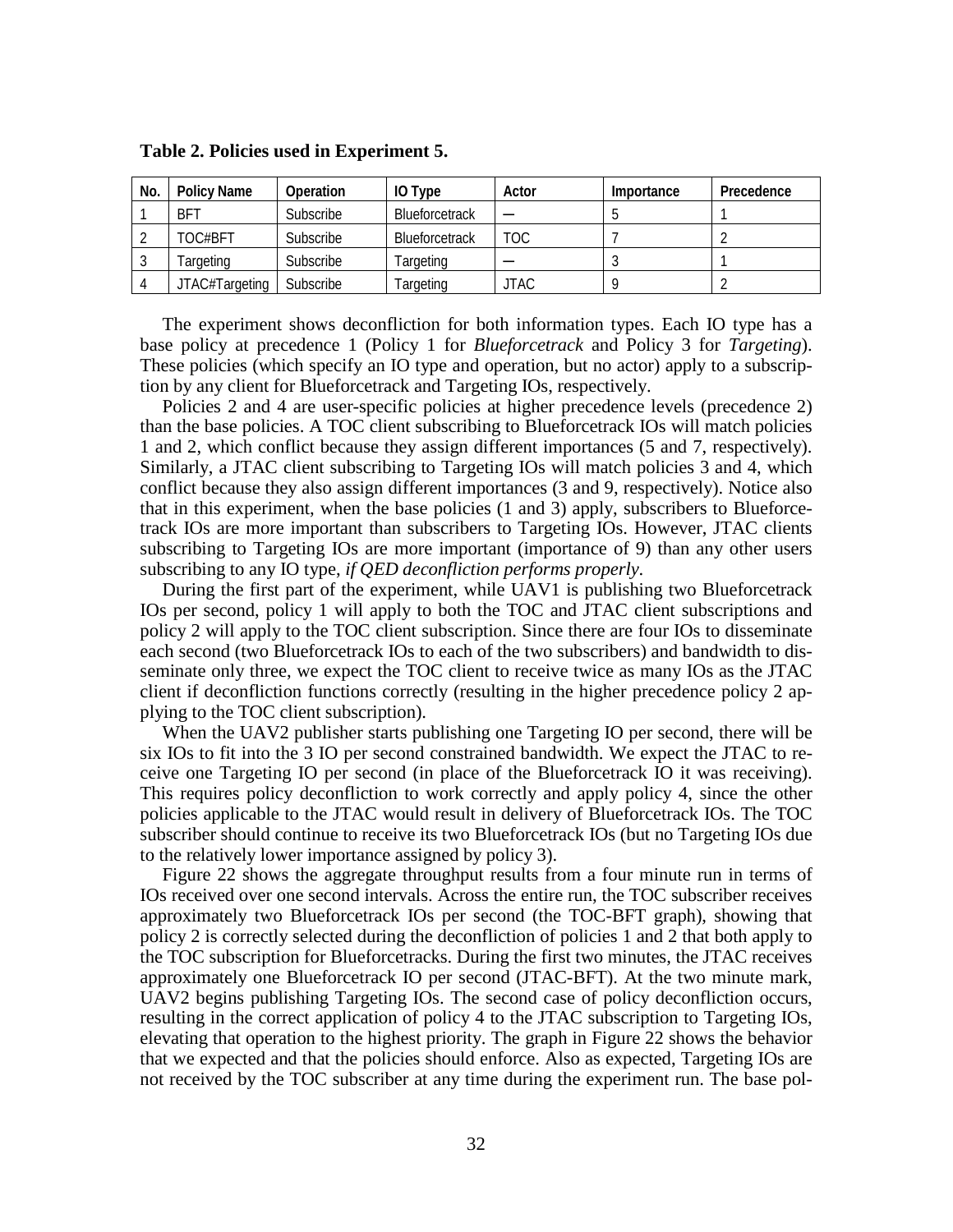

<span id="page-32-1"></span>**Figure 22. Number of IOs disseminated during policy deconfliction experiment.**

icy (policy 3) for Targeting applies to this subscription and the importance assigned (3) is the lowest assigned by any policy, so that IOs of this type for this subscriber never get scheduled for dissemination.

## <span id="page-32-0"></span>7. **Concluding Remarks**

Service-Oriented Architecture and Information Management are emerging as two popular paradigms for modern net-centric systems. Each provide powerful abstractions for encapsulating details and supporting the engineering of complex, distributed systems, enabling systems to be developed around the concept of composable services and semantically-rich information objects, respectively. Moreover, information management services have emerged as a critical set of core services in SOA-based net-centric systems, to handle the provision, processing, and dissemination of information. QoS-enabled IM services are essential to support dependable and timely information exchange in net-centric systems. SOA environments and IM services, however, present significant challenges for providing QoS, which is a key requirement for many mission-critical domains and systems.

This paper presented the QED approach to providing QoS for IM services in SOA environments. QED addresses many of the challenges associated with providing QoS for IM services in SOA environments. Our QED prototype and experiments with representative IM systems show significant improvement in performance, predictability, and control over the baseline Phoenix [\[18\]](#page-35-1) and Apollo [\[8\]](#page-34-2) IM services, and over the JBoss and JMS SOA middleware. QED includes a high-level QoS policy language, mapping of policies to enforcement points and QoS mechanisms, dynamic task and bandwidth management, aggregation of competing resource demands, and QoS policy-driven prioritization and scheduling strategies.

We learned the following lessons from our experience developing and evaluating QED during the past several years: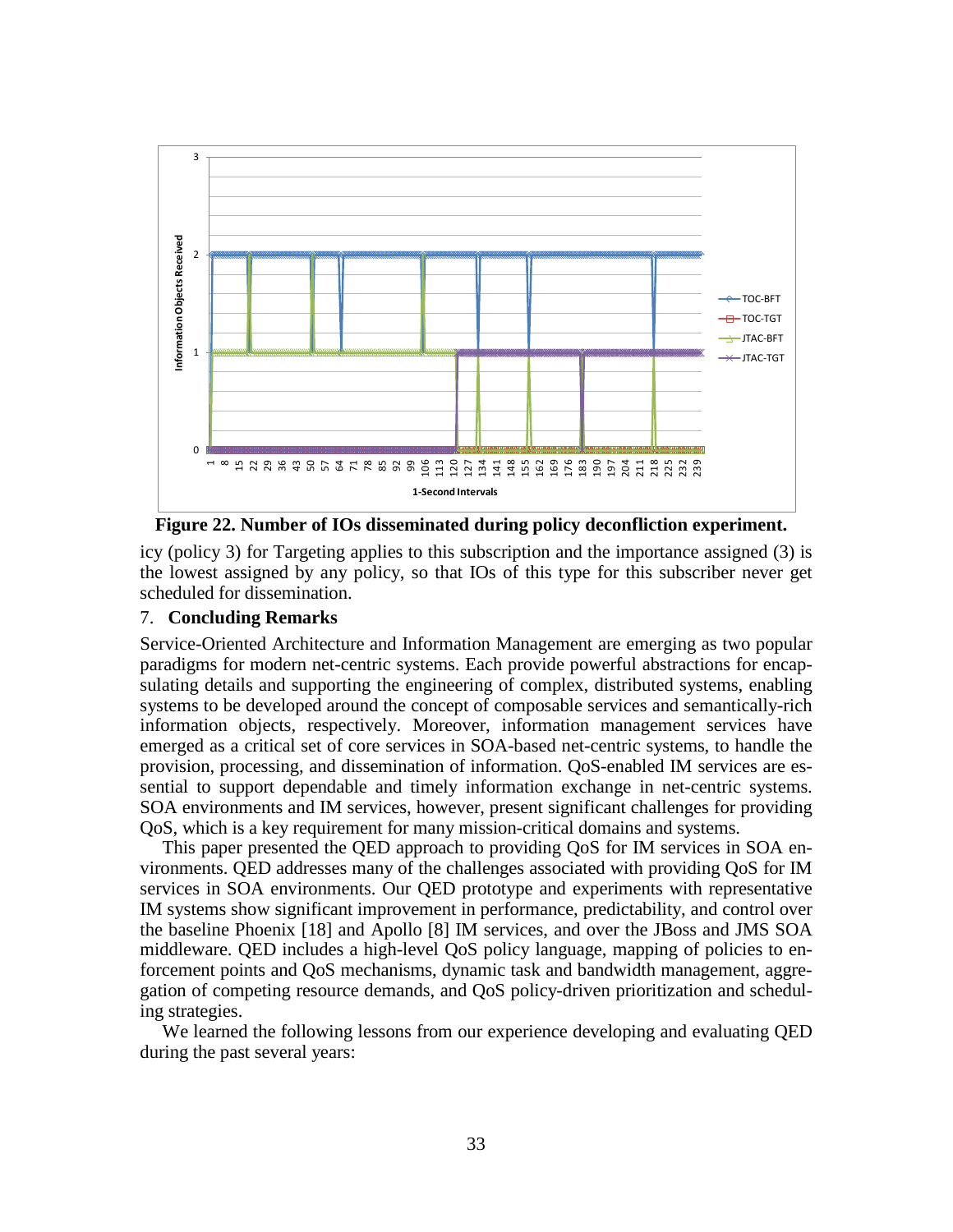- **QoS management in distributed systems is about managing tradeoffs, not about providing guarantees**. The dynamic numbers of users, competing demands, and fluctuations in resource availability and usage means that providing desired QoS to every user will frequently not be possible. Users and system designers must be provided with a high-level interface (like QED's policy language) to express their desired tradeoffs, such as the relative importance of users, information, and operations; whether loss or delay is more tolerable in overload situations; and whether complete information or the newest information is most important.
- **SOA's abstractions and portability are at odds with providing traditional QoS**. Since conventional SOA abstractions shield applications and operators from key platform-level details it is hard to provide traditional QoS assurance. The QED management layers are an important step toward developing effective, and largely portable, abstractions for QoS concepts.
- **The layered approach is effective in achieving aggregate QoS across the decoupled information publishers and consumers in IM systems**. Disseminating high-level policies (in parsed form) to local enforcement points enables smooth, QoS managed flow of information from publication, through processing, to dissemination, with coordinated policies applying at each enforcement point, e.g., publisher policies apply at the entry of information into the system, consumer policies apply at the dissemination point, and a combination of policies apply when published information is being matched to subscriptions.
- **Overall system QoS can be improved when individual control points in SOA middleware are coordinated**. QED's QoS management works with the QoS features and configuration parameters emerging for SOA infrastructure, supplemented with dynamic resource allocation, scheduling, and adaptive control mechanisms.
- **QED is an effective and efficient platform for providing QoS as a normal feature of IM services**. We have successfully integrated QED with two generations of existing IM services and integrated it into those software systems. Moreover, the results presented in this paper validate that QED provides a solid basis for QoS management features in SOA infrastructure in general, not limited solely to IM services.
- **QED's policy-driven approach to QoS management strikes an effective tradeoff between fine-grained control and ease of use**. As SOA middleware infrastructure and IM service instantiations evolve, so must the QoS management capabilities to ease QoS policy configuration, QoS service composition, runtime behavior evaluation, and service deployment, which are distributed in ever increasingly pervasive and ubiquitous computing environments.

Our future work on QED will extend it to feed monitored statistics, including interface usage, service execution, and QED internals such as priority queue lengths, into the LQMs to supplement the existing QoS management algorithms with feedback control and learning. We are also incorporating disruption tolerance to handle temporary client to service and service-to-service communication disruptions.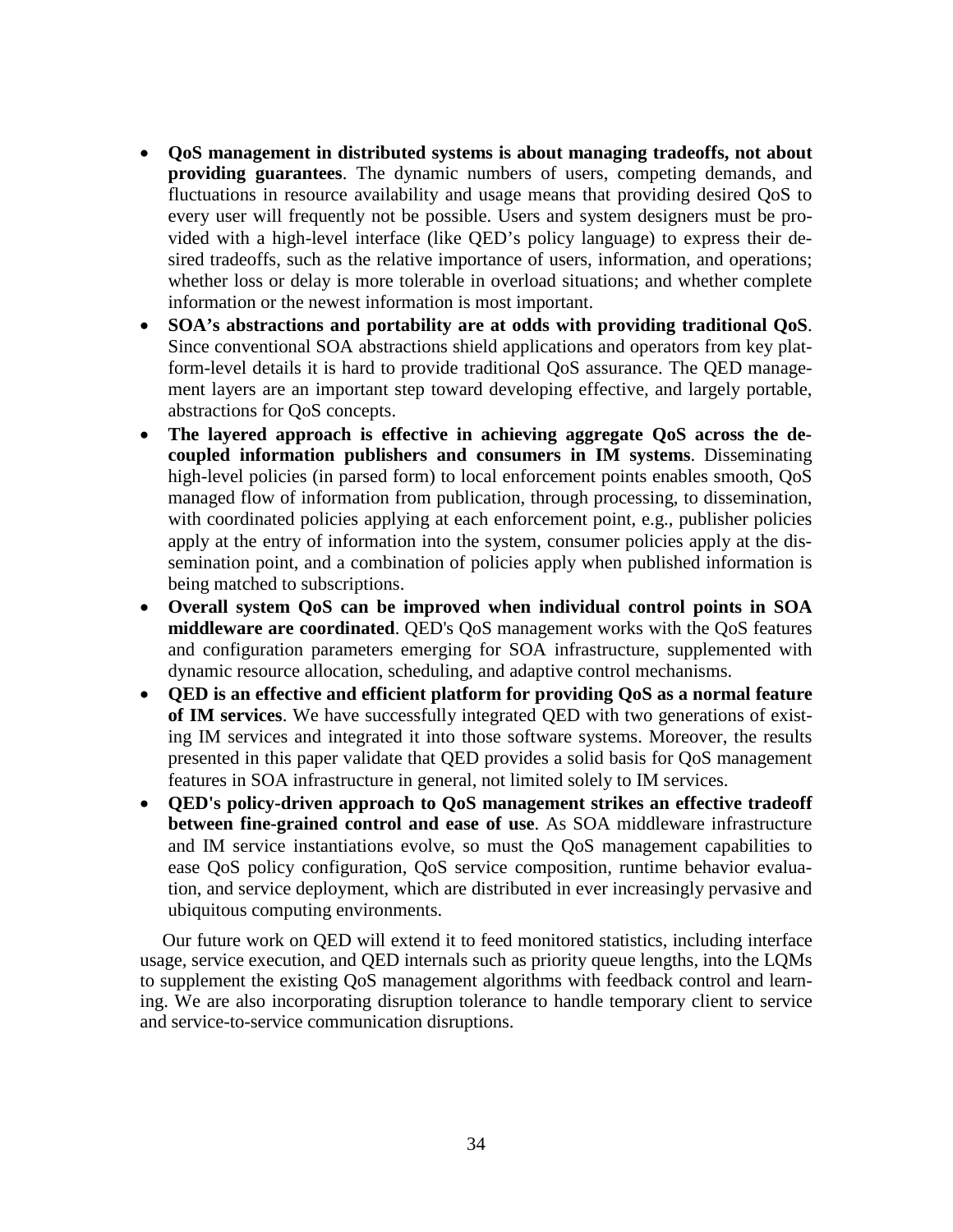#### **References**

- <span id="page-34-4"></span>1. R. Al-Ali, A. Hafid, O. Rana, and D. Walker, "An approach for quality of service adaptation in service-oriented grids," *Concurrency and Computation: Practice and Experience*, (15)5:401-412, 2004.
- <span id="page-34-12"></span>2. K. Balasubramanian, J. Balasubramanian, J. Parsons, A. Gokhale, and D. C. Schmidt, "A platform-independent component modeling language for distributed real-time and embedded systems," *Journal of Computer Systems Science*, 73(2):171–185, 2007.
- <span id="page-34-8"></span>3. S. Behnel, L. Fiege, and G. Muhl, "On quality-of-service and publish-subscribe," Proc. 26<sup>th</sup> IEEE International Conf. on Distributed Computing Systems Workshops (ICDCSW'06), July 4-7, 2006, Lisboa, Portugal.
- <span id="page-34-6"></span>4. P. Eugster, P. Felber, R. Guerraoui, and A.-M. Kermarrec, "The many faces of publish/subscribe," *ACM Computing Surveys,* 35(2):114-131, 2003.
- <span id="page-34-5"></span>5. G. Canfora, M. Di Penta, R. Esposito, and M.L. Villani, "An approach for QoS-aware service composition based on genetic algorithms," Proc. 2005 Genetic and Evolutionary Computation Conference, June 25-29, 2005, Washington, D.C.
- <span id="page-34-10"></span>6. F. Cao, J. Smith, and K. Takahashi, "An architecture of distributed media servers for supporting guaranteed QoS and media indexing," Proc. IEEE International Conference on Multimedia Computing and Systems, June 7-11, 1999, Florence, Italy.
- <span id="page-34-14"></span>7. Cisco, "Using Test TCP (TTCP) to Test Throughput," Doc. 10340.
- <span id="page-34-2"></span>8. Combs, V., Hillman, R., Muccio, M., and McKeel, R., "Joint battlespace infosphere: information management within a C2 enterprise," Proc.  $10^{th}$  Int. Command and Control Research and Technology Symp. (ICCRTS), June 13-16, 2005, McLean, VA.
- <span id="page-34-7"></span>9. A. Corsaro, L. Querzoni, S. Scipioni, S. Piergiovanni, and A. Virgillito, "Quality of service in publish/subscribe middleware," *Global Data Management*, IOS Press, 2006.
- <span id="page-34-0"></span>10. Defense Information Systems Agency, "Net-centric enterprise services," http://www.disa.mil/nces/.
- <span id="page-34-3"></span>11. M.A. de Miguel, "Integration of QoS facilities into component container architectures," Proc. 5<sup>th</sup> IEEE Int. Symp. on Object-oriented Real-time distributed computing (ISORC), April 29-May 1, 2002, Crystal City, VA.
- <span id="page-34-13"></span>12. D. de Niz, G. Bhatia, and R. Rajkumar, "Model-based development of embedded systems: the SysWeaver approach," Proc. IEEE Real-Time and Embedded Technology and Applications Symp. (RTAS), April 4-7, 2006, San Jose, CA.
- <span id="page-34-11"></span>13. D. de Niz and R. Rajkumar, "Partitioning bin-packing algorithms for distributed realtime systems," *International Journal of Embedded Systems*, 2(3/4):196-208, 2006.
- <span id="page-34-1"></span>14. DoD CIO, "Department of defense global information grid architectural vision, vision for a net-centric, service-oriented DoD enterprise, version 1.0," 2007. http://www.defenselink.mil/cio-nii/docs/GIGArchVision.pdf.
- <span id="page-34-9"></span>15. M.A. El-Gendy, A. Bose, S. Park, and K. Shin, "Paving the first mile for QoS-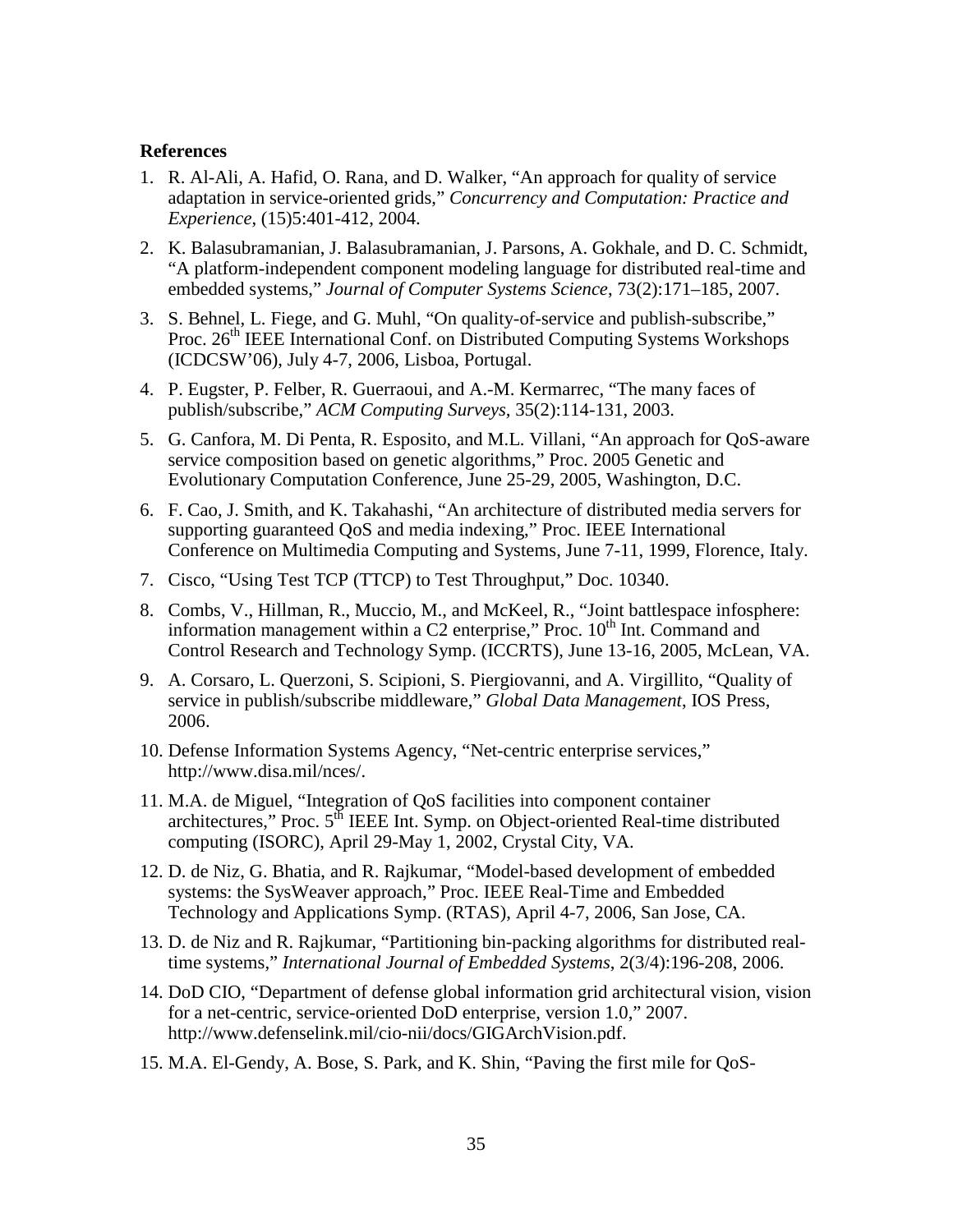dependent applications and appliances," Proc.  $12<sup>th</sup>$  Int. Workshop on Quality of Service, June 7-9, 2004, Montreal, Canada.

- <span id="page-35-8"></span>16. M.A. El-Gendy, A. Bose, and K. Shin, "Evolution of the Internet QoS and support for soft real-time applications," *Proceedings of the IEEE*, 91(7):1086-1104, 2003.
- <span id="page-35-10"></span>17. S. Gopalakrishnan and M. Caccamo, "Task Partitioning with Replication Upon Heterogeneous Multiprocessor Systems," Proc. IEEE Real-Time and Embedded Technology and Applications Symp. (RTAS), April 4-7, 2006, San Jose, CA.
- <span id="page-35-1"></span>18. R. Grant, C. Combs, J. Hanna, B. Lipa, and J. Reilly, "Phoenix: SOA based information management services," Proc. SPIE Defense Transformation and Net-Centric Systems Conference, April 13-17, 2009, Orlando, FL.
- <span id="page-35-11"></span>19. Z. Gu, S. Kodase, S. Wang, and K. G. Shin, "A model-based approach to systemlevel dependency and realtime analysis of embedded software," Proc. IEEE Real-Time and Embedded Technology and Applications Symp. (RTAS), May 27-30, 2003, Washington, DC.
- <span id="page-35-2"></span>20. M. Hapner, R. Burridge, R. Sharma, J. Fialli, and K. Stout. "Java message service version 1.1" Sun Microsystems, April 12, 2002, http://java.sun.com/products/jms/.
- <span id="page-35-13"></span>21. G. Hardin, "The Tragedy of the Commons", *Science*, 162(3859):1243-1248, 1968.
- <span id="page-35-7"></span>22. J. Hoffert, D. Mack, and D. Schmidt, "Using machine learning to maintain pub/sub system qos in dynamic environments," Proc. 8<sup>th</sup> Workshop on Adaptive and Reflective Middleware (ARM), December 1, 2009, Urbana-Champaign, IL.
- <span id="page-35-12"></span>23. JBoss Community, "JBoss application server," http://jboss.org/jbossas/.
- <span id="page-35-5"></span>24. M. Jordan, G. Czajkowski, K. Kouklinski, and G. Skinner, "Extending a J2EE server with dynamic and flexible resource management," Proc. 5<sup>th</sup> Int. Middleware Conference, October 18-22, 2004, Toronto, Canada.
- <span id="page-35-0"></span>25. M. Linderman, B. Siegel, D. Ouellet, J. Brichacek, S. Haines, G. Chase, and J. O'May, "A reference model for information management to support coalition information sharing needs," Proc.  $10^{th}$  Int. Command and Control Research and Technology Symp. (ICCRTS), June 13-16, 2005, McLean, VA.
- <span id="page-35-9"></span>26. D. Llambiri, A. Totok, and V. Karamcheti, "Efficiently distributing component-based applications across wide-area environments," 23<sup>rd</sup> IEEE Int. Conference on Distributed Computing Systems (ICDCS), May 19-22, 2003, Providence, RI.
- <span id="page-35-6"></span>27. G. Lodi, F. Panzieri, D. Rossi, and E. Turrini, "Experimental evaluation of a QoSaware application server," Proc. 4th Int. Symp. on Network Computing and Applications (NCA), July 27-29, 2005, Cambridge, MA.
- <span id="page-35-3"></span>28. J. Loyall, M. Carvalho, A. Martignoni III, D. Schmidt, A. Sinclair, M. Gillen, J. Edmondson, L. Bunch, and D. Corman, "QoS enabled dissemination of managed information objects in a publish-subscribe-query information broker," Proc. SPIE Defense Transformation and Net-Centric Systems Conference, April 13-17, 2009, Orlando, FL.
- <span id="page-35-4"></span>29. J. Loyall, A. Sinclair, M. Gillen, M. Carvalho, L. Bunch, A. Martignoni III, and M.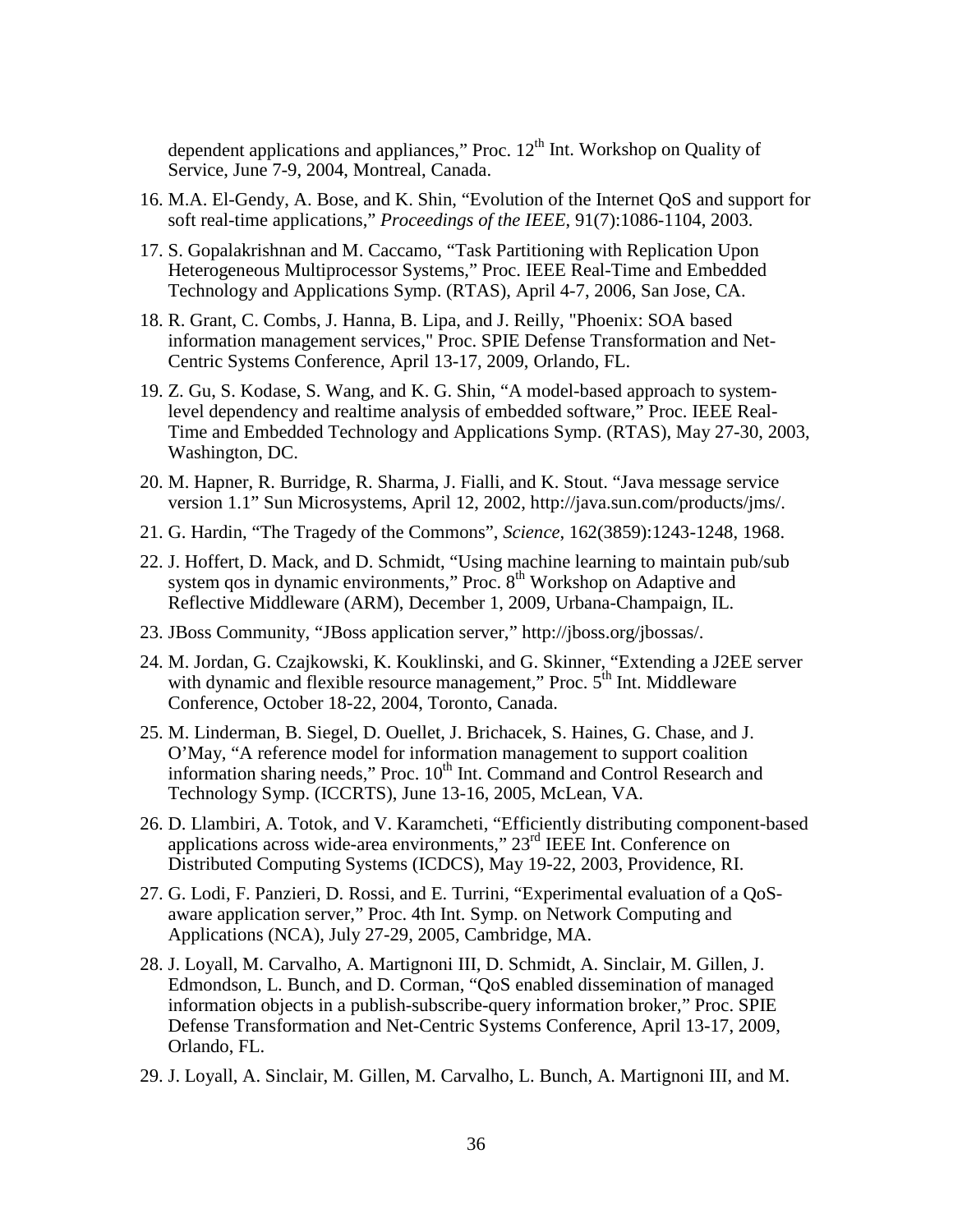Marcon. "Quality of service in US Air Force information management systems," Proc. Military Communications Conference (MILCOM), October 18-21, 2009, Boston, MA.

- <span id="page-36-4"></span>30. J. Loyall, M. Gillen, A. Paulos, J. Edmondson, P. Varshneya, D. Schmidt, L. Bunch, M. Carvalho, and A. Martignoni III. "Dynamic policy-driven quality of service in service-oriented systems," Proc. 13<sup>th</sup> IEEE Computer Society Symp. on Object/component/service-oriented Real-Time distributed Computing (ISORC), May 5-6, 2010, Carmona, Spain.
- <span id="page-36-6"></span>31. N. Mabrouk, S. Beauche, E. Kuznetsova, N. Georgantas, and V. Issarny, "QoS-aware service composition in dynamic service oriented environments," Proc.  $10<sup>th</sup>$  Int. Middleware Conference, Nov. 30-Dec. 4, 2009, Champaign, IL.
- <span id="page-36-7"></span>32. S. Mahambre, M. Kumar, and U. Bellur, "A taxonomy of QoS-aware, adaptive eventdissemination middleware," *IEEE Internet Computing*, 11(4):35-44, 2007.
- <span id="page-36-11"></span>33. OASIS, "Extensible access control markup language (XACML) version 2.0," OASIS Standard, docs.oasis-open.org/xacml/2.0/access\_control-xacml-2.0-core-spec-os.pdf, February 1, 2005.
- <span id="page-36-3"></span>34. OASIS, "Web services-notification," www.oasis-open.org/committees/wsn.
- <span id="page-36-1"></span>35. Object Management Group. "Data distribution service for real-time systems, version 1.2," OMG Specification, formal/07-01-01, January 2007. http://www.omg.org/cgibin/doc?formal/07-01-01.
- <span id="page-36-2"></span>36. Object Management Group. "Notification service, version 1.1," OMG Specification, formal/2004-10-11, October 2004. http://www.omg.org/technology/documents/formal/notification\_service.htm.
- <span id="page-36-5"></span>37. T. Repantis, X. Gu, and V. Kalogeraki, "Synergy: Sharing-aware component composition for distributed stream processing systems," Proc.  $7<sup>th</sup>$  Int. Middleware Conference, November 27-December 1, 2006, Melbourne, Australia.
- <span id="page-36-9"></span>38. M. Roughan, S. Sen, O. Spatscheck, and N. Duffield, "Class-of-service mapping for QoS: a statistical signature-based approach to IP traffic classification," Proc. 4th ACM SIGCOMM Conference on Internet Measurement, August 30 – September 3, 2004, Portland, OR.
- <span id="page-36-8"></span>39. R. Schantz, J. Loyall, C. Rodrigues, D. Schmidt, Y. Krishnamurthy, and I. Pyarali, "Flexible and adaptive qos control for distributed real-time and embedded middleware," Proc. 4<sup>th</sup> Int. Middleware Conference, June 16-20, 2003, Rio de Janeiro, Brazil.
- <span id="page-36-10"></span>40. R. Schantz, J. Zinky, D. Karr, D. Bakken, J. Megquier, and J. Loyall, "An objectlevel gateway supporting integrated-property quality of service," Proc. 2nd Int. Symp. on Object-Oriented Real-Time Distributed Computing (ISORC), May 2-5, 1999, Saint Malo, France.
- <span id="page-36-0"></span>41. Scientific Advisory Board (Air Force), "Building the joint battlespace infosphere volume 1: summary," SAB-TR-99-02, December 17, 1999.